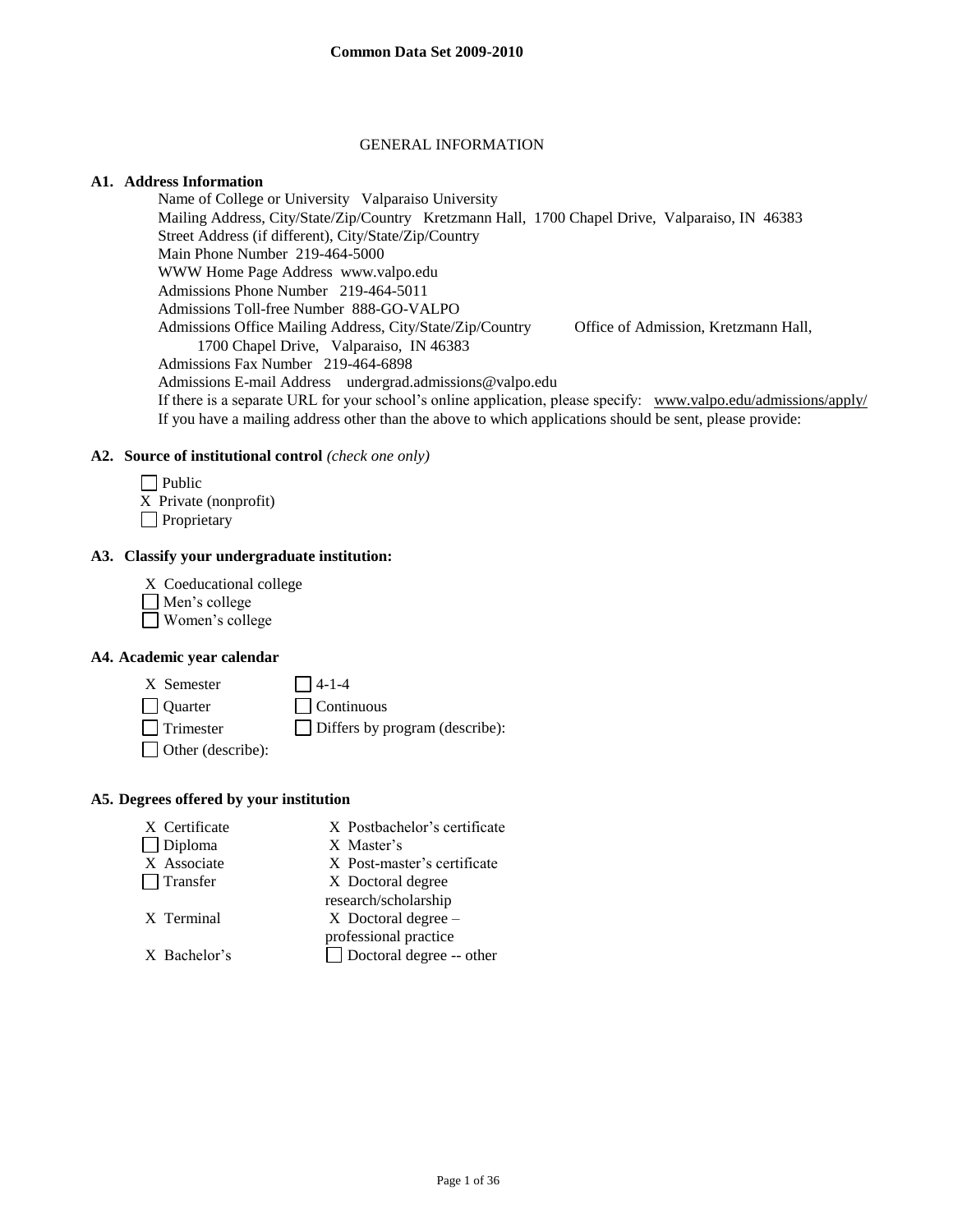## **B. ENROLLMENT AND PERSISTENCE**

**B1. Institutional Enrollment—Men and Women** Provide numbers of students for each of the following categories as of the institution's official fall reporting date or as of October 15, 2009. Note: Report students formerly designated as "first professional" in the graduate cells.

|                              | <b>FULL-TIME</b> |              |                  | <b>PART-TIME</b> |
|------------------------------|------------------|--------------|------------------|------------------|
|                              | Men              | Women        | Men              | Women            |
| <b>Undergraduates</b>        |                  |              |                  |                  |
|                              |                  |              |                  |                  |
| Degree-seeking, first-time   |                  |              |                  |                  |
| freshmen                     | 341              | 330          | $\boldsymbol{0}$ | $\boldsymbol{0}$ |
| Other first-year, degree-    |                  |              |                  |                  |
| seeking                      | 33               | 19           | 3                | 11               |
| All other degree-seeking     |                  |              |                  |                  |
|                              | 949              | 1038         | 30               | 69               |
| Total degree-seeking         |                  |              |                  |                  |
|                              | 1323             | 1387         | 33               | 80               |
| All other undergraduates     |                  |              |                  |                  |
| enrolled in credit courses   |                  |              |                  |                  |
|                              | 11               | 12           | 13               | 29               |
| Total undergraduates         |                  |              |                  |                  |
|                              | 1334             | 1399         | 46               | 109              |
| <b>Graduate</b>              |                  |              |                  |                  |
|                              |                  |              |                  |                  |
| Degree-seeking, first-time   |                  |              |                  |                  |
|                              | 163              | 170          | 34               | 30               |
| All other degree-seeking     |                  |              |                  |                  |
|                              | 258              | 279          | 75               | 130              |
| All other graduates enrolled |                  |              |                  |                  |
| in credit courses            | 4                | $\mathbf{0}$ | 11               | 23               |
| Total graduate               |                  |              |                  |                  |
|                              | 425              | 449          | 120              | 183              |

Total all undergraduates: \_\_\_\_\_\_\_2888\_\_\_\_\_\_

Total all graduate: \_\_\_1177\_\_\_\_\_\_\_\_\_

GRAND TOTAL ALL STUDENTS: \_\_\_\_4065\_\_\_\_\_\_\_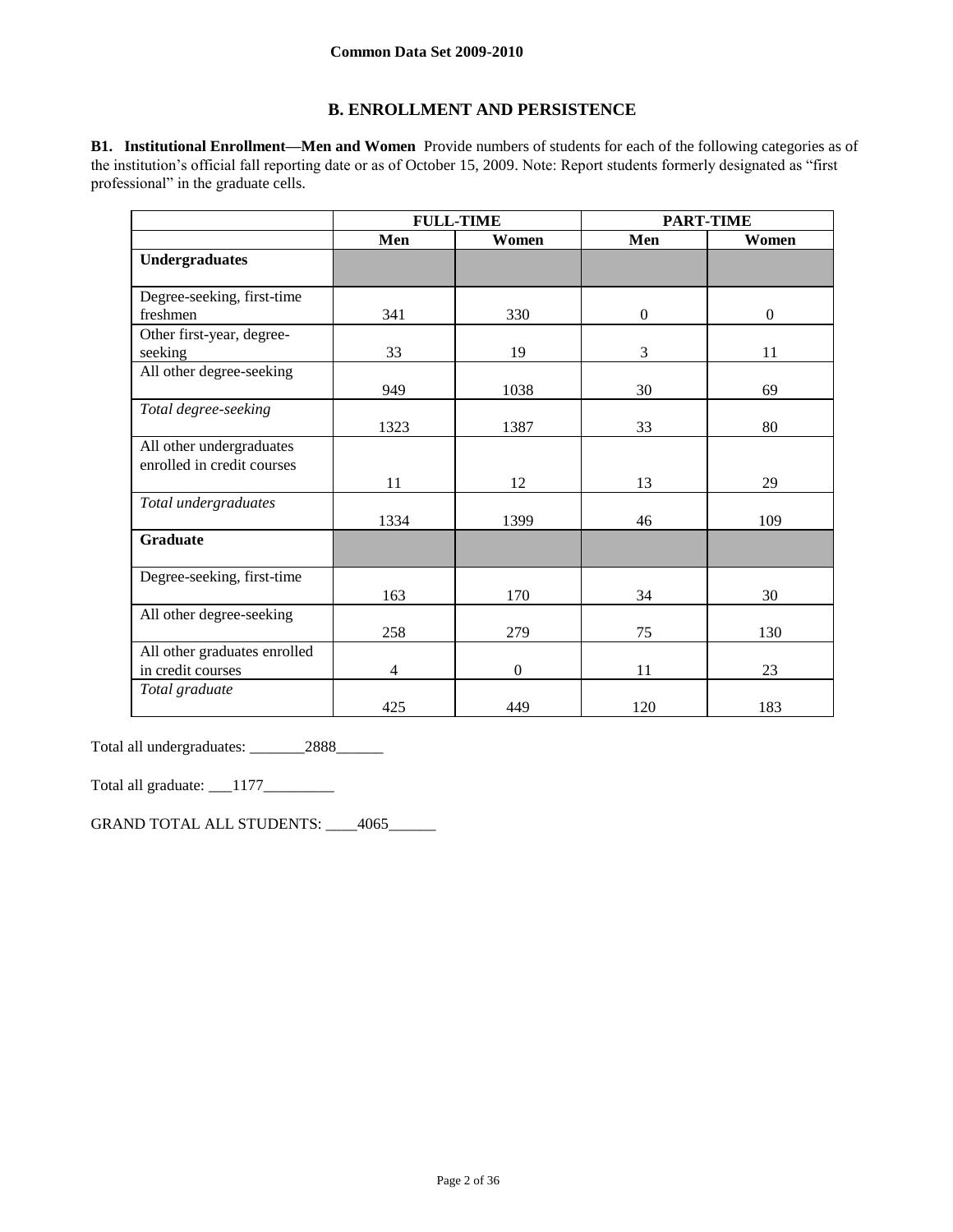**B2. Enrollment by Racial/Ethnic Category.** Provide numbers of undergraduate students for each of the following categories as of the institution's official fall reporting date or as of October 15, 2009. Include international students only in the category "Nonresident aliens." Complete the "Total Undergraduates" column only if you cannot provide data for the first two columns.

|                                  | Degree-seeking<br><b>First-time First year</b> | Degree-seeking<br><b>Undergraduates</b><br>(include first-time<br>first-year) | <b>Total</b><br><b>Undergraduates</b><br>(both degree- and non-<br>degree-seeking) |
|----------------------------------|------------------------------------------------|-------------------------------------------------------------------------------|------------------------------------------------------------------------------------|
| Nonresident aliens               | 12                                             | 92                                                                            |                                                                                    |
| Black, non-Hispanic              | 50                                             | 161                                                                           |                                                                                    |
| American Indian or Alaska Native | ◠                                              | 16                                                                            |                                                                                    |
| Asian or Pacific Islander        | 8                                              | 46                                                                            |                                                                                    |
| Hispanic                         | 36                                             | 128                                                                           |                                                                                    |
| Two or More Races                |                                                | 3                                                                             |                                                                                    |
| White, non-Hispanic              | 548                                            | 2313                                                                          |                                                                                    |
| Race/ethnicity unknown           | 14                                             | 64                                                                            |                                                                                    |
| <b>Total</b>                     | 671                                            | 2823                                                                          |                                                                                    |

## **Persistence**

#### **B3. Number of degrees awarded by your institution from July 1, 2008, to June 30, 2009.**

| Certificate/diploma                      |       |
|------------------------------------------|-------|
| Associate degrees                        |       |
| Bachelor's degrees                       | 622   |
| Postbachelor's certificates              |       |
| Master's degrees                         | 208   |
| Post-master's certificates               | - 12  |
| Doctoral degrees - research/scholarship  |       |
| Doctoral degrees – professional practice | - 164 |
| Doctoral degrees – other                 |       |

## **Graduation Rates**

The items in this section correspond to data elements collected by the IPEDS Web-based Data Collection System's Graduation Rate Survey (GRS). For complete instructions and definitions of data elements, see the IPEDS GRS instructions and glossary on the 2009 Web-based survey.

## **For Bachelor's or Equivalent Programs**

Please provide data for the fall 2003 cohort if available. If fall 2003 cohort data are not available, provide data for the fall 2002 cohort.

| Fall 2002 Cohort                                                   | Fall 2003 Cohort                                                   |  |  |
|--------------------------------------------------------------------|--------------------------------------------------------------------|--|--|
| Report for the cohort of full-time first-time bachelor's (or       | Report for the cohort of full-time first-time bachelor's (or       |  |  |
| equivalent) degree-seeking undergraduate students who              | equivalent) degree-seeking undergraduate students who              |  |  |
| entered in fall 2002. Include in the cohort those who              | entered in fall 2003. Include in the cohort those who              |  |  |
| entered your institution during the summer term preceding          | entered your institution during the summer term preceding          |  |  |
| fall 2002.                                                         | fall 2003.                                                         |  |  |
| <b>B4.</b> Initial 2002 cohort of first-time, full-time bachelor's | <b>B4.</b> Initial 2003 cohort of first-time, full-time bachelor's |  |  |
| (or equivalent) degree-seeking undergraduate students;             | (or equivalent) degree-seeking undergraduate students;             |  |  |
| total all students:                                                |                                                                    |  |  |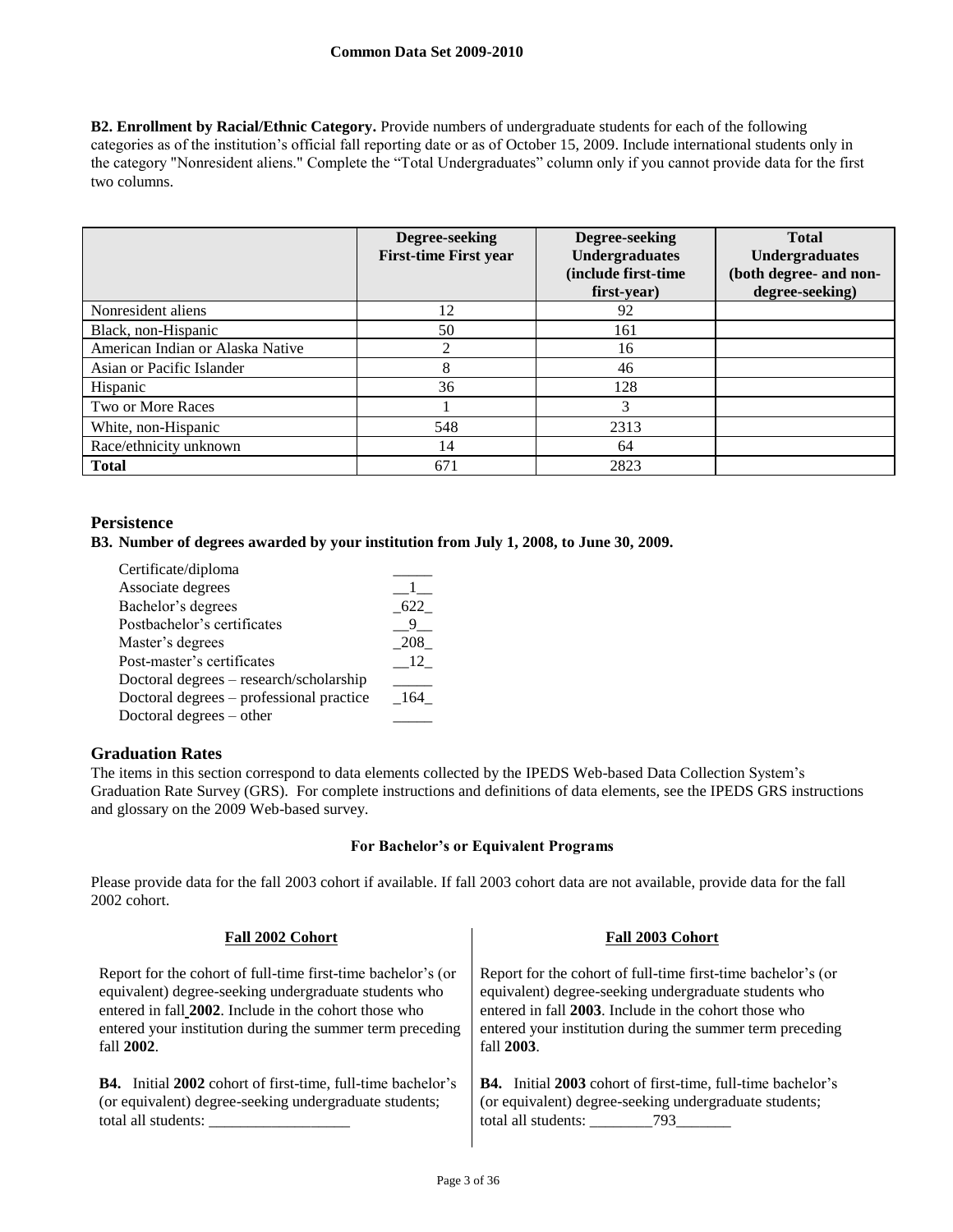**B5.** Of the initial **2002** cohort, how many did not persist and did not graduate for the following reasons: death, permanent disability, or service in the armed forces, foreign aid service of the federal government, or official church missions; total allowable exclusions:

**B6.** Final **2002**cohort, after adjusting for allowable exclusions:

\_\_\_\_\_\_\_\_\_\_\_\_\_\_\_\_\_\_\_\_\_\_

\_\_\_\_\_\_\_\_\_\_\_

\_\_\_\_\_\_\_\_\_\_\_\_\_\_\_\_\_

\_\_\_\_\_\_\_\_\_\_\_\_\_\_

(Subtract question B5 from question B4) (Subtract question B5 from question B4)

**B7.** Of the initial **2002** cohort, how many completed the program in four years or less (by August 31, 2006):

**B8**. Of the initial **2002** cohort, how many completed the program in more than four years but in five years or less (after August 31, 2006 and by August 31, 2007):

**B9.** Of the initial **2002** cohort, how many completed the program in more than five years but in six years or less (after August 31, 2007 and by August 31, 2008):

**B10**. Total graduating within six years (sum of questions B7, B8, and B9): \_\_\_\_\_\_\_\_\_\_\_\_\_\_

**B11.** Six-year graduation rate for **2002** cohort (question B10 divided by question B6): \_\_\_\_\_\_\_\_\_\_\_\_ %

**B5.** Of the initial **2003** cohort, how many did not persist and did not graduate for the following reasons: death, permanent disability, or service in the armed forces, foreign aid service of the federal government, or official church missions; total allowable exclusions:  $\frac{2}{2}$ 

**B6.** Final **2003** cohort, after adjusting for allowable exclusions: \_\_\_\_\_791\_

**B7.** Of the initial **2003** cohort, how many completed the program in four years or less (by August 31, 2007):  $-$  501

**B8**. Of the initial **2003** cohort, how many completed the program in more than four years but in five years or less (after August 31, 2007 and by August 31, 2008):  $-$ 91 $-$ 

**B9.** Of the initial **2003** cohort, how many completed the program in more than five years but in six years or less (after August 31, 2008 and by August 31, 2009): \_\_\_\_\_10\_\_\_\_\_

**B10**. Total graduating within six years (sum of questions B7, B8, and B9): \_\_\_\_\_\_\_\_ 602\_\_\_\_\_\_\_

**B11.** Six-year graduation rate for **2003** cohort (question B10 divided by question B6): \_\_\_\_76.1\_\_\_\_ %

## **For Two-Year Institutions**

Please provide data for the 2006 cohort if available. If 2006 cohort data are not available, provide data for the 2005 cohort.

| 2005 Cohort                                                                                                             | 2006 Cohort                                                                                                                                                                                                                                                                                                                                                                                         |
|-------------------------------------------------------------------------------------------------------------------------|-----------------------------------------------------------------------------------------------------------------------------------------------------------------------------------------------------------------------------------------------------------------------------------------------------------------------------------------------------------------------------------------------------|
| <b>B12.</b> Initial 2005 cohort, total of first-time, full-time                                                         | <b>B12.</b> Initial 2006 cohort, total of first-time, full-time                                                                                                                                                                                                                                                                                                                                     |
|                                                                                                                         |                                                                                                                                                                                                                                                                                                                                                                                                     |
| <b>B13.</b> Of the initial 2005 cohort, how many did not persist                                                        | <b>B13.</b> Of the initial 2006 cohort, how many did not persist                                                                                                                                                                                                                                                                                                                                    |
| and did not graduate for the following reasons: death,                                                                  | and did not graduate for the following reasons: death,                                                                                                                                                                                                                                                                                                                                              |
| permanently disability, or service in the armed forces,                                                                 | permanently disability, or service in the armed forces,                                                                                                                                                                                                                                                                                                                                             |
| foreign aid service of the federal government, or official                                                              | foreign aid service of the federal government, or official                                                                                                                                                                                                                                                                                                                                          |
| church missions; total allowable exclusions:                                                                            | church missions; total allowable exclusions:                                                                                                                                                                                                                                                                                                                                                        |
| <b>B14.</b> Final 2005 cohort, after adjusting for allowable<br>exclusions<br>(Subtract question B13 from question B12) | <b>B14.</b> Final 2006 cohort, after adjusting for allowable<br>(Subtract question B13 from question B12)                                                                                                                                                                                                                                                                                           |
| <b>B15.</b> Completers of programs of less than two years                                                               | <b>B15.</b> Completers of programs of less than two years                                                                                                                                                                                                                                                                                                                                           |
|                                                                                                                         | duration (total): $\frac{1}{\sqrt{1-\frac{1}{2}}\sqrt{1-\frac{1}{2}}\sqrt{1-\frac{1}{2}}\sqrt{1-\frac{1}{2}}\sqrt{1-\frac{1}{2}}\sqrt{1-\frac{1}{2}}\sqrt{1-\frac{1}{2}}\sqrt{1-\frac{1}{2}}\sqrt{1-\frac{1}{2}}\sqrt{1-\frac{1}{2}}\sqrt{1-\frac{1}{2}}\sqrt{1-\frac{1}{2}}\sqrt{1-\frac{1}{2}}\sqrt{1-\frac{1}{2}}\sqrt{1-\frac{1}{2}}\sqrt{1-\frac{1}{2}}\sqrt{1-\frac{1}{2}}\sqrt{1-\frac{1}{2$ |
| <b>B16.</b> Completers of programs of less than two years                                                               | <b>B16.</b> Completers of programs of less than two years                                                                                                                                                                                                                                                                                                                                           |
|                                                                                                                         |                                                                                                                                                                                                                                                                                                                                                                                                     |

Page 4 of 36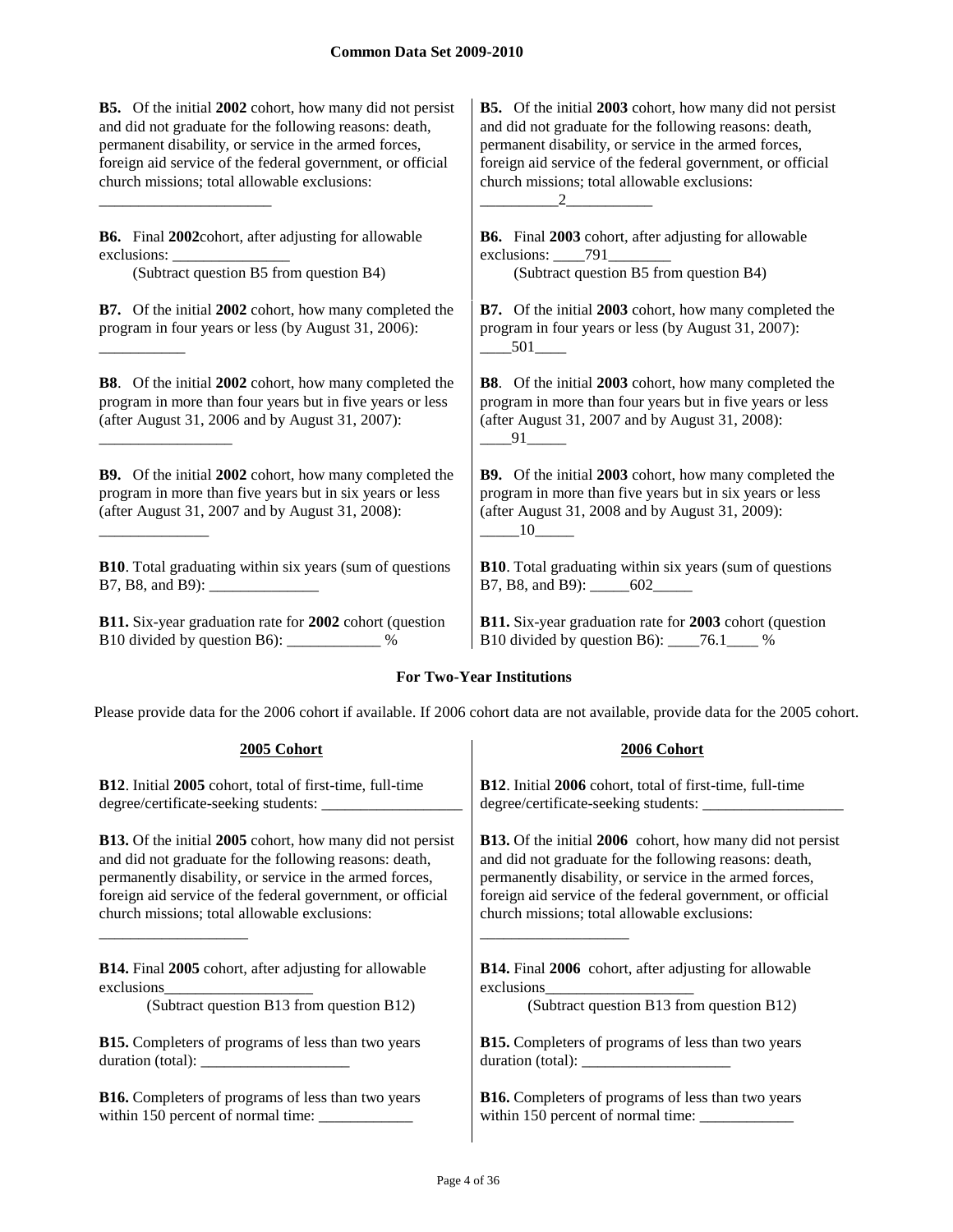| <b>B17.</b> Completers of programs of at least two but less than | <b>B17.</b> Completers of programs of at least two but less than |
|------------------------------------------------------------------|------------------------------------------------------------------|
| four years (total): $\frac{1}{2}$ [100]                          | four years (total): $\frac{1}{2}$                                |
| <b>B18.</b> Completers of programs of at least two but less than | <b>B18.</b> Completers of programs of at least two but less than |
| four-years within 150 percent of normal time:                    | four-years within 150 percent of normal time:                    |
| <b>B19.</b> Total transfers-out (within three years) to other    | <b>B19.</b> Total transfers-out (within three years) to other    |
| institutions:                                                    |                                                                  |
| <b>B20.</b> Total transfers to two-year institutions:            | <b>B20.</b> Total transfers to two-year institutions:            |
| <b>B21.</b> Total transfers to four-year institutions:           | <b>B21.</b> Total transfers to four-year institutions:           |

## **Retention Rates**

Report for the cohort of all full-time, first-time bachelor's (or equivalent) degree-seeking undergraduate students who entered in fall 2008 (or the preceding summer term). The initial cohort may be adjusted for students who departed for the following reasons: death, permanent disability, or service in the armed forces, foreign aid service of the federal government or official church missions. No other adjustments to the initial cohort should be made.

**B22.** For the cohort of all full-time bachelor's (or equivalent) degree-seeking undergraduate students who entered your institution as freshmen in fall 2008 (or the preceding summer term), what percentage was enrolled at your institution as of the date your institution calculates its official enrollment in fall 2009? \_\_\_\_\_82.9\_\_\_ %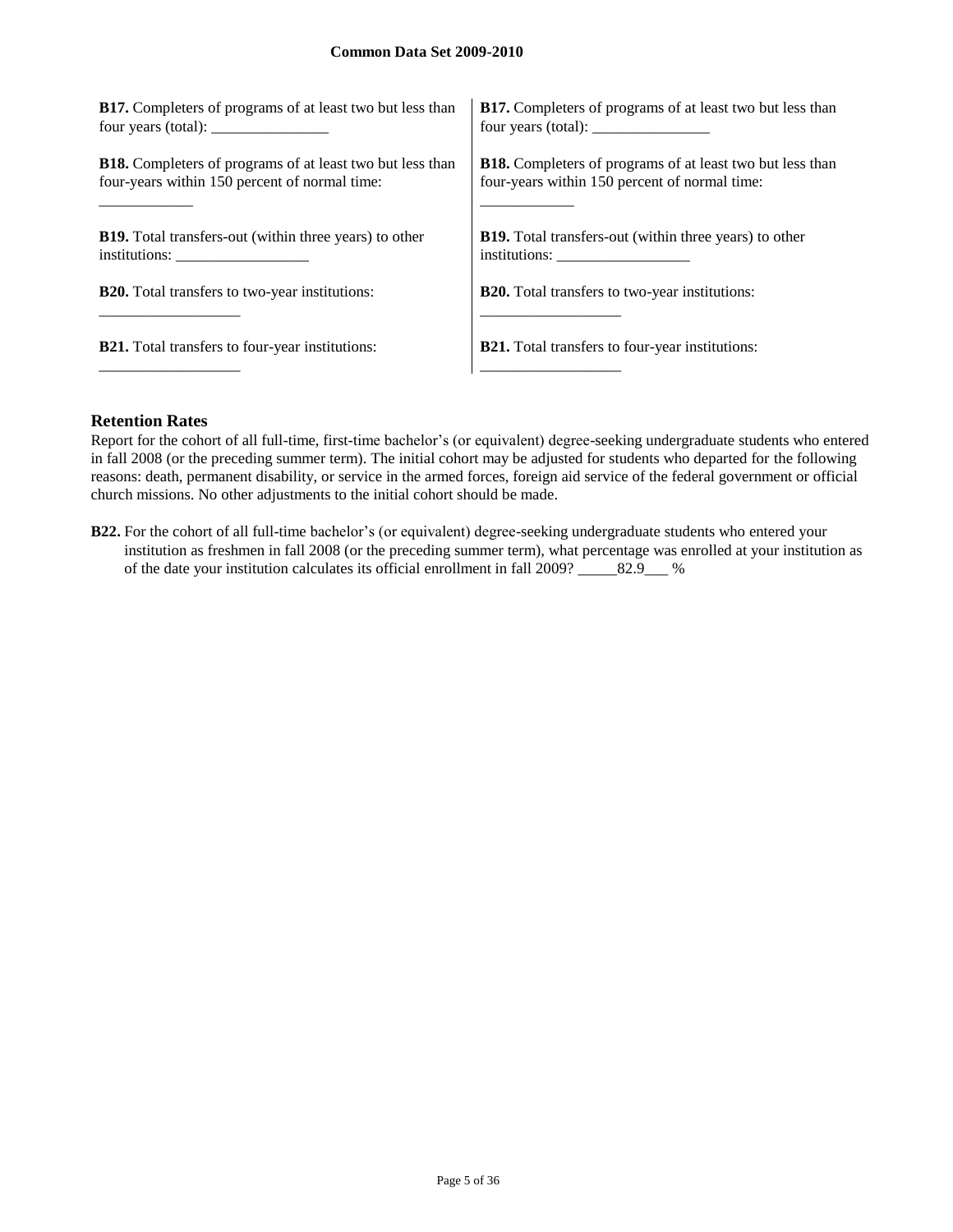## **C. FIRST-TIME, FIRST-YEAR (FRESHMAN) ADMISSION**

#### **Applications**

**C1. First-time, first-year (freshman) students:** Provide the number of degree-seeking, first-time, first-year students who applied, were admitted, and enrolled (full- or part-time) in fall 2009. Include early decision, early action, and students who began studies during summer in this cohort. Applicants should include only those students who fulfilled the requirements for consideration for admission (i.e., who completed actionable applications) and who have been notified of one of the following actions: admission, non-admission, placement on waiting list, or application withdrawn (by applicant or institution). Admitted applicants should include wait-listed students who were subsequently offered admission.

| Total first-time, first-year (freshman) men who applied<br>Total first-time, first-year (freshman) women who applied                                       | 1389<br>1543                  |     |
|------------------------------------------------------------------------------------------------------------------------------------------------------------|-------------------------------|-----|
| Total first-time, first-year (freshman) men who were admitted<br>Total first-time, first-year (freshman) women who were admitted                           | $-1259$ <sub>——</sub><br>1415 |     |
| Total full-time, first-time, first-year (freshman) men who enrolled<br>Total part-time, first-time, first-year (freshman) men who enrolled ________ 0_____ | 341                           |     |
| Total full-time, first-time, first-year (freshman) women who enrolled<br>Total part-time, first-time, first-year (freshman) women who enrolled             |                               | 330 |

**C2. Freshman wait-listed students (students who met admission requirements but whose final admission was contingent on space availability)**

| Do you have a policy of placing students on a waiting list? $\Box$ Yes X No |  |
|-----------------------------------------------------------------------------|--|
| If yes, please answer the questions below for fall 2009 admissions:         |  |

| Number of qualified applicants offered a place on waiting list |  |
|----------------------------------------------------------------|--|
| Number accepting a place on the waiting list                   |  |
| Number of wait-listed students admitted                        |  |

Is your waiting list ranked?

If yes, do you release that information to students? Do you release that information to school counselors?

## **Admission Requirements**

### **C3. High school completion requirement**

Check the appropriate box to identify your high school completion requirement for degree-seeking entering students:

X High school diploma is required and GED is accepted

 $\Box$  High school diploma is required and GED is not accepted

 $\Box$  High school diploma or equivalent is not required

#### **C4. Does your institution require or recommend a general college-preparatory program for degree-seeking students?**

- $\Box$  Require
- X Recommend

Neither require nor recommend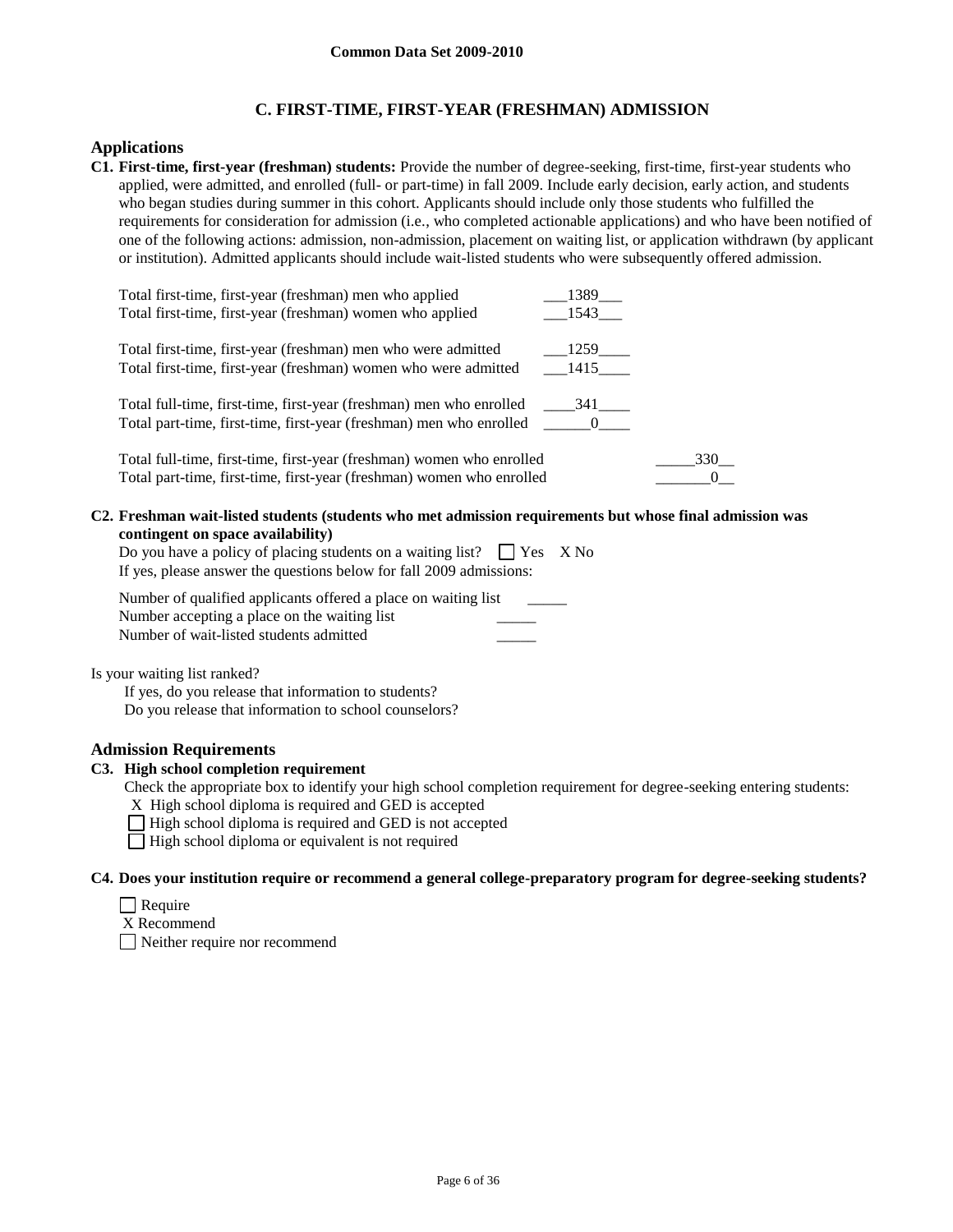#### **Common Data Set 2009-2010**

**C5. Distribution of high school units required and/or recommended.** Specify the distribution of academic high school course units required and/or recommended of all or most degree-seeking students using Carnegie units (one unit equals one year of study or its equivalent). If you use a different system for calculating units, please convert.

|                                  | <b>Units Required</b> | <b>Units Recommended</b> |
|----------------------------------|-----------------------|--------------------------|
| Total academic units             | 16                    | 19                       |
| English                          | 4                     | 4                        |
| Mathematics                      | 3                     | 4                        |
| Science                          | $\mathfrak{D}$        | 3                        |
| Of these, units that must be lab | $\mathfrak{D}$        | 3                        |
| Foreign language                 | $\mathfrak{D}$        | $\mathfrak{D}$           |
| Social studies                   |                       |                          |
| <b>History</b>                   | $\mathfrak{D}$        | $\mathfrak{D}$           |
| Academic electives               | 3                     | 3                        |
| <b>Computer Science</b>          |                       |                          |
| Visual/Performing Arts           |                       |                          |
| Other (specify)                  |                       |                          |

## **Basis for Selection**

**C6.** Do you have an open admission policy, under which virtually all secondary school graduates or students with GED equivalency diplomas are admitted without regard to academic record, test scores, or other qualifications? If so, check which applies:

Open admission policy as described above for all students \_\_\_

Open admission policy as described above for most students, but

selective admission for out-of-state students \_\_\_

selective admission to some programs \_\_\_

 $other (explain)$ 

**C7. Relative importance of each of the following academic and nonacademic factors in your first-time, first-year, degree-seeking (freshman) admission decisions.**

|                                                                                                                                                                                                                                                                                   | <b>Very Important</b> | Important        | <b>Considered</b>     | <b>Not Considered</b> |
|-----------------------------------------------------------------------------------------------------------------------------------------------------------------------------------------------------------------------------------------------------------------------------------|-----------------------|------------------|-----------------------|-----------------------|
| Academic<br>Rigor of secondary school record                                                                                                                                                                                                                                      | X                     |                  |                       |                       |
| Class rank<br>Academic GPA<br>Standardized test scores<br><b>Application Essay</b><br>Recommendation<br>Nonacademic                                                                                                                                                               | X                     | X<br>Х           | X<br>X                |                       |
| Interview<br>Extracurricular activities<br>Talent/ability<br>Character/personal qualities<br>First generation<br>Alumni/ae relation<br>Geographical residence<br>State residency<br>Religious affiliation/commitment<br>Racial/ethnic status<br>Volunteer work<br>Work experience |                       | X<br>X<br>X<br>X | X<br>X<br>X<br>X<br>X | X<br>X<br>X           |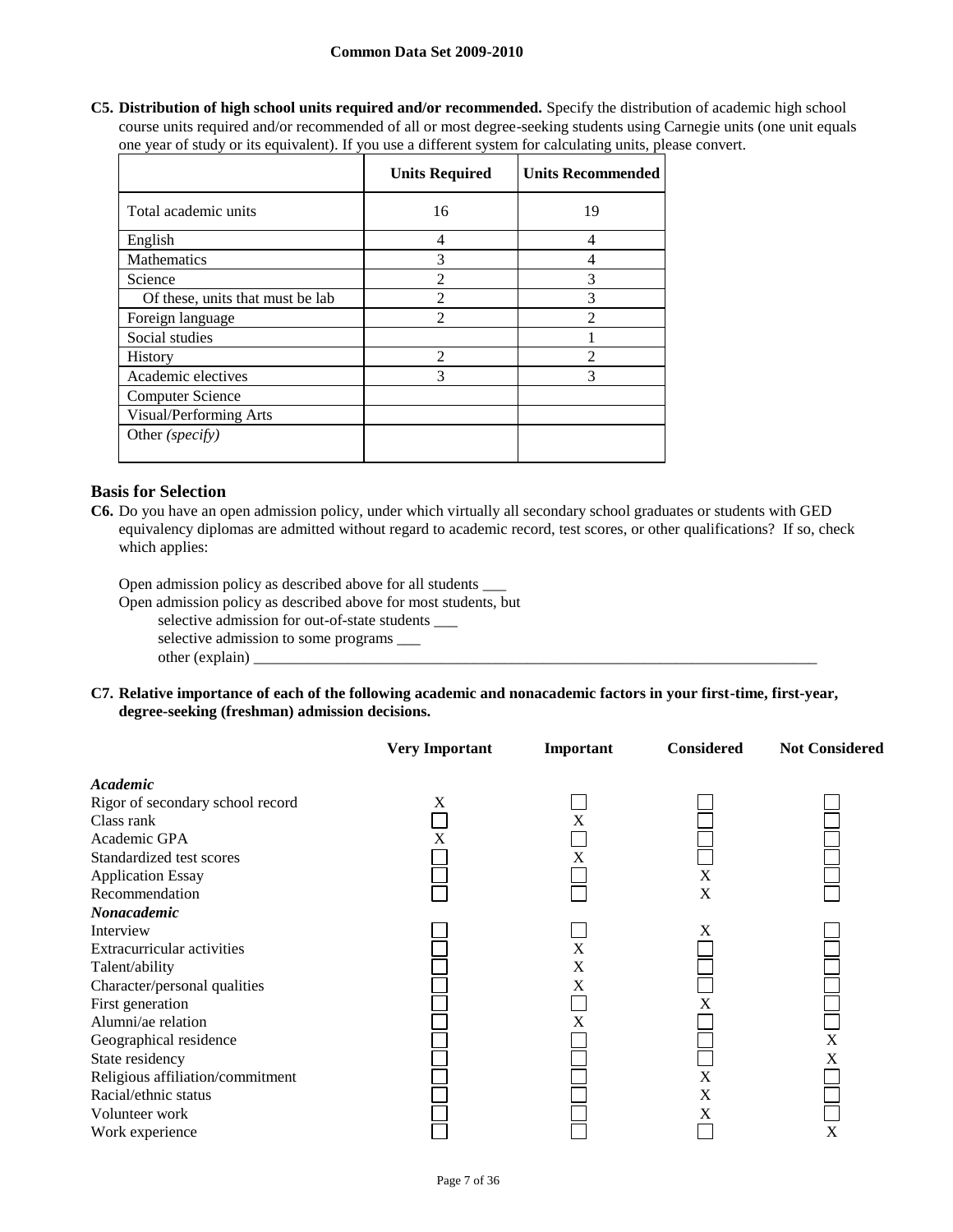| Level of applicant's interest |  |  |
|-------------------------------|--|--|
|                               |  |  |

## **SAT and ACT Policies**

#### **C8. Entrance exams**

A. Does your institution make use of SAT, ACT, or SAT Subject Test scores in **admission** decisions for first-time, first-year, degree-seeking applicants?  $X$  Yes  $\Box$  No

If yes, place check marks in the appropriate boxes below to reflect your institution's policies for use in admission for **Fall 2011.**



B. If your institution will make use of the ACT in admission decisions for first-time, first-year, degree-seeking applicants for fall 2011, please indicate which ONE of the following applies (regardless of whether the writing score will be used in the admissions process):

\_\_\_ ACT with Writing component required

\_X\_ ACT with Writing component recommended.

\_\_\_ ACT with or without Writing component accepted

C. Please indicate how your institution will use the SAT or ACT essay component; check all that apply.

|                                              | SAT essay | ACT essay |
|----------------------------------------------|-----------|-----------|
| For admission                                |           |           |
| For placement                                |           |           |
| For advising                                 |           |           |
| In place of an application essay             |           |           |
| As a validity check on the application essay |           |           |
| No college policy as of now                  |           |           |
| Not using essay component                    |           |           |

D. In addition, does your institution use applicants' test scores for academic advising?  $\_\_\_\$ yes  $\_\ X_\_\$ no

- E. Latest date by which SAT or ACT scores must be received for fall-term admission\_\_\_\_8/15\_\_\_\_\_\_\_ Latest date by which SAT Subject Test scores must be received for fall-term admission
- F. If necessary, use this space to clarify your test policies (e.g., if tests are recommended for some students, or if tests are not required of some students):
- G. Please indicate which tests your institution uses for **placement (e.g., state tests):**

| <b>SAT</b>               | $\mathsf{L}$ |
|--------------------------|--------------|
| ACT.                     | $\perp$      |
| <b>SAT Subject Tests</b> | $\mathbf{1}$ |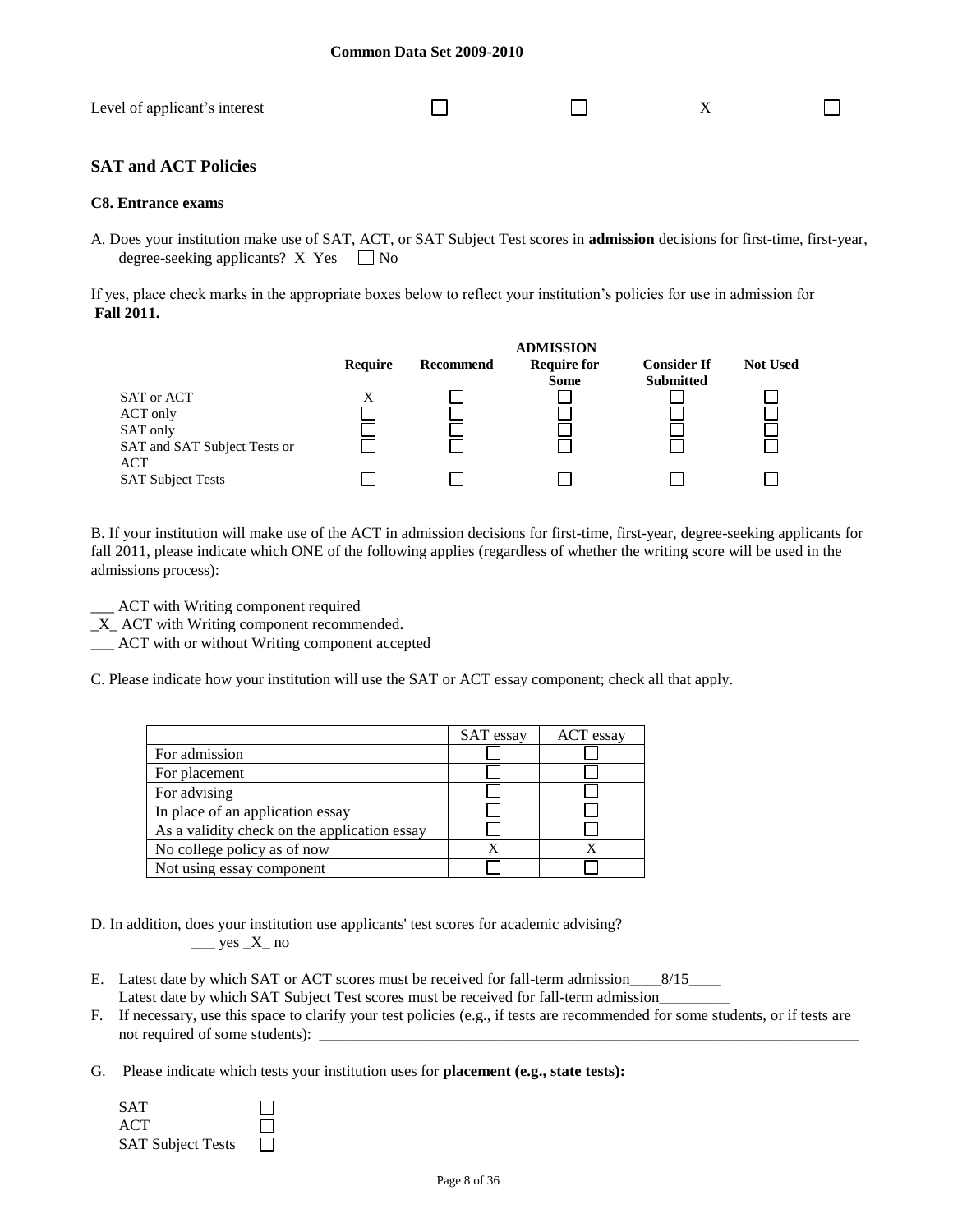| AP                    |              |  |  |
|-----------------------|--------------|--|--|
| CLEP                  |              |  |  |
| Institutional Exam    | $\mathbf{x}$ |  |  |
| State Exam (specify): |              |  |  |

## **Freshman Profile**

Provide percentages for **ALL enrolled, degree-seeking, full-time and part-time, first-time, first-year (freshman) students**  enrolled in fall 2009, including students who began studies during summer, international students/nonresident aliens, and students admitted under special arrangements.

**C9. Percent and number of first-time, first-year (freshman) students enrolled in fall 2009 who submitted national standardized (SAT/ACT) test scores.** Include information for **ALL enrolled, degree-seeking, first-time, first-year (freshman) students who submitted test scores**. Do not include partial test scores (e.g., mathematics scores but not critical reading for a category of students) or combine other standardized test results (such as TOEFL) in this item. Do not convert SAT scores to ACT scores and vice versa.

The 25th percentile is the score that 25 percent scored at or below; the 75th percentile score is the one that 25 percent scored at or above.

| Percent submitting SAT scores | Number submitting SAT scores | 314 |
|-------------------------------|------------------------------|-----|
| Percent submitting ACT scores | Number submitting ACT scores | 475 |

|                             | 25th Percentile | <b>75th Percentile</b> |
|-----------------------------|-----------------|------------------------|
|                             |                 |                        |
| <b>SAT Critical Reading</b> | 480             | 630                    |
| <b>SAT Math</b>             | 500             | 620                    |
| <b>SAT Writing</b>          | 480             | 610                    |
| <b>SAT Essay</b>            |                 |                        |
| <b>ACT</b> Composite        | 22              | 29                     |
| <b>ACT Math</b>             | 22              | 29                     |
| <b>ACT</b> English          | 22              | 30                     |
| <b>ACT Writing</b>          |                 |                        |

Percent of first-time, first-year (freshman) students with scores in each range:

|         | <b>SAT Critical Reading</b> | <b>SAT Math</b> | <b>SAT Writing</b> |
|---------|-----------------------------|-----------------|--------------------|
| 700-800 |                             |                 |                    |
| 600-699 | 24                          | 32              | 24                 |
| 500-599 | 39                          |                 |                    |
| 400-499 | 28                          |                 | 25                 |
| 300-399 |                             |                 |                    |
| 200-299 |                             |                 |                    |
|         | 100%                        | 100%            | 100%               |

|           | <b>ACT</b><br>Composite | <b>ACT English</b> | <b>ACT Math</b> |
|-----------|-------------------------|--------------------|-----------------|
| $30 - 36$ | 21                      | 26                 | 19              |
| 24-29     | 43                      | 39                 | 48              |
| 18-23     | 33                      | 29                 | 25              |
| $12 - 17$ |                         |                    |                 |
| $6 - 11$  |                         |                    |                 |
| Below 6   |                         |                    |                 |
|           | 100%                    | 100%               | 100%            |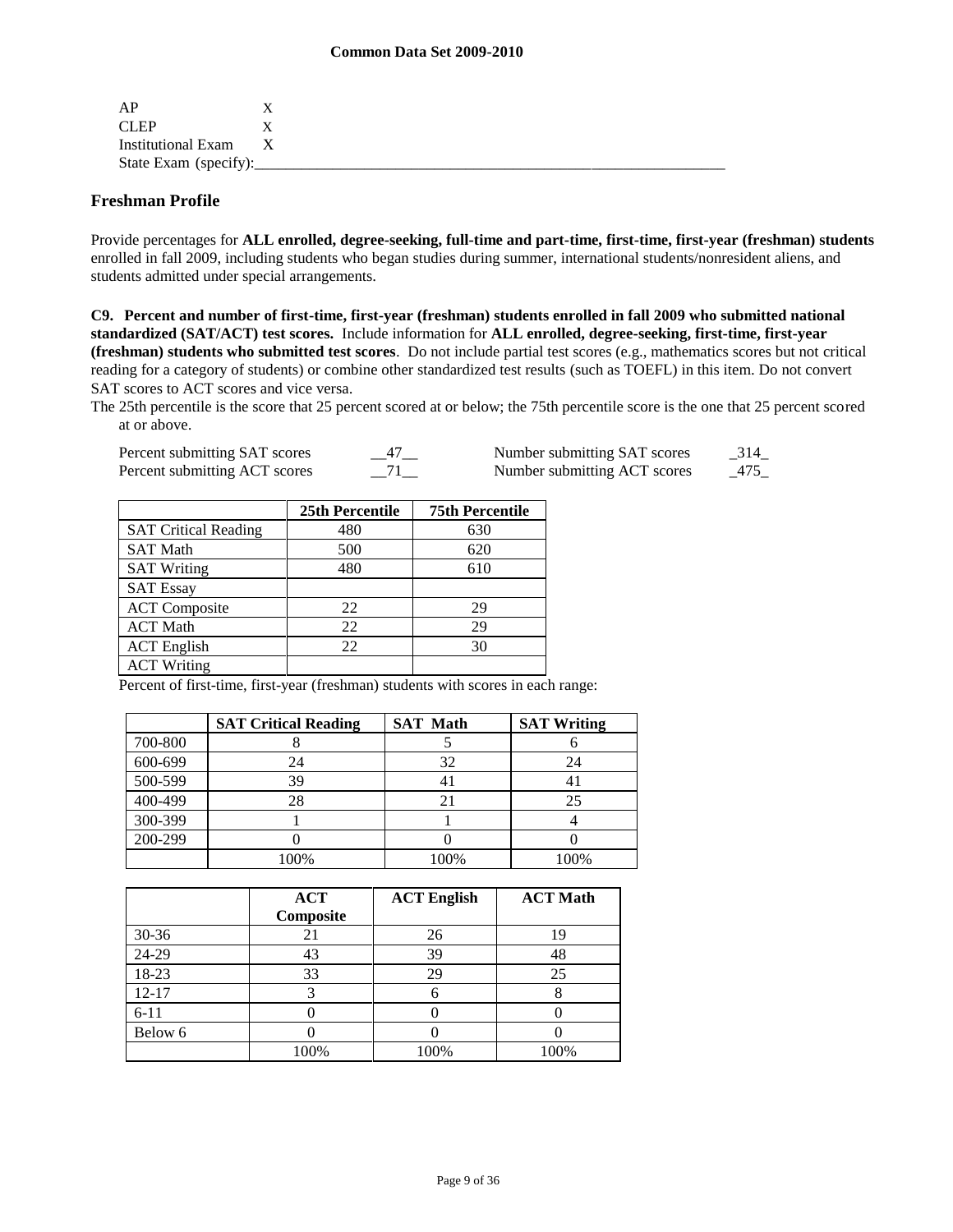**C10. Percent of all degree-seeking, first-time, first-year (freshman) students who had high school class rank within each of the following ranges (report information for those students from whom you collected high school rank information).**

Percent in top tenth of high school graduating class 26 Percent in top quarter of high school graduating class \_\_58 \_\_ Percent in top half of high school graduating class \_\_\_\_\_\_\_\_\_\_\_\_\_\_\_\_\_\_\_\_\_\_\_\_\_\_\_\_\_ Percent in bottom half of high school graduating class \_\_14 \_\_ Percent in bottom quarter of high school graduating class 2 Percent of total first-time, first-year (freshman) students who submitted high school class rank: \_\_77\_\_\_\_  $\}$  Top half + bottom half = 100%.

**C11. Percentage of all enrolled, degree-seeking, first-time, first-year (freshman) students who had high school gradepoint averages within each of the following ranges (using 4.0 scale). Report information only for those students from whom you collected high school GPA.**

| Percent who had GPA of 3.75 and higher    | 25   |
|-------------------------------------------|------|
| Percent who had GPA between 3.50 and 3.74 | 14   |
| Percent who had GPA between 3.25 and 3.49 | 14   |
| Percent who had GPA between 3.00 and 3.24 | - 19 |
| Percent who had GPA between 2.50 and 2.99 | 20   |
| Percent who had GPA between 2.0 and 2.49  |      |
| Percent who had GPA between 1.0 and 1.99  |      |
| Percent who had GPA below 1.0             |      |
|                                           |      |

**C12. Average high school GPA of all degree-seeking, first-time, first-year (freshman) students who submitted GPA:** \_3.28\_\_

Percent of total first-time, first-year (freshman) students who submitted high school GPA: \_98\_\_%

#### **Admission Policies**

#### **C13. Application fee**

| Does your institution have an application fee?       | X Yes | $\Box$ No |
|------------------------------------------------------|-------|-----------|
|                                                      |       |           |
| Can it be waived for applicants with financial need? | X Yes | $\Box$ No |

## **If you have an application fee and an on-line application option, please indicate policy for students who apply on-line: Same fee: \_\_\_\_**

**Free: \_\_X\_\_\_ Reduced: \_\_\_\_**

#### **Can on-line application fee be waived for applicants with financial need? Yes/no**

#### **C14. Application closing date**

| Does your institution have an application closing date? | $X$ Yes $\Box$ No |  |
|---------------------------------------------------------|-------------------|--|
| Application closing date (fall): $\_\_\_8/15$           |                   |  |
| Priority date: $\frac{1}{15}$                           |                   |  |

#### **C15.** Are first-time, first-year students accepted for terms other than the fall?  $X$  Yes  $\Box$  No

#### **C16. Notification to applicants of admission decision sent** *(fill in one only)*

On a rolling basis beginning (date): \_\_\_10/01\_\_\_\_\_ By (date): \_\_\_\_\_\_\_\_\_\_ Other: \_\_\_\_\_\_\_\_\_\_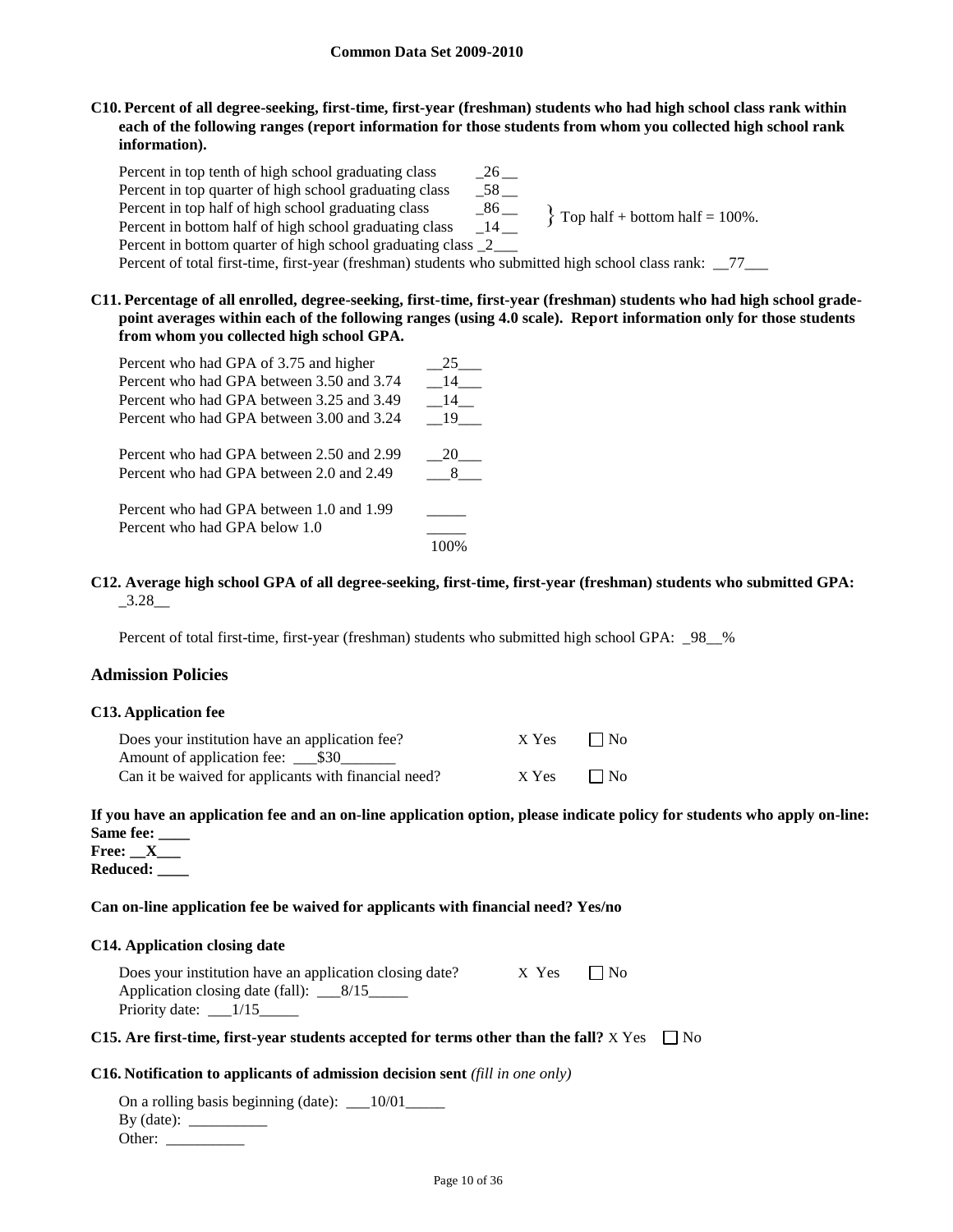**C17. Reply policy for admitted applicants** *(fill in one only)*

Must reply by (date): No set date: Must reply by May 1 or within  $\frac{4}{4}$  weeks if notified thereafter Other: Deadline for housing deposit (MMDD): \_\_\_05/01\_\_\_\_\_

Amount of housing deposit: \_\_\_\_\$100\_\_\_\_\_\_\_\_ Refundable if student does not enroll?  $X$ <sup> $\leq$ </sup> Yes, in full \_\_\_ Yes, in part  $\_\_\_\$  No

**C18. Deferred admission:** Does your institution allow students to postpone enrollment after admission?

 $X$  Yes  $\Box$  No

If yes, maximum period of postponement: \_1 year\_\_\_

**C19. Early admission of high school students:** Does your institution allow high school students to enroll as full-time, firsttime, first-year (freshman) students one year or more before high school graduation?  $\Box$  Yes X No

**C20. Common Application:** Question removed from CDS. (Initiated during 2006-2007 cycle)

#### **Early Decision and Early Action Plans**

**C21. Early decision:** Does your institution offer an early decision plan (an admission plan that permits students to apply and be notified of an admission decision well in advance of the regular notification date and that asks students to commit to attending if accepted) for first-time, first-year (freshman) applicants for fall enrollment?  $\Box$  Yes  $\Box$  X No

| If "yes," please complete the following:                                                                                      |  |
|-------------------------------------------------------------------------------------------------------------------------------|--|
| First or only early decision plan closing date<br>First or only early decision plan notification date                         |  |
| Other early decision plan closing date<br>Other early decision plan notification date                                         |  |
| For the Fall 2009 entering class:                                                                                             |  |
| Number of early decision applications received by your institution<br>Number of applicants admitted under early decision plan |  |
| Please provide significant details about your early decision plan:                                                            |  |

**C22. Early action:** Do you have a nonbinding early action plan whereby students are notified of an admission decision well in advance of the regular notification date but do not have to commit to attending your college?

 $X$  Yes  $\Box$  No

If "yes," please complete the following:

| Early action closing date      | 11/01 |
|--------------------------------|-------|
| Early action notification date | 12/01 |

Is your early action plan a "restrictive" plan under which you limit students from applying to other early plans?

Yes X No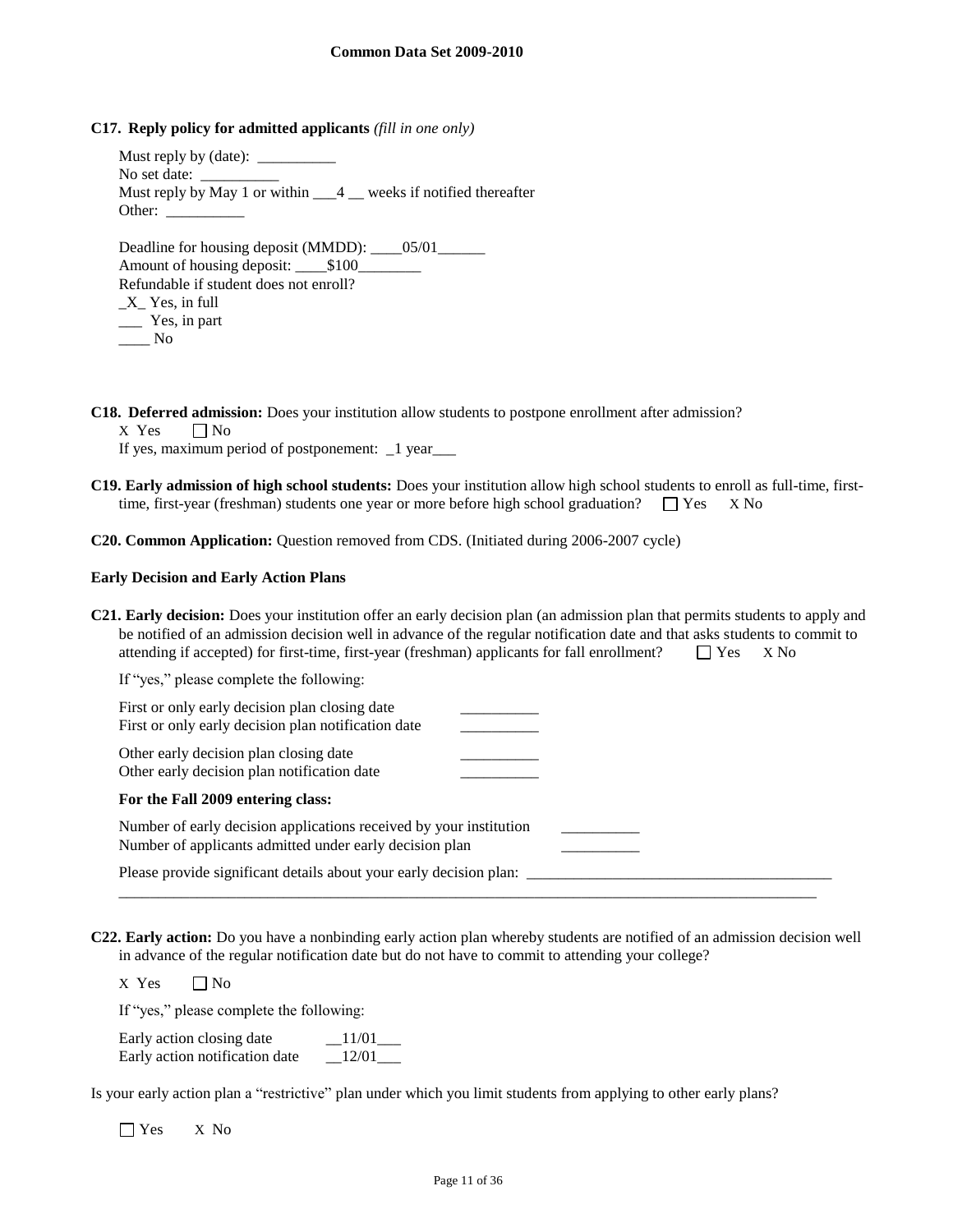## **D. TRANSFER ADMISSION**

## **Fall Applicants**

**D1.** Does your institution enroll transfer students? X Yes  $\Box$  No (If no, please skip to Section E) If yes, may transfer students earn advanced standing credit by transferring credits earned from course work completed at other colleges/universities? X Yes  $\Box$  No

**D2.** Provide the number of students who applied, were admitted, and enrolled as degree-seeking transfer students in fall 2009.

|       | <b>Applicants</b> | <b>Admitted Applicants</b> | <b>Enrolled Applicants</b> |
|-------|-------------------|----------------------------|----------------------------|
| Men   | 104               | 89                         |                            |
| Women | 185               | 74                         |                            |
| Total | 289               |                            | 128                        |

## **Application for Admission**

- **D3.** Indicate terms for which transfers may enroll: X Fall  $\Box$  Winter X Spring X Summer
- **D4.** Must a transfer applicant have a minimum number of credits completed or else must apply as an entering freshman? Yes X<sub>No</sub>

If yes, what is the minimum number of credits and the unit of measure?  $\qquad$ 

**D5.** Indicate all items required of transfer students to apply for admission:

|                               | <b>Required</b><br>of All | Recommended<br>of All | <b>Recommended</b><br>of Some | <b>Required of</b><br><b>Some</b> | Not required |
|-------------------------------|---------------------------|-----------------------|-------------------------------|-----------------------------------|--------------|
| High school transcript        |                           |                       |                               | X                                 |              |
| College transcript $(s)$      | X                         |                       |                               |                                   |              |
| Essay or personal statement   | X                         |                       |                               |                                   |              |
| Interview                     |                           | v                     |                               |                                   |              |
| Standardized test scores      |                           |                       |                               | X                                 |              |
| Statement of good standing    | X                         |                       |                               |                                   |              |
| from prior institution( $s$ ) |                           |                       |                               |                                   |              |

- **D6.** If a minimum high school grade point average is required of transfer applicants, specify (on a 4.0 scale):  $\overline{\phantom{a}}$
- **D7**. If a minimum college grade point average is required of transfer applicants, specify (on a 4.0 scale): \_\_\_\_\_2.0\_\_\_\_\_
- **D8**. List any other application requirements specific to transfer applicants: \_\_\_\_\_\_\_\_\_Certain programs may require a higher GPA for transfer admission.\_\_\_\_\_\_\_\_\_\_\_\_\_\_\_\_\_\_\_\_\_\_\_\_\_\_\_\_\_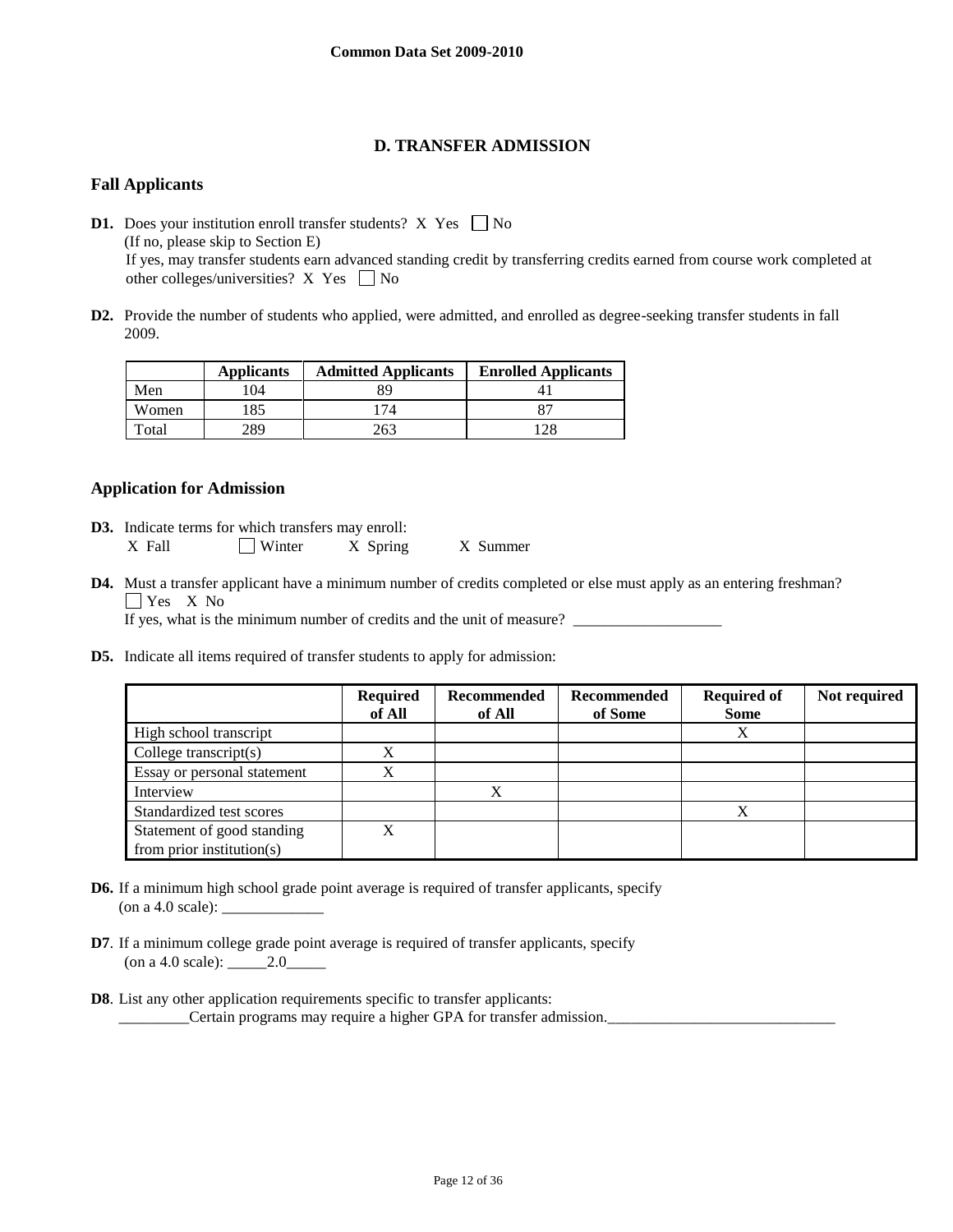**D9.** List application priority, closing, notification, and candidate reply dates for transfer students. If applications are reviewed on a continuous or rolling basis, place a check mark in the "Rolling admission" column.

|        | <b>Priority Date</b> | <b>Closing Date</b> | <b>Notification Date</b> | <b>Reply Date</b> | <b>Rolling</b><br><b>Admission</b> |
|--------|----------------------|---------------------|--------------------------|-------------------|------------------------------------|
| Fall   |                      | 8/15                |                          |                   |                                    |
| Winter |                      |                     |                          |                   |                                    |
| Spring |                      | 12/15               |                          |                   | △                                  |
| Summer |                      |                     |                          |                   |                                    |

| <b>D10.</b> Does an open admission policy, if reported, apply to transfer students? $\Box$ Yes X No |  |  |  |  |  |  |  |  |
|-----------------------------------------------------------------------------------------------------|--|--|--|--|--|--|--|--|
|-----------------------------------------------------------------------------------------------------|--|--|--|--|--|--|--|--|

**D11**. Describe additional requirements for transfer admission, if applicable: \_\_\_\_Recent academic work is most important.\_\_\_\_\_\_\_\_\_\_\_\_\_\_\_\_\_\_\_\_\_\_\_\_\_\_\_\_\_\_\_\_\_\_\_\_\_\_\_\_\_\_\_\_\_\_\_\_\_\_\_\_\_\_\_

## **Transfer Credit Policies**

**D12.** Report the lowest grade earned for any course that may be transferred for credit: \_\_\_\_\_\_\_\_\_\_\_

- **D13.** Maximum number of credits or courses that may be transferred from a two-year institution: Number \_\_94\_\_\_\_\_ Unit type \_\_\_\_\_\_\_\_\_\_\_\_\_\_\_
- **D14**. Maximum number of credits or courses that may be transferred from a four-year institution: Number \_\_94\_\_\_ Unit type \_\_\_\_\_\_\_\_\_\_\_
- **D15.** Minimum number of credits that transfers must complete at your institution to earn an associate degree: \_\_\_\_\_30\_\_\_\_\_\_\_
- **D16.** Minimum number of credits that transfers must complete at your institution to earn a bachelor's degree:  $\frac{30}{2}$
- **D17.** Describe other transfer credit policies:

\_30 of the last 40 credits earned for the degree and half the credits for any major or minor must be in residence. Maximum 4 credits physical education, 12 credits applied music, 4 credits ensemble music transferable. Students enrolled in the College of Engineering may transfer 102 credits maximum. One course in theology must be taken in residence at VU. Credits earned more than 15 years before application for admission are accepted toward graduation on a provisional basis, subject to validation by the first 30 semester hours completed in residence at VU with a 2.0 (C) grade point average.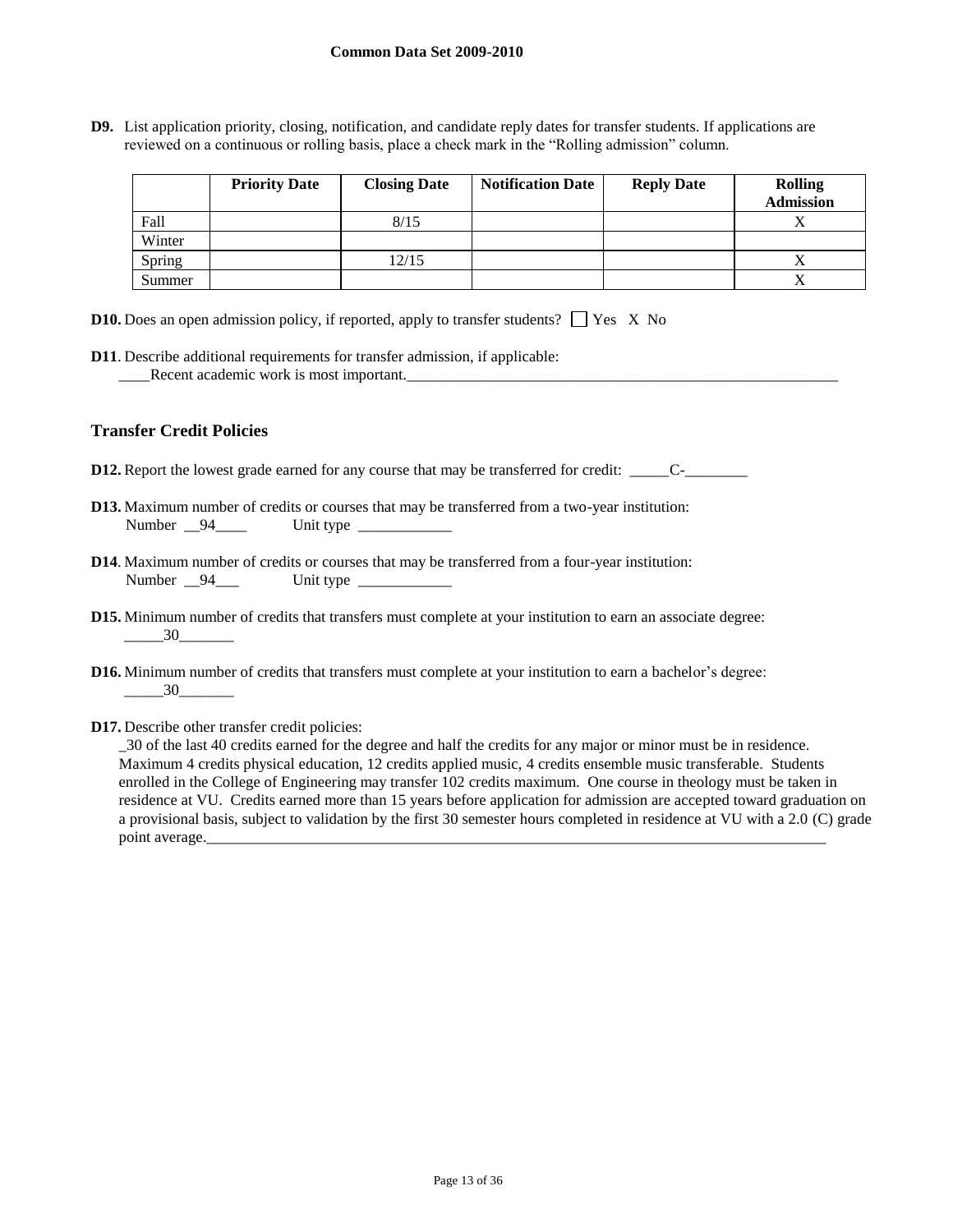## **E. ACADEMIC OFFERINGS AND POLICIES**

**E1. Special study options:** Identify those programs available at your institution. Refer to the glossary for definitions.

- X Accelerated program X Honors program
- X Cooperative education program X Independent study
- X Cross-registration X Internships
- 
- 
- Dual enrollment X Study abroad
- X English as a Second Language (ESL) X Teacher certification program<br>X Exchange student program (domestic)  $\Box$  Weekend college
- $X$  Exchange student program (domestic)
- External degree program
- Other (specify):

# **E2. Has been removed from the CDS.**

- 
- 
- X Distance learning X Liberal arts/career combination
- X Double major X Student-designed major
	-
	-
	-

## **E3. Areas in which all or most students are required to complete some course work prior to graduation:**

| $\Box$ Arts/fine arts                                                                  | X Humanities                        |
|----------------------------------------------------------------------------------------|-------------------------------------|
| Computer literacy                                                                      | Mathematics                         |
| $\Box$ English (including composition)                                                 | $\Box$ Philosophy                   |
| X Foreign languages                                                                    | X Sciences (biological or physical) |
| <b>History</b>                                                                         | X Social science                    |
| X Other (describe): Theology, Cultural Diversity,<br>Valpo Core, Quantitative Analysis |                                     |
|                                                                                        |                                     |

**Library Collections: The CDS publishers will collect library data again when a new Academic Libraries Survey is in place.** 

## **F. STUDENT LIFE**

**F1. Percentages of first-time, first-year (freshman) degree-seeking students and degree-seeking undergraduates enrolled in Fall 2009 who fit the following categories:** First-time, first-year Undergraduates

| (freshman) students | Undergraduates         |
|---------------------|------------------------|
|                     |                        |
| 62                  | 60                     |
| 26                  | $\_\$ {24}             |
| 24                  | $-20$                  |
| $-88$               | - 66                   |
| $\Box$ 12           | 34                     |
| $-0.1$              |                        |
| $-18$               | 20                     |
| $-18$               | 21                     |
|                     | First-time, first-year |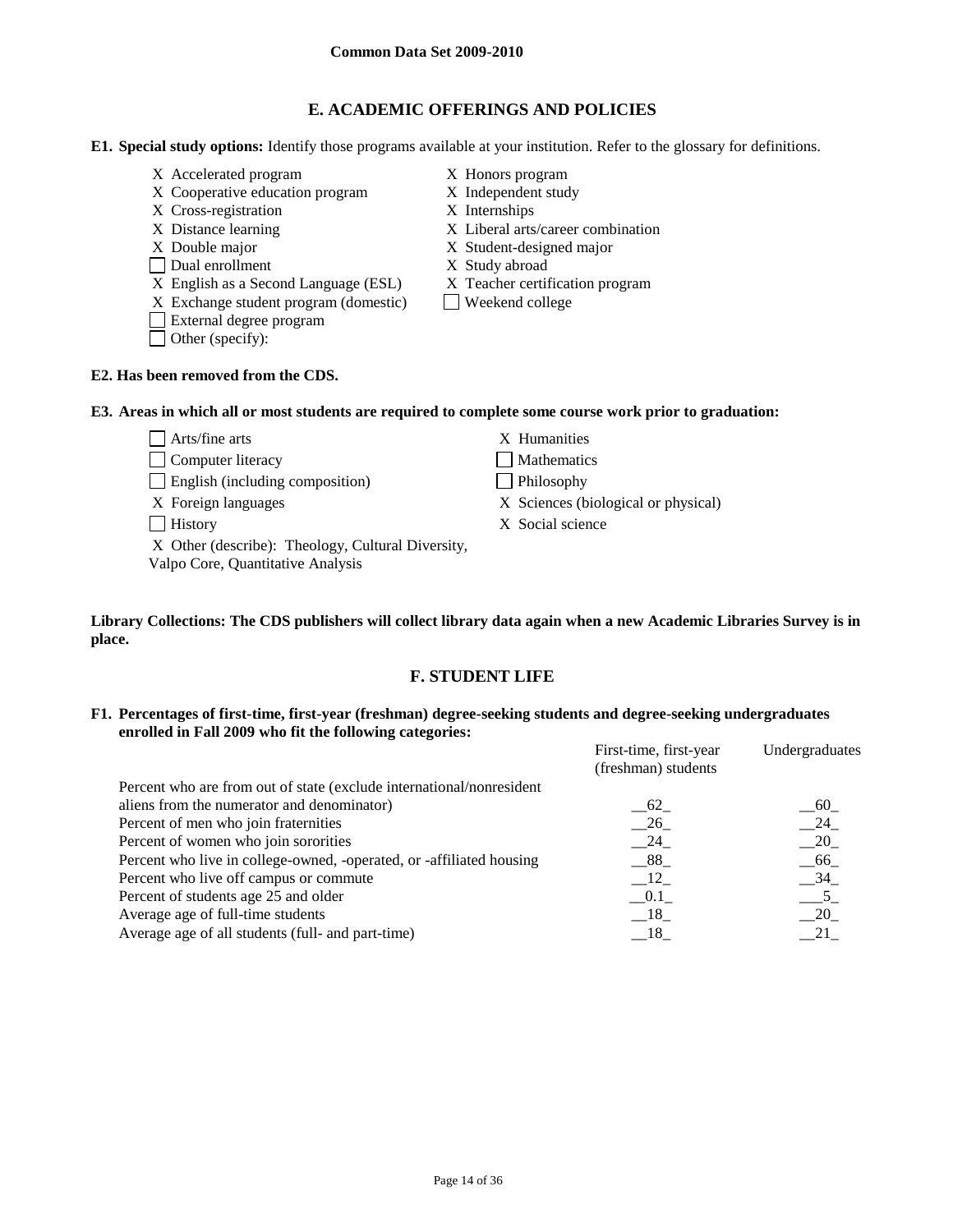| F2. Activities offered Identify those programs available at your institution. |  |
|-------------------------------------------------------------------------------|--|
|-------------------------------------------------------------------------------|--|

| X Campus Ministries<br>X Choral groups<br>X Concert band<br>X Dance<br>X Drama/theater<br>X International Student<br>Organization<br>X Jazz band | X Literary magazine X Radio station<br>$\Box$ Marching band<br>Model UN<br>X Music ensembles<br>X Musical theater<br>$\Box$ Opera<br>X Pep band | X Student government<br>X Student newspaper<br>$\Box$ Student-run film society<br>X Symphony orchestra<br>$\Box$ Television station<br>X Yearbook                                                |  |
|--------------------------------------------------------------------------------------------------------------------------------------------------|-------------------------------------------------------------------------------------------------------------------------------------------------|--------------------------------------------------------------------------------------------------------------------------------------------------------------------------------------------------|--|
|                                                                                                                                                  |                                                                                                                                                 |                                                                                                                                                                                                  |  |
| F3. ROTC (program offered in cooperation with Reserve Officers' Training Corps)                                                                  |                                                                                                                                                 |                                                                                                                                                                                                  |  |
| Army ROTC is offered:<br>$\Box$ On campus<br>$VU$ .                                                                                              |                                                                                                                                                 | X At cooperating institution (name): ____University of Notre Dame but some courses are held at                                                                                                   |  |
| Naval ROTC is offered:<br>On campus                                                                                                              |                                                                                                                                                 |                                                                                                                                                                                                  |  |
| Air Force ROTC is offered:<br>$\Box$ On campus<br>$VU$ .                                                                                         |                                                                                                                                                 | X At cooperating institution (name): ___ University of Notre Dame but some courses are held at                                                                                                   |  |
| institution.                                                                                                                                     |                                                                                                                                                 | F4. Housing: Check all types of college-owned, -operated, or -affiliated housing available for undergraduates at your                                                                            |  |
| X Coed dorms<br>Men's dorms<br>X Women's dorms<br>Apartments for married students<br>X Apartments for single students                            |                                                                                                                                                 | Special housing for disabled students<br>Special housing for international students<br>X Fraternity/sorority housing<br>$\Box$ Cooperative housing<br>X Theme housing<br>$\Box$ Wellness housing |  |

 $\Box$  Other housing options (specify):  $\Box$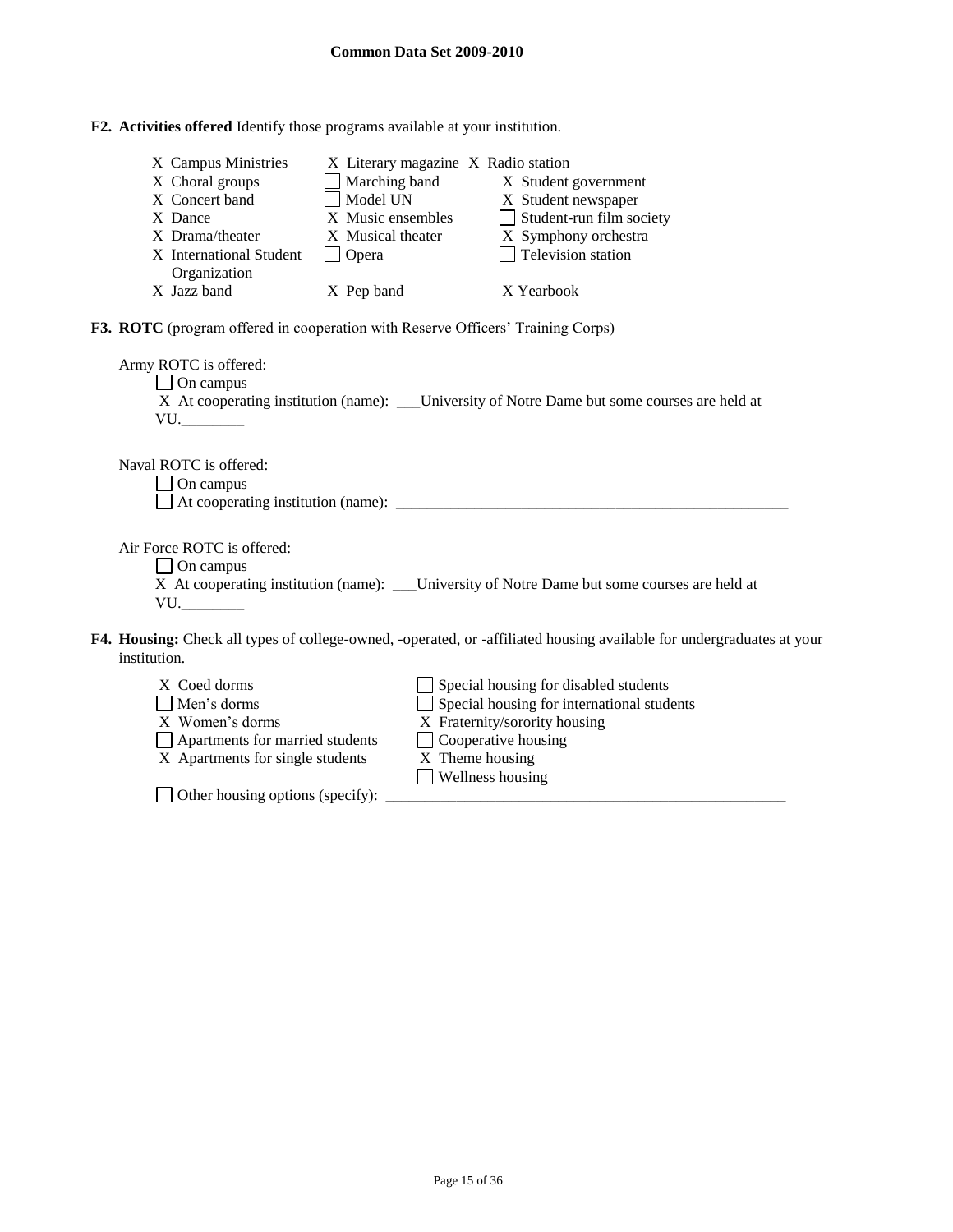## **G. ANNUAL EXPENSES**

#### **Provide 2010-2011 academic year costs of attendance for the following categories that are applicable to your institution.**

Check here if your institution's 2010-2011 academic year costs of attendance are not available at this time and provide an approximate date (i.e., month/day) when your institution's final 2010-2011 academic year costs of attendance will be available: \_\_\_\_\_\_\_\_\_\_

#### **G1. Undergraduate full-time tuition, required fees, room and board**

List the typical tuition, required fees, and room and board for a full-time undergraduate student for the FULL 2010-2011 academic year (30 semester hours or 45 quarter hours for institutions that derive annual tuition by multiplying credit hour cost by number of credits). A full academic year refers to the period of time generally extending from September to June; usually equated to two semesters, two trimesters, three quarters, or the period covered by a four-one-four plan. Room and board is defined as double occupancy and 19 meals per week or the maximum meal plan. **Required fees** include only charges that all full-time students must pay that are *not* included in tuition (e.g., registration, health, or activity fees.) Do *not* include optional fees (e.g., parking, laboratory use).

|                             | <b>FIRST-YEAR</b> | <b>UNDERGRADUATES</b> |
|-----------------------------|-------------------|-----------------------|
| PRIVATE INSTITUTION         | 28,590            | 28,590                |
| Tuition:                    |                   |                       |
| PUBLIC INSTITUTION          |                   |                       |
| Tuition:                    |                   |                       |
| In-district:                |                   |                       |
| In-state (out-of-district): |                   |                       |
|                             |                   |                       |
| Out-of-state:               |                   |                       |
| <b>NONRESIDENT ALIEN:</b>   | 28,590            | 28,590                |
| Tuition:                    |                   |                       |
| <b>REQUIRED FEES:</b>       | 992               | 992                   |
|                             |                   |                       |
| <b>ROOM AND BOARD:</b>      |                   |                       |
| (on-campus)                 |                   |                       |
| <b>ROOM ONLY:</b>           | 5,150             | 5,150                 |
| (on-campus)                 |                   |                       |
| <b>BOARD ONLY:</b>          | 3,180             | 3,180                 |
| (on-campus meal plan)       |                   |                       |

Comprehensive tuition and room and board fee (if your college cannot provide separate tuition and room and board fees): \_\_\_\_\_\_\_\_\_\_\_\_\_\_\_\_\_\_\_\_\_\_\_

Other: \_\_\_\_\_\_\_\_\_\_\_\_\_\_\_\_\_\_\_\_\_\_\_\_\_\_\_\_\_\_\_\_\_\_\_\_\_\_\_\_\_\_\_\_\_\_\_\_\_\_\_\_\_\_\_\_\_\_\_\_\_\_\_\_\_\_\_\_\_\_\_\_\_\_\_\_\_\_\_\_\_\_\_\_\_

**G2. Number of credits per term a student can take for the stated full-time tuition** \_12\_minimum \_19\_maximum

**G3.** Do tuition and fees vary by year of study (e.g., sophomore, junior, senior)?  $\Box$  Yes X No

| G4. If tuition and fees vary by undergraduate instructional program, describe briefly: College of Engineering students |  |
|------------------------------------------------------------------------------------------------------------------------|--|
| pay an additional fee of \$720.                                                                                        |  |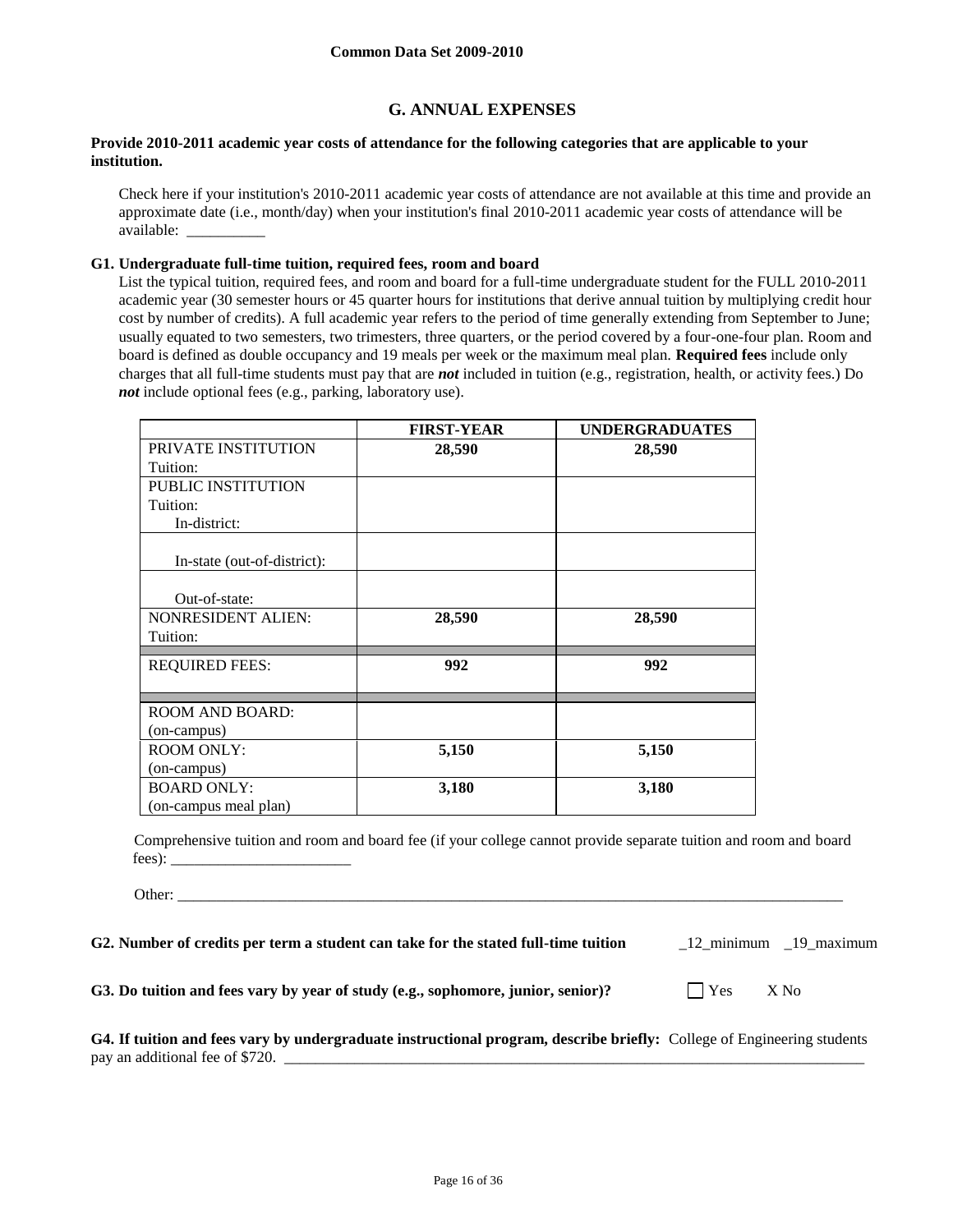## **Common Data Set 2009-2010**

# **G5. Provide the estimated expenses for a typical full-time undergraduate student:**

|                                                                                                                                     | <b>Residents</b> | <b>Commuters</b><br>(living at home) | <b>Commuters</b><br>(not living at home) |
|-------------------------------------------------------------------------------------------------------------------------------------|------------------|--------------------------------------|------------------------------------------|
| Books and supplies:                                                                                                                 | 1,200            | 1,200                                | 1,200                                    |
| Room only:                                                                                                                          |                  |                                      | 5,150                                    |
| Board only:                                                                                                                         |                  | 2,000                                | 2,000                                    |
| Room and board total (if<br>your college cannot provide<br>separate room and board<br>figures for commuters not<br>living at home): |                  |                                      |                                          |
| Transportation:                                                                                                                     | 750              | 750                                  | 750                                      |
| Other expenses:                                                                                                                     | 890              | 890                                  | 890                                      |
|                                                                                                                                     |                  |                                      |                                          |

# **G6. Undergraduate per-credit-hour charges (tuition only):**

| <b>PRIVATE INSTITUTIONS:</b> | 1,295 |
|------------------------------|-------|
| PUBLIC INSTITUTIONS          |       |
| In-district:                 |       |
| In-state (out-of-district):  |       |
|                              |       |
| Out-of-state:                |       |
| <b>NONRESIDENT ALIENS:</b>   | 1.295 |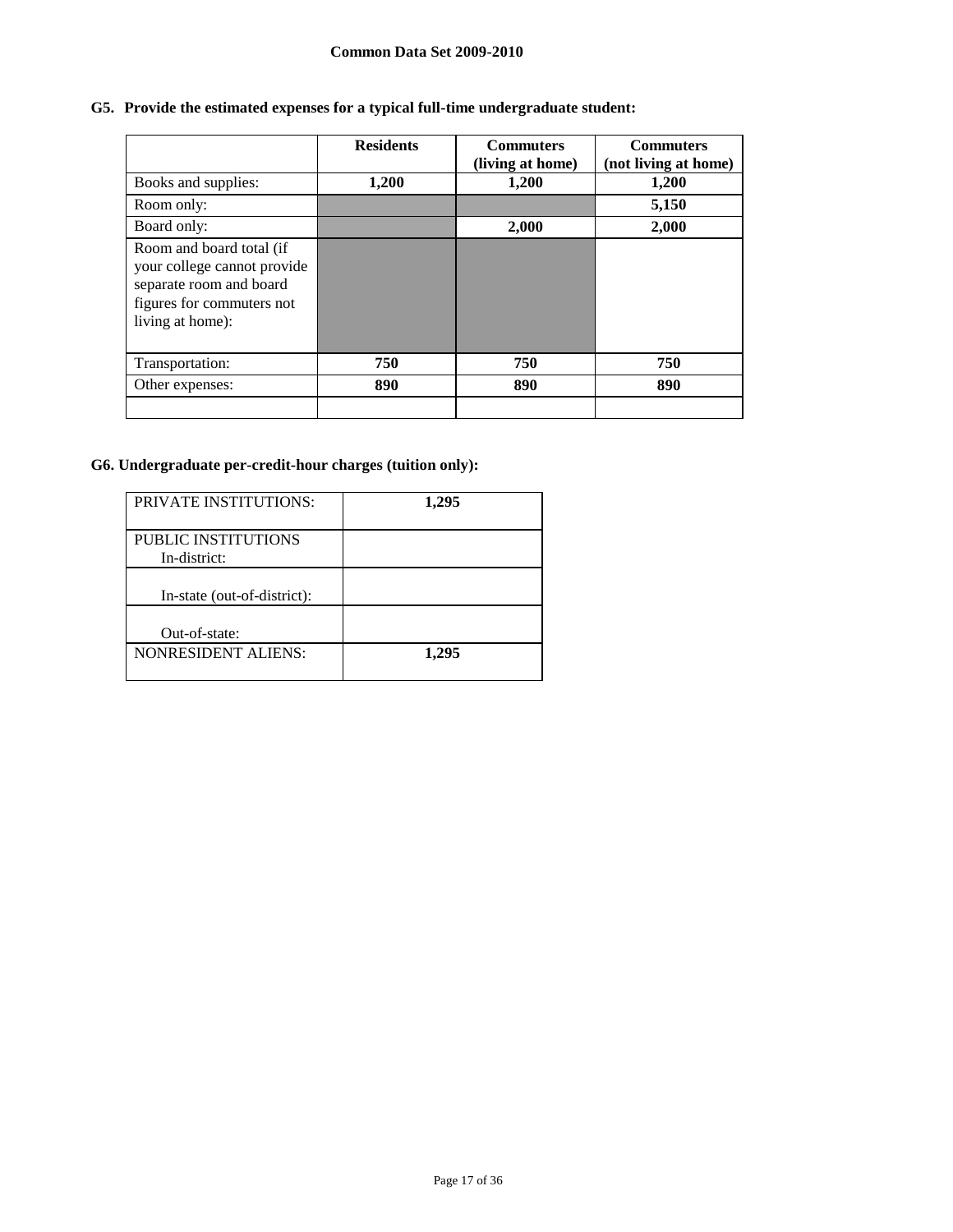## **H. FINANCIAL AID**

## **Please refer to the following financial aid definitions when completing Section H.**

**Awarded aid:** The dollar amounts offered to financial aid applicants.

**Financial aid applicant:** Any applicant who submits **any one of** the institutionally required financial aid applications/forms, such as the FAFSA.

**Indebtedness:** Aggregate dollar amount borrowed through any loan program (federal, state, subsidized, unsubsidized, private, etc.; excluding parent loans) while the student was enrolled at an institution. Student loans co-signed by a parent are assumed to be the responsibility of the student and **should** be included.

**Institutional scholarships and grants**: Endowed scholarships, annual gifts and tuition funded grants for which the institution determines the recipient.

**Financial need:** As determined by your institution using the federal methodology and/or your institution's own standards.

**Need-based aid:** College-funded or college-administered award from institutional, state, federal, or other sources for which a student must have financial need to qualify. This includes both institutional and noninstitutional student aid (grants, jobs, and loans).

**Need-based scholarship or grant aid:** Scholarships and grants from institutional, state, federal, or other sources for which a student must have financial need to qualify.

**Need-based self-help aid:** Loans and jobs from institutional, state, federal, or other sources for which a student must demonstrate financial need to qualify.

**Non-need-based scholarship or grant aid:** Scholarships and grants, gifts, or merit-based aid from institutional, state, federal, or other sources (including unrestricted funds or gifts and endowment income) awarded solely on the basis of academic achievement, merit, or any other non-need-based reason. When reporting questions H1 and H2, non-need-based aid that is used to meet need should be counted as need-based aid.

**Note: Suggested order of precedence for counting non-need money as need-based:**

Non-need institutional grants Non-need tuition waivers Non-need athletic awards Non-need federal grants Non-need state grants Non-need outside grants Non-need student loans Non-need parent loans Non-need work

**Non-need-based self-help aid:** Loans and jobs from institutional, state, or other sources for which a student need not demonstrate financial need to qualify.

**External scholarships and grants:** Scholarships and grants received from outside (private) sources that students bring with them (e.g., Kiwanis, National Merit scholarships). The institution may process paperwork to receive the dollars, but it has no role in determining the recipient or the dollar amount awarded.

**Work study and employment**: Federal and state work study aid, and any employment packaged by your institution in financial aid awards.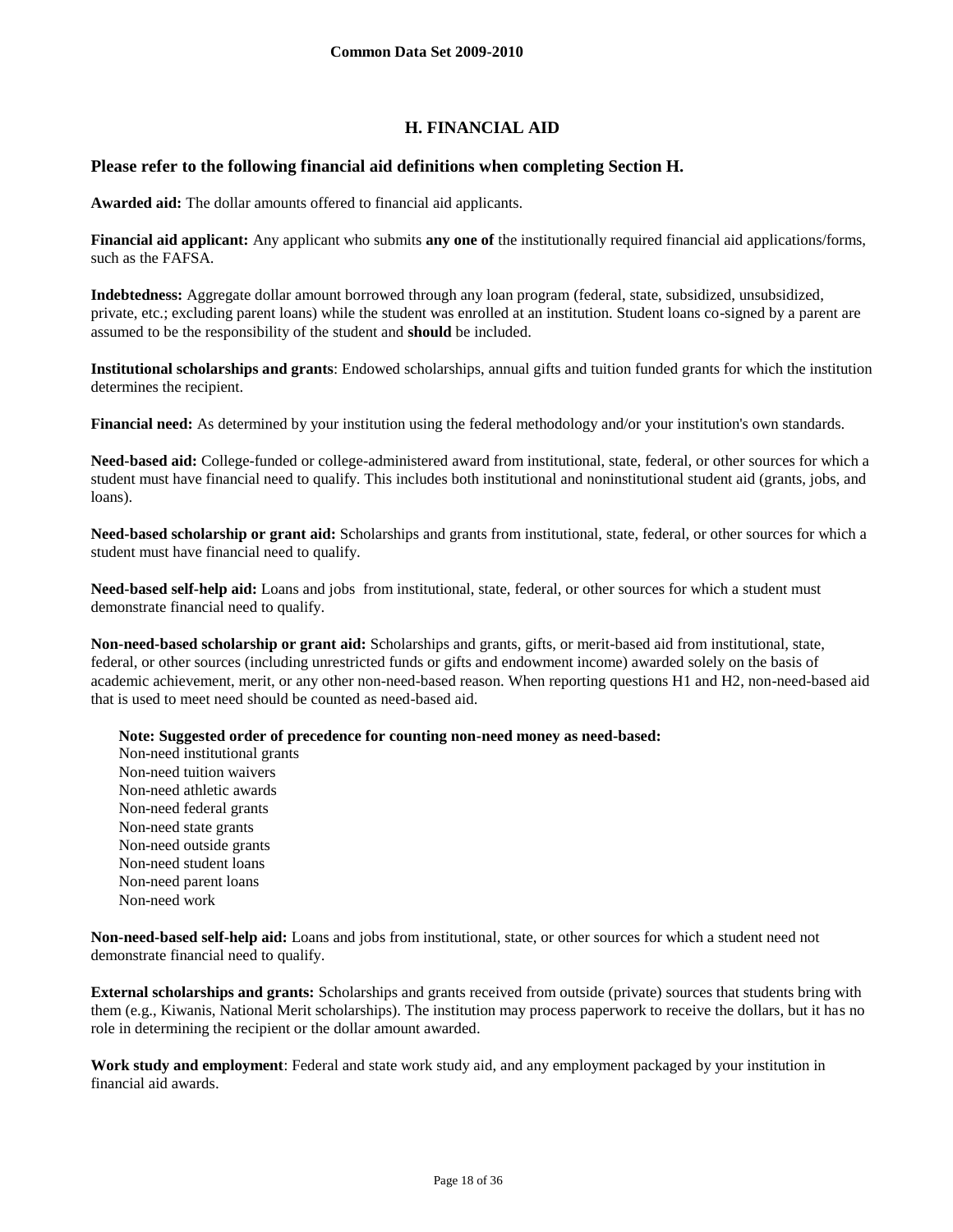## **Aid Awarded to Enrolled Undergraduates**

**H1.** Enter total dollar amounts **awarded** to enrolled full-time and less than full-time degree-seeking undergraduates **(using the same cohort reported in CDS Question B1, "total degree-seeking" undergraduates)** in the following categories. (Note: If the data being reported are final figures for the 2008-2009 academic year (see the next item below), use the 2008-2009 academic year's CDS Question B1 cohort.) Include aid awarded to international students (i.e., those not qualifying for federal aid). **Aid that is non-need-based but that was used to meet need should be reported in the need-based aid column. (For a suggested order of precedence in assigning categories of aid to cover need, see the entry for "non-need-based scholarship or grant aid" on the last page of the definitions section.)**

Indicate the academic year for which data are reported for **items H1**, **H2**, **H2A**, and **H6** below: 2009-2010 estimated or X 2008-2009 final

Which needs-analysis methodology does your institution use in awarding institutional aid? **(Formerly H3)** \_\_\_ Federal methodology (FM)

\_\_\_ Institutional methodology (IM)

\_X\_ Both FM and IM

|                                                                                                                                                                                         | Need-based<br>(Include non-need-based<br>aid use to meet need.) | Non-need-based<br>(Exclude non-need-based<br>aid use to meet need.) |
|-----------------------------------------------------------------------------------------------------------------------------------------------------------------------------------------|-----------------------------------------------------------------|---------------------------------------------------------------------|
|                                                                                                                                                                                         | \$                                                              | \$                                                                  |
| Scholarships/Grants                                                                                                                                                                     |                                                                 |                                                                     |
| Federal                                                                                                                                                                                 | 3,257,140                                                       | 141,957                                                             |
| State (i.e., all states, not only the state in<br>which your institution is located)                                                                                                    | 3,013,690                                                       | 1,500                                                               |
| Institutional: Endowed scholarships,<br>annual gifts and tuition funded grants,<br>awarded by the college, excluding athletic<br>aid and tuition waivers (which are<br>reported below). | 21,013,687                                                      | 6,506,202                                                           |
| Scholarships/grants from external sources<br>(e.g., Kiwanis, National Merit) not<br>awarded by the college                                                                              | 1,067,167                                                       | 530,476                                                             |
| <b>Total Scholarships/Grants</b>                                                                                                                                                        | 28,351,684                                                      | 7,180,135                                                           |
| Self-Help                                                                                                                                                                               |                                                                 |                                                                     |
| Student loans from all sources (excluding<br>parent loans)                                                                                                                              | 11,150,766                                                      | 5,092,591                                                           |
| Federal Work-Study                                                                                                                                                                      | 1,120,785                                                       |                                                                     |
| State and other (e.g., institutional) work-<br>study/employment (Note: Excludes Federal<br>Work-Study captured above.)                                                                  | 167,545                                                         | 1,392,376                                                           |
| <b>Total Self-Help</b>                                                                                                                                                                  | 12,439,096                                                      | 6,484,967                                                           |
| <b>Parent Loans</b>                                                                                                                                                                     | 1,180,389                                                       | 3,035,623                                                           |
| <b>Tuition Waivers</b><br>Note: Reporting is optional. Report tuition<br>waivers in this row if you choose to report<br>them. Do not report tuition waivers<br>elsewhere.               | 959,227                                                         | 642,929                                                             |
| <b>Athletic Awards</b>                                                                                                                                                                  | 1,105,367                                                       | 1,737,560                                                           |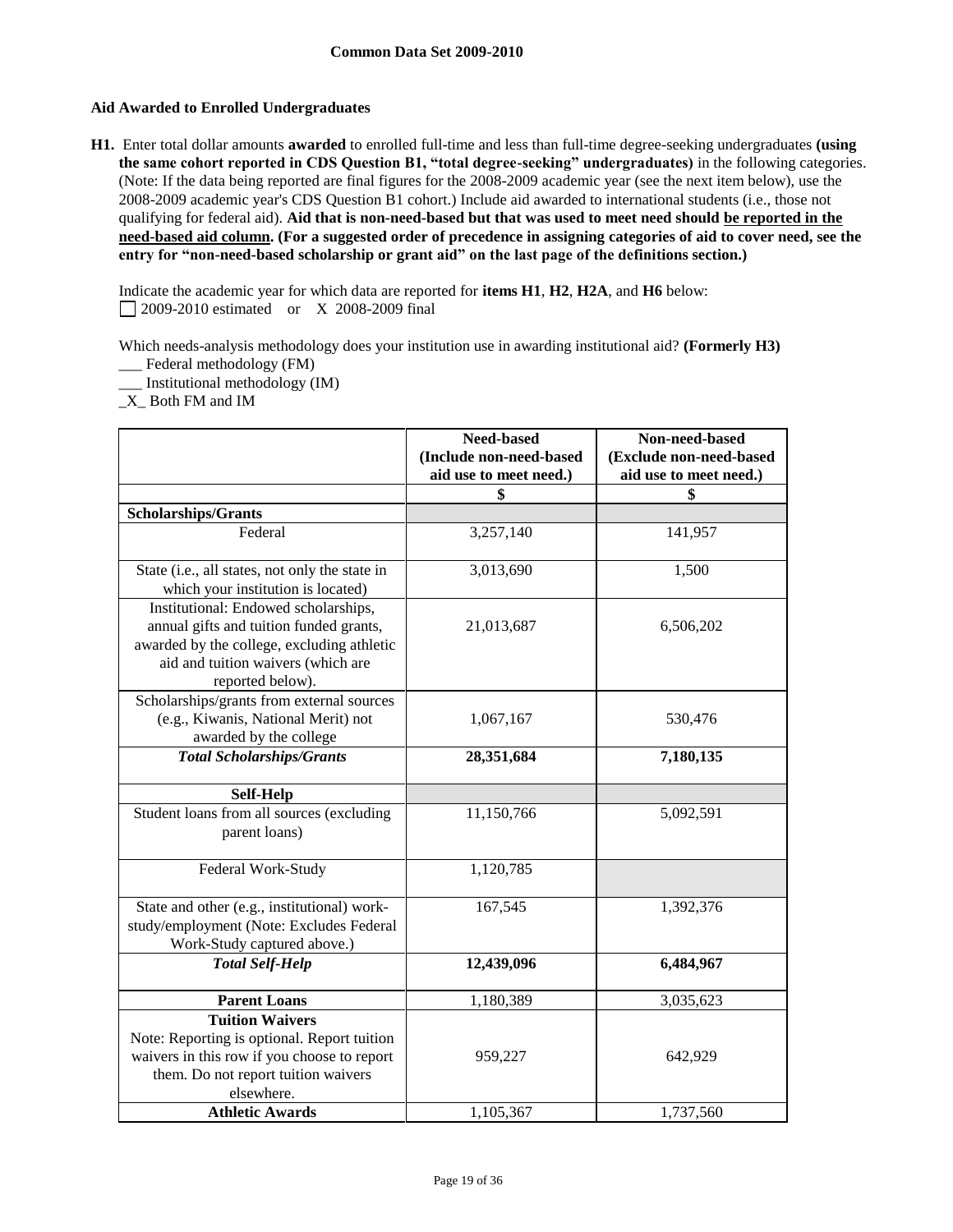#### **Common Data Set 2009-2010**

**H2. Number of Enrolled Students Awarded Aid:** List the number of degree-seeking full-time and less-than-full-time undergraduates who applied for and were awarded financial aid from any source. **Aid that is non-need-based but that**  was used to meet need should be counted as need-based aid. Numbers should reflect the cohort awarded the dollars reported in H1. Note: In the chart below, students may be counted in more than one row, and full-time freshmen should also be counted as full-time undergraduates.

|                  |                                                                                | <b>First-time</b> | <b>Full-time</b> | <b>Less Than</b> |
|------------------|--------------------------------------------------------------------------------|-------------------|------------------|------------------|
|                  |                                                                                | <b>Full-time</b>  | Undergrad        | <b>Full-time</b> |
|                  |                                                                                | Freshmen          | (Incl. Fresh)    | Undergrad        |
| a)               | Number of degree-seeking undergraduate students (CDS Item B1 if                | 656               | 2715             | 109              |
|                  | reporting on Fall 2009 cohort)                                                 |                   |                  |                  |
| b)               | Number of students in line a who applied for need-based financial aid          | 598               | 2236             | 60               |
| $\mathbf{c})$    | Number of students in line <b>b</b> who were determined to have financial need | 494               | 1962             | 46               |
| $\rm d$          | Number of students in line c who were awarded any financial aid                | 494               | 1956             | 41               |
|                  |                                                                                |                   |                  |                  |
| e)               | Number of students in line d who were awarded any need-based                   | 491               | 1923             | 23               |
|                  | scholarship or grant aid                                                       |                   |                  |                  |
| f)               | Number of students in line d who were awarded any need-based self-help         | 390               | 1554             | 31               |
|                  | aid                                                                            |                   |                  |                  |
| g)               | Number of students in line <b>d</b> who were awarded any non-need-based        | 60                | 241              | $\theta$         |
|                  | scholarship or grant aid                                                       |                   |                  |                  |
| h)               | Number of students in line d whose need was fully met (exclude PLUS            | 118               | 474              | 5                |
|                  | loans, unsubsidized loans, and private alternative loans)                      |                   |                  |                  |
| $\mathbf{i}$     | On average, the percentage of need that was met of students who were           |                   |                  |                  |
|                  | awarded any need-based aid. Exclude any aid that was awarded in excess         |                   |                  |                  |
|                  | of need as well as any resources that were awarded to replace EFC (PLUS        | 81.6%             | 80.6%            | 51.4%            |
|                  | loans, unsubsidized loans, and private alternative loans)                      |                   |                  |                  |
| $\mathbf{j}$     | The average financial aid package of those in line d. Exclude any              |                   |                  |                  |
|                  | resources that were awarded to replace EFC (PLUS loans, unsubsidized           |                   |                  |                  |
|                  | loans, and private alternative loans)                                          | \$21,739          | \$20,787         | \$6,927          |
| $\bf k)$         | Average need-based scholarship or grant award of those in line e               |                   |                  |                  |
|                  |                                                                                | \$18,200          | \$15,320         | \$4,902          |
| $\left  \right)$ | Average need-based self-help award (excluding PLUS loans,                      |                   |                  |                  |
|                  | unsubsidized loans, and private alternative loans) of those in line f          | \$4,289           | \$5,632          | \$4,854          |
| m)               | Average need-based loan (excluding PLUS loans, unsubsidized loans,             |                   |                  |                  |
|                  | and private alternative loans) of those in line f who were awarded a need-     |                   |                  |                  |
|                  | based loan                                                                     | \$3,980           | \$5,036          | \$4,693          |

**H2A. Number of Enrolled Students Awarded Non-need-based Scholarships and Grants:** List the number of degreeseeking full-time and less-than-full-time undergraduates who had no financial need and who were awarded institutional non-need-based scholarship or grant aid. Numbers should reflect the cohort awarded the dollars reported in H1. Note: In the chart below, students may be counted in more than one row, and full-time freshmen should also be counted as full-time undergraduates.

|          |                                                                            | <b>First-time</b><br><b>Full-time</b> | <b>Full-time</b><br>Undergrad | <b>Less Than</b><br><b>Full-time</b> |
|----------|----------------------------------------------------------------------------|---------------------------------------|-------------------------------|--------------------------------------|
|          |                                                                            | Freshmen                              | (Incl. Fresh)                 | <b>Undergrad</b>                     |
| n)       | Number of students in line <b>a</b> who had no financial need and who were |                                       |                               |                                      |
|          | awarded institutional non-need-based scholarship or grant aid (exclude     | 142                                   | 606                           |                                      |
|          | those who were awarded athletic awards and tuition benefits)               |                                       |                               |                                      |
| $\Omega$ | Average dollar amount of institutional non-need-based scholarship and      |                                       |                               |                                      |
|          | grant aid awarded to students in line <b>n</b>                             | \$9.268                               | \$9,002                       | \$3,500                              |
| p)       | Number of students in line a who were awarded an institutional non-need-   | 17                                    | 76                            | $\Omega$                             |
|          | based athletic scholarship or grant                                        |                                       |                               |                                      |
| q)       | Average dollar amount of institutional non-need-based athletic             |                                       |                               |                                      |
|          | scholarships and grants awarded to students in line <b>p</b>               | \$20,076                              | \$20,472                      | \$0                                  |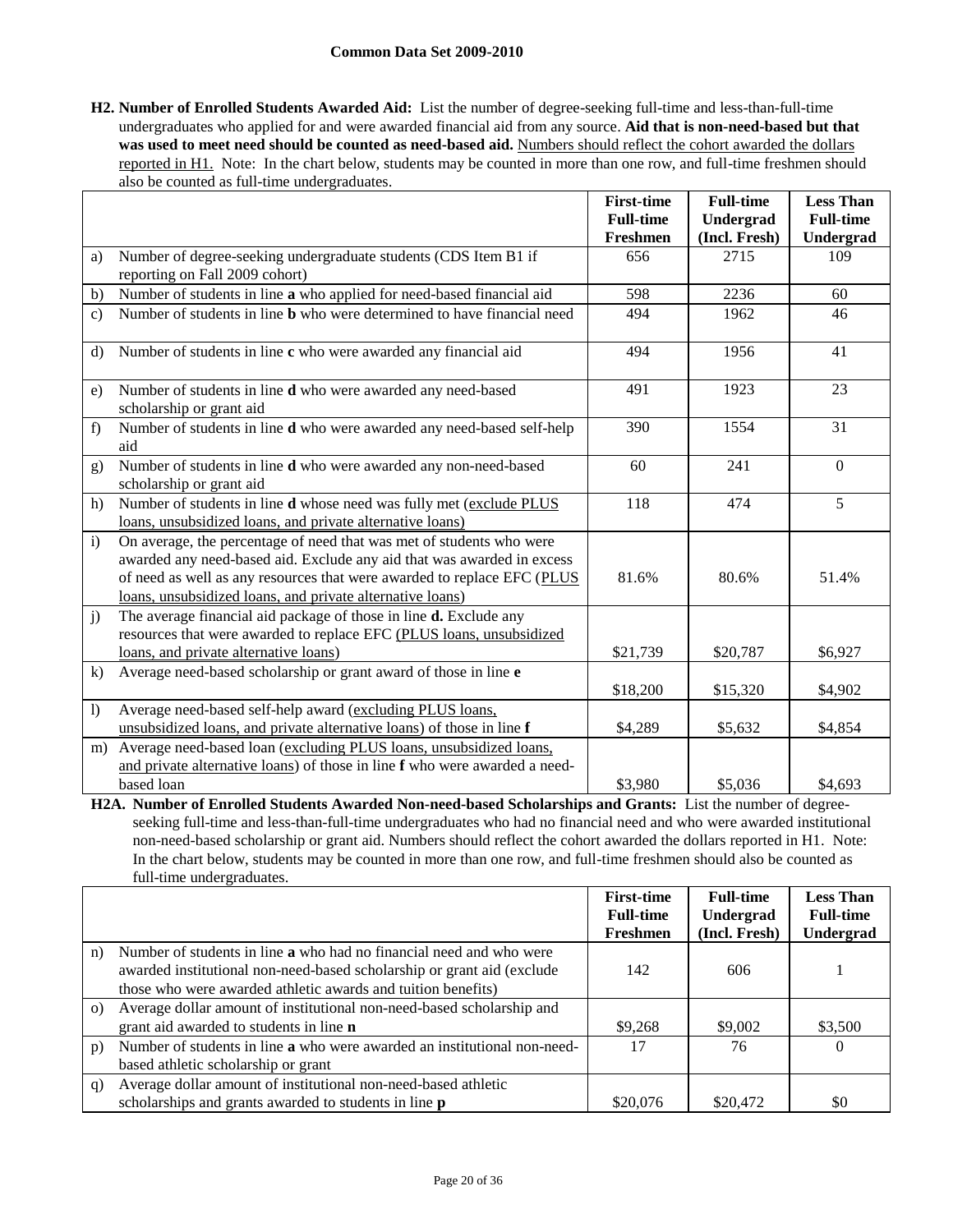**Note:** These are the graduates and loan types to include and exclude in order to fill out CDS H4, H4a, H5 and H5a.

Include:

- \* 2009 undergraduate class who graduated between July 1, 2008 and June 30, 2009 who started at your institution as firsttime students and received a bachelor's degree between July 1, 2008 and June 30, 2009.
- only loans made to students who borrowed while enrolled at your institution.
- \* co-signed loans.

Exclude:

- \* those who transferred in.
- \* money borrowed at other institutions.

H4. Provide the percentage of the class (defined above) who borrowed at any time through any loan programs (institutional, state, Federal Perkins, Federal Stafford Subsidized and Unsubsidized, private loans that were certified by your institution, etc.; exclude parent loans). Include both Federal Direct Student Loans and Federal Family Education Loans. \_\_\_73\_\_\_%

H4a. Provide the percentage of the class (defined above) who borrowed at any time through federal loan programs--Federal Perkins, Federal Stafford Subsidized and Unsubsidized. Include both Federal Direct Student Loans and Federal Family Education Loans. NOTE: exclude all institutional, state, private alternative loans and parent loans.  $\frac{73}{8}$  %

H5. Report the average per-undergraduate-borrower cumulative principal borrowed of those in line H4. \$\_\_31,783\_\_\_\_

H5a. Report the average per-undergraduate-borrower cumulative principal borrowed, of those in H4a, through federal loan programs--Federal Perkins, Federal Stafford Subsidized and Unsubsidized. Include both Federal Direct Student Loans and Federal Family Education Loans. These are listed in line H4a. NOTE: exclude all institutional, state, private alternative loans and exclude parent loans.\$ \_\_\_22,500\_

**Aid to Undergraduate Degree-seeking Nonresident Aliens** (Note: Report numbers and dollar amounts for the same academic year checked in item H1.)

**H6.** Indicate your institution's policy regarding institutional scholarship and grant aid for undergraduate degree-seeking nonresident aliens:



Institutional need-based scholarship or grant aid is available

- $X$  Institutional non-need-based scholarship or grant aid is available<br>Institutional scholarship and grant aid is not available
	- Institutional scholarship and grant aid is not available

If institutional financial aid is available for undergraduate degree-seeking nonresident aliens, provide the number of undergraduate degree-seeking nonresident aliens who were awarded need-based or non-need-based aid: \_\_29\_\_

Average dollar amount of institutional financial aid awarded to undergraduate degree-seeking nonresident aliens:  $$ -17,226$ 

Total dollar amount of institutional financial aid awarded to undergraduate degree-seeking nonresident aliens:  $$ 499,546$ 

**H7.** Check off all financial aid forms nonresident alien first-year financial aid applicants must submit:

|                          | Institution's own financial aid form              |
|--------------------------|---------------------------------------------------|
| X.                       | CSS/Financial Aid PROFILE                         |
| $\overline{\phantom{0}}$ | International Student's Financial Aid Application |
| $=$                      | International Student's Certification of Finances |
|                          | Other:                                            |
|                          |                                                   |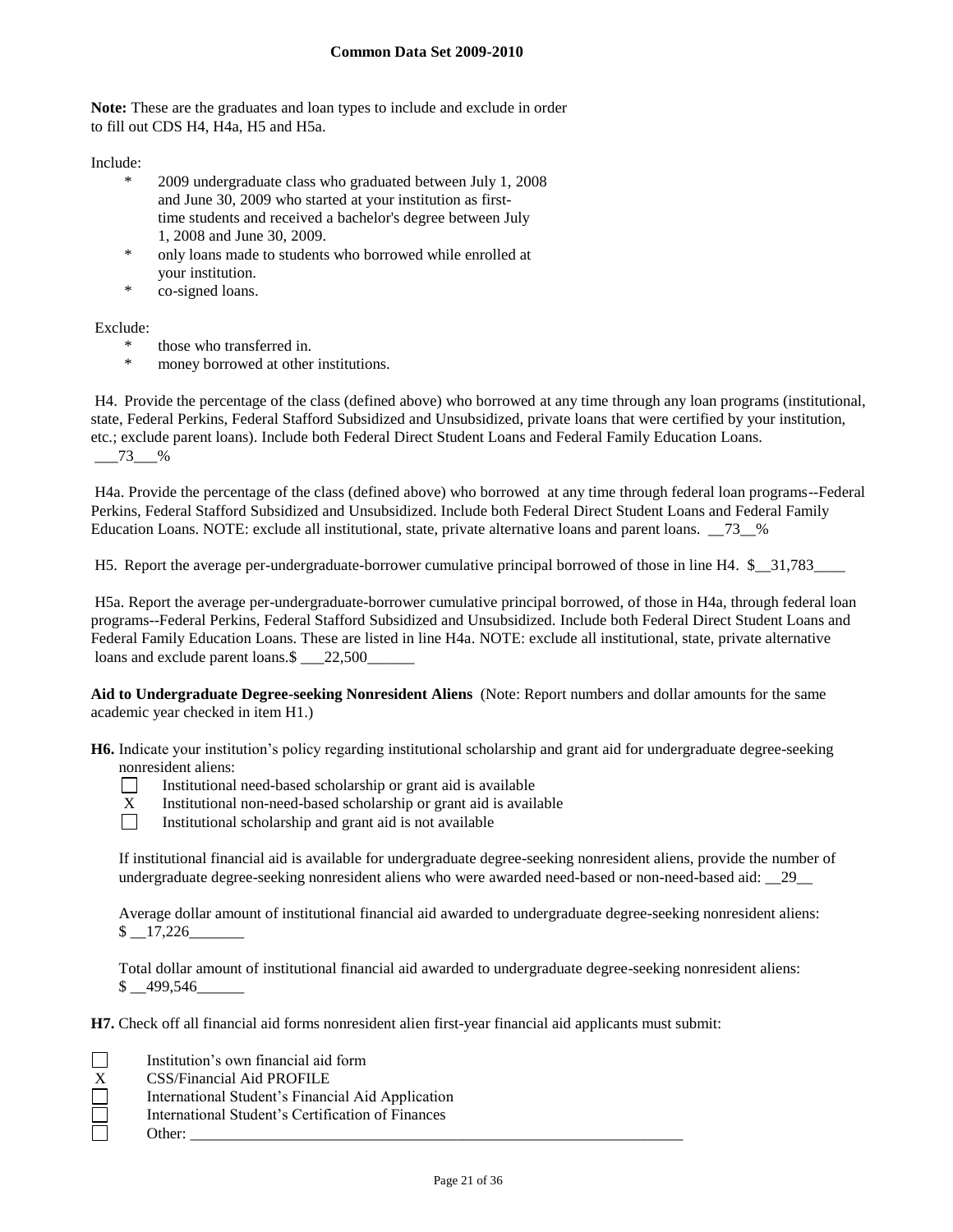#### **Process for First-Year/Freshman Students**

**H8.** Check off all financial aid forms domestic first-year (freshman) financial aid applicants must submit:

| $\boldsymbol{X}$ | <b>FAFSA</b>                         |
|------------------|--------------------------------------|
|                  | Institution's own financial aid form |
|                  | CSS/Financial Aid PROFILE            |
|                  | State aid form                       |
|                  | <b>Noncustodial PROFILE</b>          |
|                  | Business/Farm Supplement             |
|                  | Other:                               |
|                  |                                      |

**H9.** Indicate filing dates for first-year (freshman) students:

Priority date for filing required financial aid forms: \_\_\_\_3/1\_\_\_\_\_ Deadline for filing required financial aid forms: \_ No deadline for filing required forms (applications processed on a rolling basis): \_\_\_\_\_\_\_\_\_\_\_

**H10.** Indicate notification dates for first-year (freshman) students (answer a or b):

- a.) Students notified on or about (date): \_\_\_\_\_\_\_\_\_\_\_\_\_
- b.) Students notified on a rolling basis: **yes** If yes, starting date: \_\_3/1\_\_\_\_\_

#### **H11.** Indicate reply dates:

Students must reply by (date): \_\_\_\_\_\_5/1\_\_\_\_\_\_\_ or within \_\_\_\_\_\_ weeks of notification.

#### **Types of Aid Available**

Please check off all types of aid available to undergraduates at your institution:

#### **H12.** Loans

8<br>8

#### FEDERAL DIRECT STUDENT LOAN PROGRAM (DIRECT LOAN)

- X Direct Subsidized Stafford Loans
- X Direct Unsubsidized Stafford Loans<br>X Direct PLUS Loans
- Direct PLUS Loans

#### FEDERAL FAMILY EDUCATION LOAN PROGRAM (FFEL)

- FFEL Subsidized Stafford Loans
- FFEL Unsubsidized Stafford Loans
- FFEL PLUS Loans
- 
- X Federal Perkins Loans<br>
Federal Nursing Loans<br>
X College/university loan Federal Nursing Loans
- State Loans
- College/university loans from institutional funds
- X Other (specify): \_Private/alternative education loans if credit standards are met.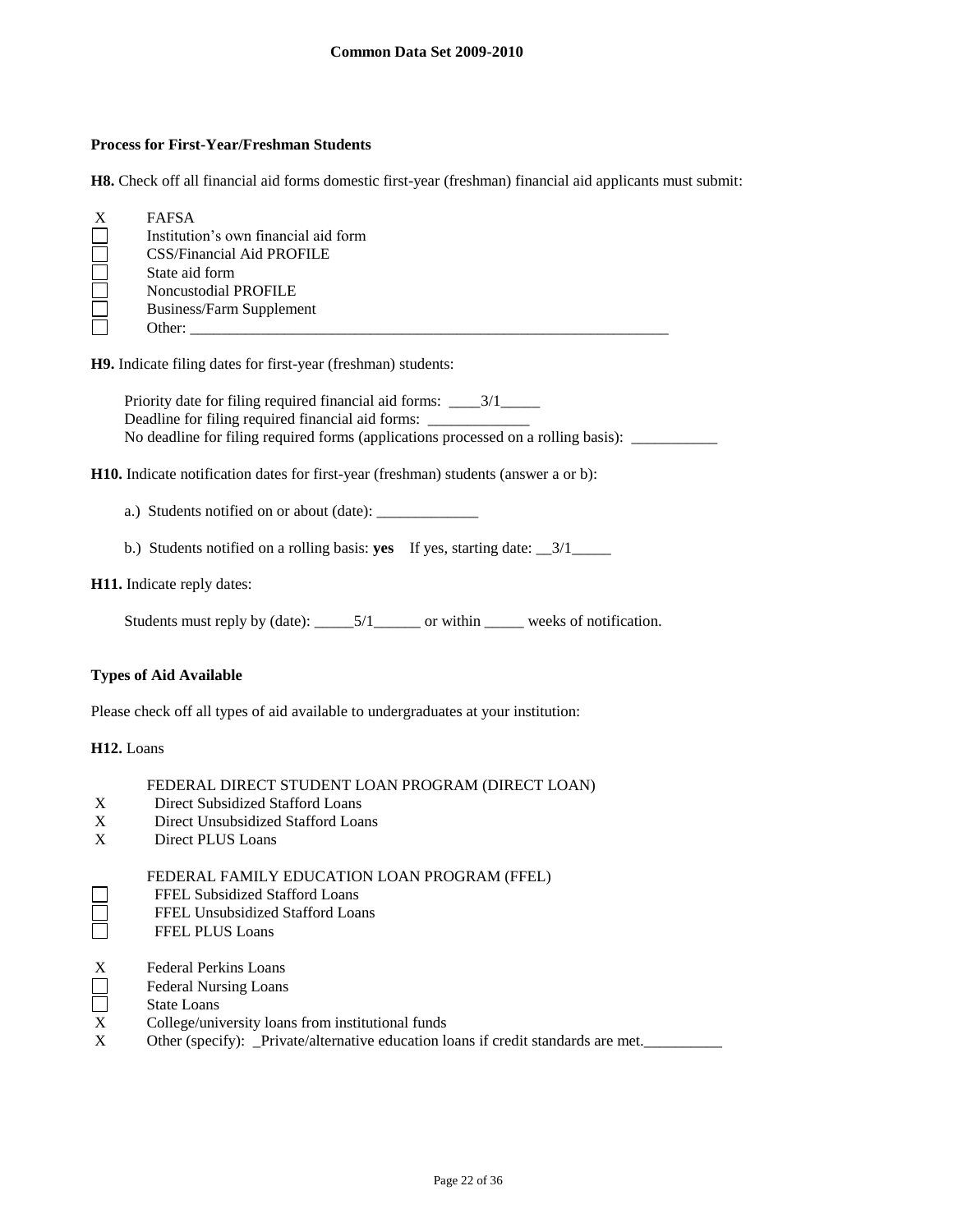#### **H13.** Scholarships and Grants

|   | NEED-BASED:                                                          |
|---|----------------------------------------------------------------------|
|   |                                                                      |
| X | Federal Pell                                                         |
| X | <b>SEOG</b>                                                          |
| X | State scholarships/grants                                            |
| X | Private scholarships                                                 |
| X | College/university scholarship or grant aid from institutional funds |
|   | United Negro College Fund                                            |
|   | Federal Nursing Scholarship                                          |
|   | Other (specify): $\qquad \qquad$                                     |
|   |                                                                      |

**H14.** Check off criteria used in awarding institutional aid. Check all that apply.

| Non-need | <b>Need-based</b> |                    | Non-need | <b>Need-based</b> |                          |
|----------|-------------------|--------------------|----------|-------------------|--------------------------|
|          |                   | Academics          |          |                   | Leadership               |
|          |                   | Alumni affiliation |          |                   | Minority status          |
|          |                   | Art                | ↗        |                   | Music/drama              |
|          |                   | Athletics          |          |                   | Religious affiliation    |
|          |                   | Job skills         |          |                   | State/district residency |
|          |                   | <b>ROTC</b>        |          |                   |                          |

**H15**. If your institution has recently implemented any major financial aid policy, program, or initiative to make your institution more affordable to incoming students such as replacing loans with grants, or waiving costs for families below a certain income level please provide details below: \_\_\_\_\_\_\_\_\_\_\_\_\_\_\_\_\_\_\_\_\_\_\_\_\_\_\_\_\_\_

\_\_\_\_\_\_\_\_\_\_\_\_\_\_\_\_\_\_\_\_\_\_\_\_\_\_\_\_\_\_\_\_\_\_\_\_\_\_\_\_\_\_\_\_\_\_\_\_\_\_\_\_\_\_\_\_\_\_\_\_\_\_\_\_\_\_\_\_\_\_\_\_\_\_\_\_\_\_\_\_\_\_

\_\_\_\_\_\_\_\_\_\_\_\_\_\_\_\_\_\_\_\_\_\_\_\_\_\_\_\_\_\_\_\_\_\_\_\_\_\_\_\_\_\_\_\_\_\_\_\_\_\_\_\_\_\_\_\_\_\_\_\_\_\_\_\_\_\_\_\_\_\_\_\_\_\_\_\_\_\_\_\_\_\_\_\_\_\_\_\_\_\_\_\_\_\_\_\_\_\_

\_\_\_\_\_\_\_\_\_\_\_\_\_\_\_\_\_\_\_\_\_\_\_\_\_\_\_\_\_\_\_\_\_\_\_\_\_\_\_\_\_\_\_\_\_\_\_\_\_\_\_\_\_\_\_\_\_\_\_\_\_\_\_\_\_\_\_\_\_\_\_\_\_\_\_\_\_\_\_\_\_\_\_\_\_\_\_\_\_\_\_\_\_\_\_\_\_\_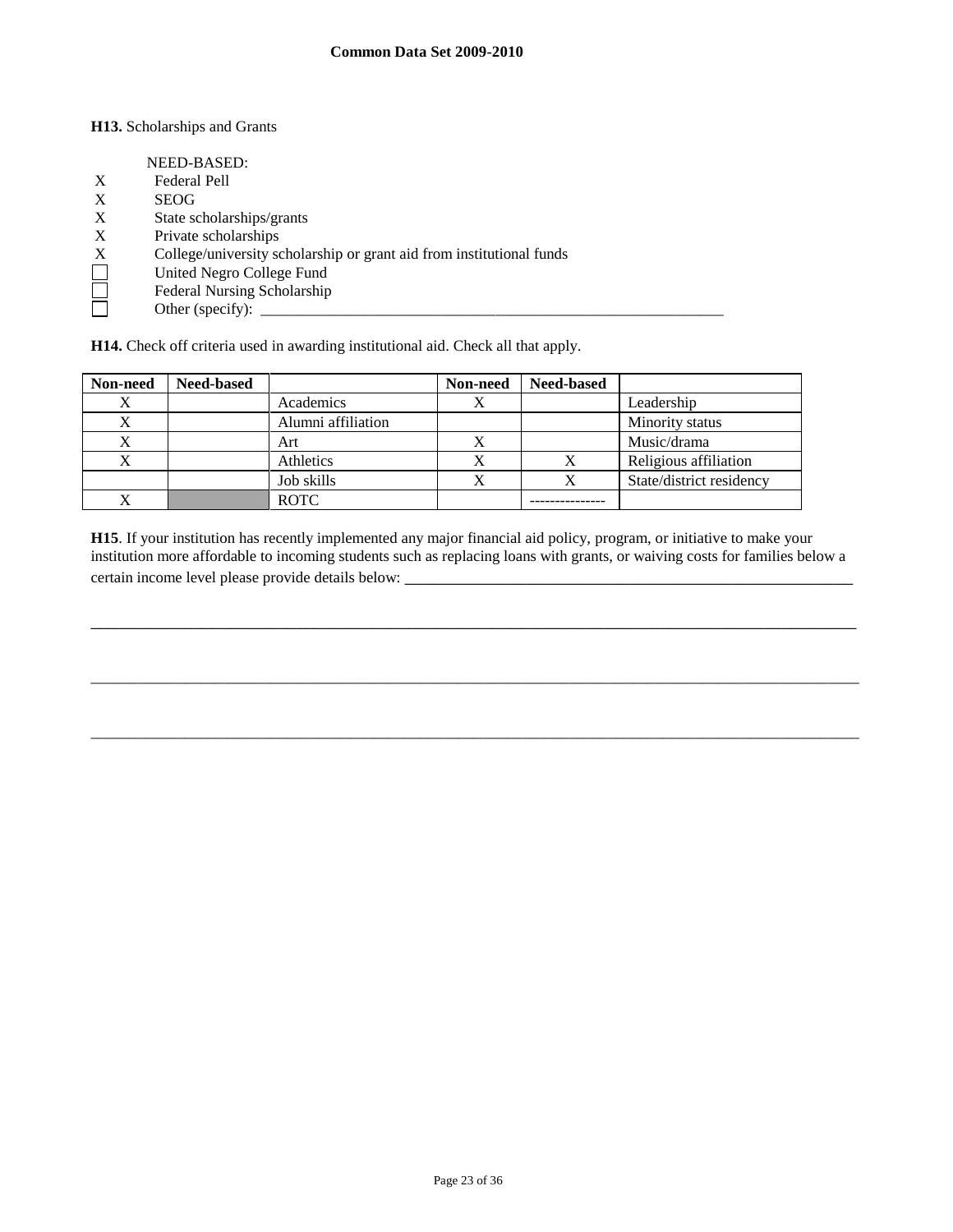## **I. INSTRUCTIONAL FACULTY AND CLASS SIZE**

#### **I-1. Please report the number of instructional faculty members in each category for fall 2009. Include faculty who are on your institution's payroll on the census date your institution uses for IPEDS/AAUP.**

The following definition of full-time instructional faculty is used by the American Association of University Professors (AAUP) in its annual Faculty Compensation Survey (the part time definitions are not used by AAUP). Instructional Faculty is defined as those members of the instructional-research staff whose major regular assignment is instruction, including those with released time for research. Use the chart below to determine inclusions and exclusions:

|                                                                                                                                                                                                                                             | Full-time | Part-time                                                                   |
|---------------------------------------------------------------------------------------------------------------------------------------------------------------------------------------------------------------------------------------------|-----------|-----------------------------------------------------------------------------|
| (a) instructional faculty in preclinical and clinical medicine, faculty<br>who are not paid (e.g., those who donate their services or are in the<br>military), or research-only faculty, post-doctoral fellows, or pre-<br>doctoral fellows | Exclude   | Include only if<br>they teach one or<br>more non-clinical<br>credit courses |
| (b) administrative officers with titles such as dean of students,<br>librarian, registrar, coach, and the like, even though they may devote<br>part of their time to classroom instruction and may have faculty<br>status                   | Exclude   | Include if they<br>teach one or more<br>non-clinical credit<br>courses      |
| (C) other administrators/staff who teach one or more non-clinical<br>credit courses even though they do not have faculty status                                                                                                             | Exclude   | Include                                                                     |
| (d) undergraduate or graduate students who assist in the instruction<br>of courses, but have titles such as teaching assistant, teaching<br>fellow, and the like                                                                            | Exclude   | Exclude                                                                     |
| (e) faculty on sabbatical or leave with pay                                                                                                                                                                                                 | Include   | Exclude                                                                     |
| (f) faculty on leave without pay                                                                                                                                                                                                            | Exclude   | Exclude                                                                     |
| (g) replacement faculty for faculty on sabbatical leave or leave with<br>pay                                                                                                                                                                | Exclude   | Include                                                                     |

*Full-time instructional faculty:* faculty employed on a full-time basis for instruction (including those with released time for research)

*Part-time instructional faculty:* Adjuncts and other instructors being paid solely for part-time classroom instruction. Also includes full-time faculty teaching less than two semesters, three quarters, two trimesters, or two four-month sessions. Employees who are not considered full-time instruction faculty but who teach one or more non-clinical credit courses may be counted as part-time faculty.

*Minority faculty*: includes faculty who designate themselves as black, non-Hispanic; American Indian or Alaskan native; Asian or Pacific Islander; or Hispanic.

*Doctorate*: includes such degrees as Doctor of Philosophy, Doctor of Education, Doctor of Juridical Science, and Doctor of Public Health in any field such as arts, sciences, education, engineering, business, and public administration. Also includes terminal degrees formerly designated as "first professional," including dentistry (DDS or DMD), medicine (MD), optometry (OD), osteopathic medicine (DO), pharmacy (DPharm or BPharm), podiatric medicine (DPM), veterinary medicine (DVM), chiropractic (DC or DCM), or law (JD).

*Terminal master's degree*: a master's degree that is considered the highest degree in a field: example, M. Arch (in architecture) and MFA (master of fine arts in art or theater).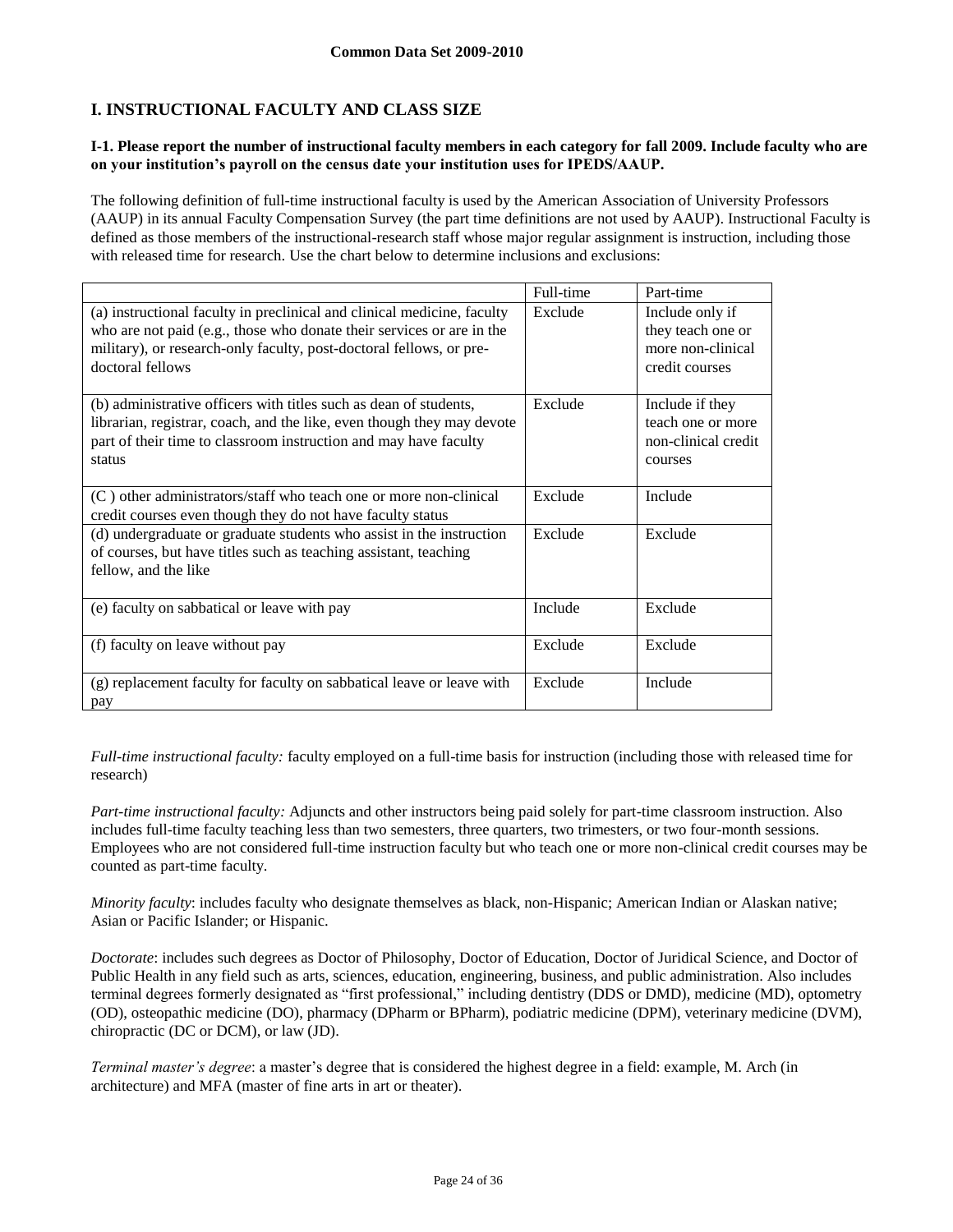|                                                         | <b>Full-time</b> | Part-time | <b>Total</b> |
|---------------------------------------------------------|------------------|-----------|--------------|
| Total number of instructional faculty<br>a.)            | 242              | 114       | 356          |
| Total number who are members of minority<br>b.)         | 16               | 14        | 30           |
| groups                                                  |                  |           |              |
| Total number who are women<br>c.)                       | 85               | 64        | 149          |
| Total number who are men<br>d.                          | 157              | 50        | 207          |
| Total number who are nonresident aliens<br>$e$ .        | 8                | $\Omega$  | 8            |
| (international)                                         |                  |           |              |
| Total number with doctorate, or other<br>$f$ .          | 222              | 39        | 261          |
| terminal degree                                         |                  |           |              |
| Total number whose highest degree is a<br>g.)           | 19               | 45        | 64           |
| master's but not a terminal master's                    |                  |           |              |
| Total number whose highest degree is a<br>h.            |                  | 8         | 9            |
| bachelor's                                              |                  |           |              |
| Total number whose highest degree is<br>$i$ .           | $\Omega$         | 22        | 22           |
| unknown or other (Note: Items $f$ , $g$ , $h$ , and $i$ |                  |           |              |
| must sum up to item a.)                                 |                  |           |              |
| j.) Total number in stand-alone                         | 36               | 31        | 67           |
| graduate/professional programs in which faculty         |                  |           |              |
| teach virtually only graduate-level students            |                  |           |              |

## **I-2. Student to Faculty Ratio**

Report the fall 2009 ratio of full-time equivalent students (full-time plus 1/3 part time) to full-time equivalent instructional faculty (full time plus 1/3 part time). In the ratio calculations, exclude both faculty and students in stand-alone graduate or professional programs such as medicine, law, veterinary, dentistry, social work, business, or public health in which faculty teach virtually only graduate level students. Do not count undergraduate or graduate student teaching assistants as faculty.

Fall 2009 Student to Faculty ratio: \_\_\_14\_\_\_\_\_ to 1 (based on \_\_\_\_3177\_\_ students and \_\_\_234\_\_\_\_ faculty).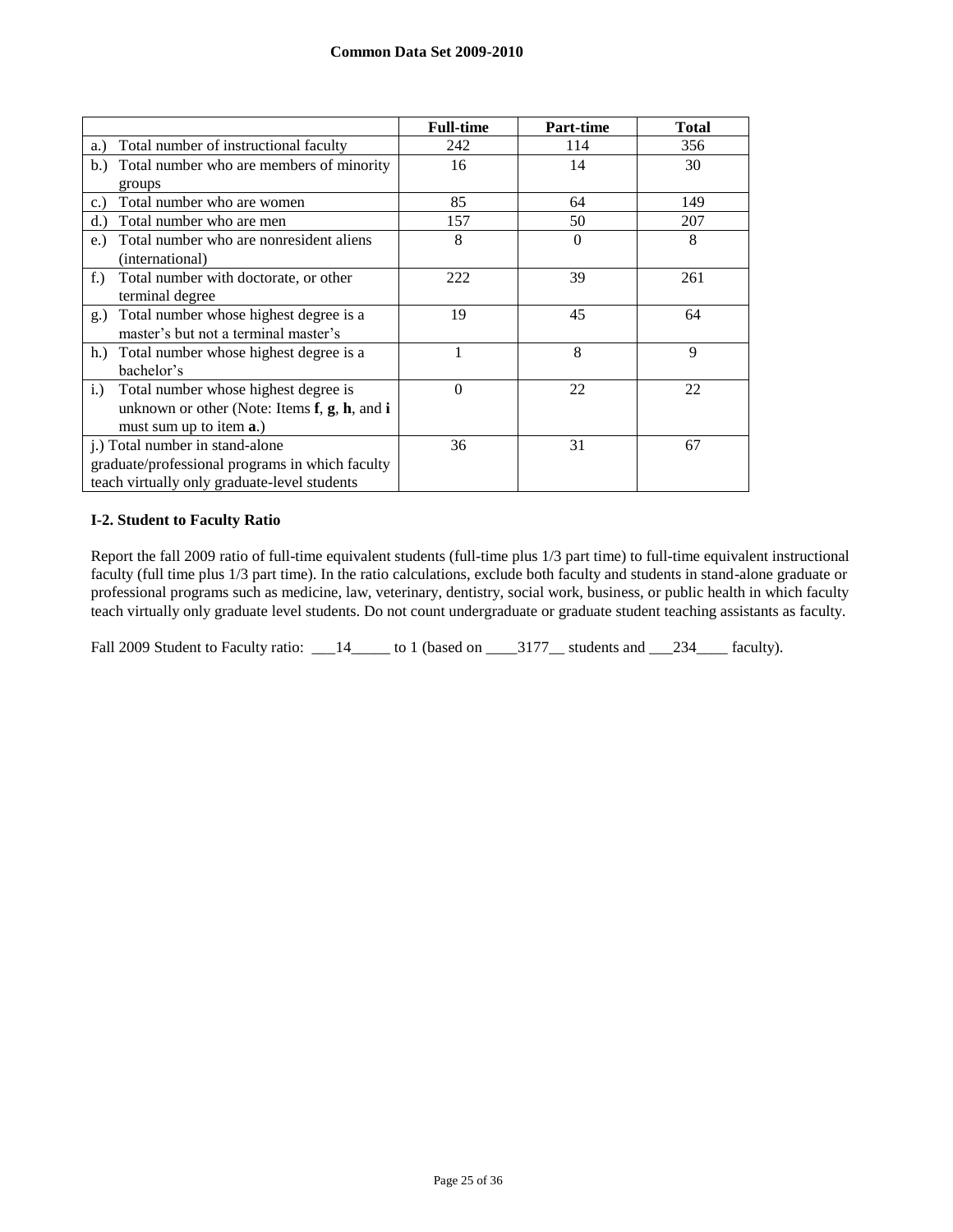### **I-3. Undergraduate Class Size**

**CLASS SUB-SECTIONS**

In the table below, please use the following definitions to report information about the size of classes and class sections offered in the fall 2009 term.

*Class Sections:* A class section is an organized course offered for credit, identified by discipline and number, meeting at a stated time or times in a classroom or similar setting, and not a subsection such as a laboratory or discussion session. Undergraduate class sections are defined as any sections in which at least one degree-seeking undergraduate student is enrolled for credit. Exclude distance learning classes and noncredit classes and individual instruction such as dissertation or thesis research, music instruction, or one-to-one readings. Exclude students in independent study, co-operative programs, internships, foreign language taped tutor sessions, practicums, and all students in one-on-one classes. Each class section should be counted only once and should not be duplicated because of course catalog cross-listings.

*Class Subsections:* A class subsection includes any subsection of a course, such as laboratory, recitation, and discussion subsections that are supplementary in nature and are scheduled to meet separately from the lecture portion of the course. Undergraduate subsections are defined as any subsections of courses in which degree-seeking undergraduate students enrolled for credit. As above, exclude noncredit classes and individual instruction such as dissertation or thesis research, music instruction, or one-to-one readings. Each class subsection should be counted only once and should not be duplicated because of cross-listings.

Using the above definitions, please report for each of the following class-size intervals the number of *class sections* and *class subsections* offered in fall 2009. For example, a lecture class with 800 students who met at another time in 40 separate labs with 20 students should be counted once in the "100+" column in the class section column and 40 times under the "20-29" column of the class subsections table.

|  |  | <b>Number of Class Sections with Undergraduates Enrolled</b> |  |
|--|--|--------------------------------------------------------------|--|
|  |  |                                                              |  |

|                                 | 2-9   | $10-19$ | $20-29$ | 30-39    | 40-49          | 50-99 | $100+$       | Total |
|---------------------------------|-------|---------|---------|----------|----------------|-------|--------------|-------|
| <b>CLASS</b><br><b>SECTIONS</b> | 65    | 191     | 188     | $\Omega$ | 1 <sub>7</sub> | 24    | $\mathbf{r}$ | 589   |
|                                 |       |         |         |          |                |       |              |       |
|                                 | $2-9$ | 10-19   | $20-29$ | 30-39    | 40-49          | 50-99 | $100+$       | Total |

29 | 68 | 36 | 9 | | | | | | | | | 142

#### **Undergraduate Class Size (provide numbers)**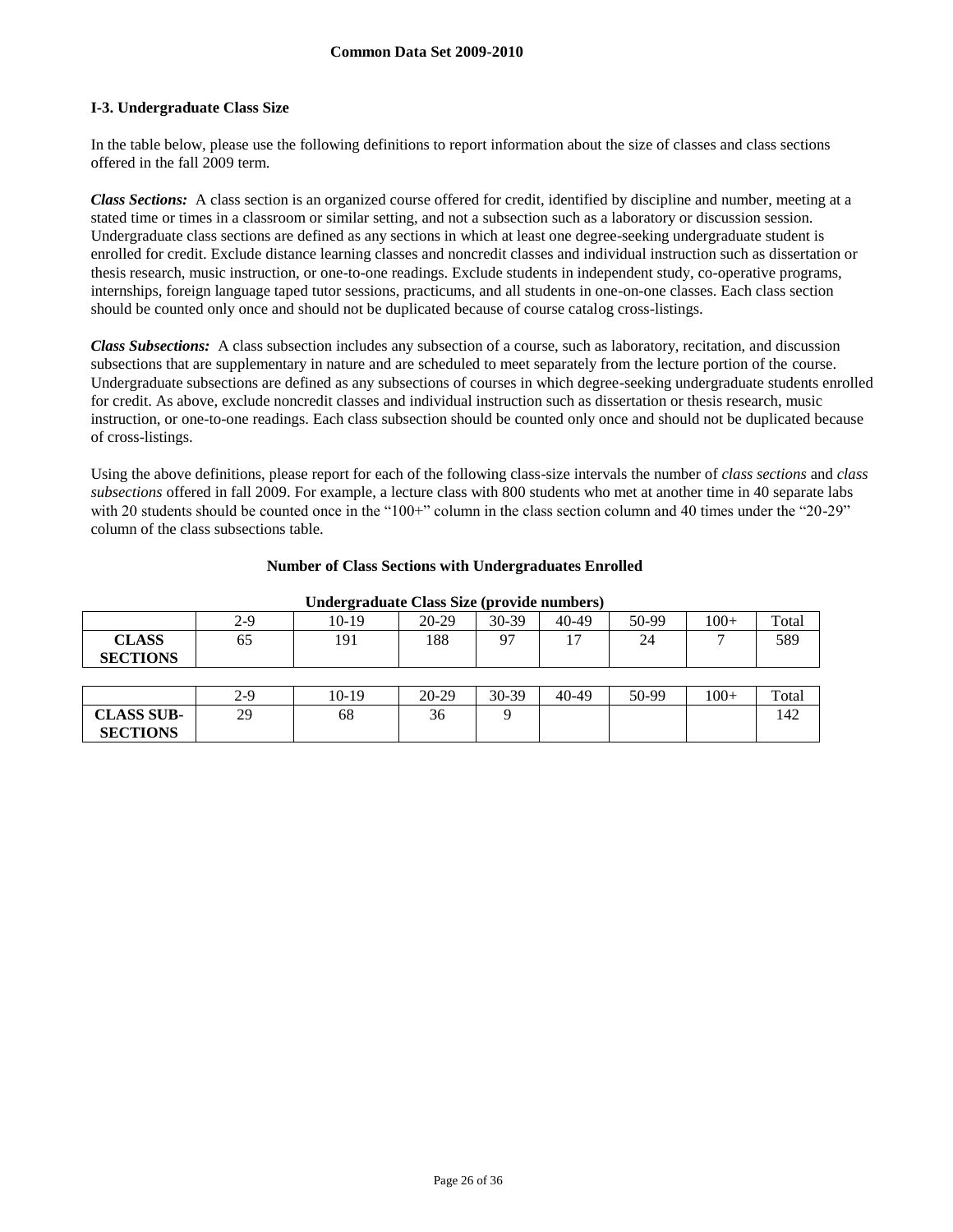## **J. Disciplinary areas of DEGREES CONFERRED**

## **Degrees conferred between July 1, 2008 and June 30, 2009**

For each of the following discipline areas, provide the percentage of diplomas/certificates, associate, and bachelor's degrees awarded. To determine the percentage, use majors, not headcount (e.g., students with one degree but a double major will be represented twice). Calculate the percentage from your institution's IPEDS Completions by using the sum of 1<sup>st</sup> and 2<sup>nd</sup> majors for each CIP code as the numerator and the sum of the Grand Total by 1st Majors and the Grand Total by 2nd major as the denominator. If you prefer, you can compute the percentages using 1<sup>st</sup> majors only.

| Category                          | Diploma/            | <b>Associate</b> | <b>Bachelor's</b> | <b>CIP 2000</b>      |
|-----------------------------------|---------------------|------------------|-------------------|----------------------|
|                                   | <b>Certificates</b> |                  |                   | <b>Categories to</b> |
|                                   |                     |                  |                   | <b>Include</b>       |
| Agriculture                       |                     |                  |                   | 1                    |
| Natural resources/environmental   |                     |                  | 0.1               | $\overline{3}$       |
| science                           |                     |                  |                   |                      |
| Architecture                      |                     |                  |                   | 4                    |
| Area and ethnic studies           |                     |                  | 0.8               | 5                    |
| Communications/journalism         |                     | 100              | $\overline{6.2}$  | $\overline{Q}$       |
| Communication technologies        |                     |                  |                   | 10                   |
| Computer and information          |                     |                  | 0.9               | 11                   |
| sciences                          |                     |                  |                   |                      |
| Personal and culinary services    |                     |                  |                   | 12                   |
| Education                         |                     |                  | 7.6               | 13                   |
| Engineering                       |                     |                  | 8.8               | 14                   |
| Engineering technologies          |                     |                  |                   | 15                   |
| Foreign languages and literature  |                     |                  | 4.4               | 16                   |
| Family and consumer sciences      |                     |                  |                   | 19                   |
| Law/legal studies                 |                     |                  |                   | $\overline{22}$      |
| English                           |                     |                  | 2.8               | 23                   |
| Liberal arts/general studies      |                     |                  | 1.3               | 24                   |
| Library science                   |                     |                  |                   | 25                   |
| Biological/life sciences          |                     |                  | 2.3               | 26                   |
| Mathematics                       |                     |                  | 1.7               | 27                   |
| Military science and technologies |                     |                  |                   | 29                   |
| Interdisciplinary studies         |                     |                  | 2.7               | $\overline{30}$      |
| Parks and recreation              |                     |                  | 3.2               | 31                   |
| Philosophy and religious studies  |                     |                  | 0.5               | 38                   |
| Theology and religious vocations  |                     |                  | 1.1               | 39                   |
| Physical sciences                 |                     |                  | 5.6               | 40                   |
| Science technologies              |                     |                  |                   | $\overline{41}$      |
| Psychology                        |                     |                  | 5.2               | 42                   |
| Security and protective services  |                     |                  |                   | 43                   |
| Public administration and social  |                     |                  | 1.1               | 44                   |
| services                          |                     |                  |                   |                      |
| Social sciences                   |                     |                  | 10.2              | 45                   |
| Construction trades               |                     |                  |                   | 46                   |
| Mechanic and repair technologies  |                     |                  |                   | 47                   |
| Precision production              |                     |                  |                   | 48                   |
| Transportation and materials      |                     |                  |                   | 49                   |
| moving                            |                     |                  |                   |                      |
| Visual and performing arts        |                     |                  | 5.4               | 50                   |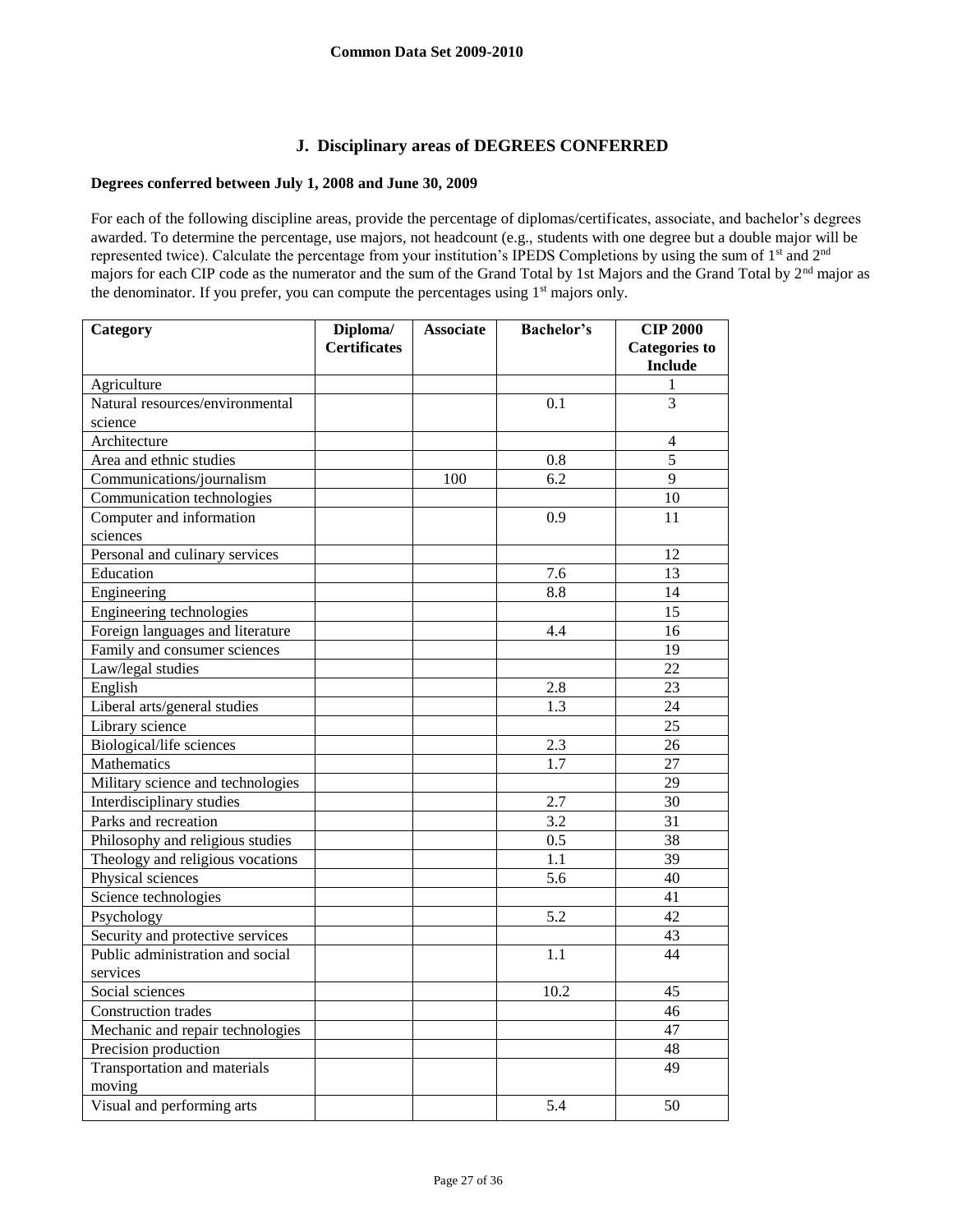## **Common Data Set 2009-2010**

| Health professions and related |      |      | 10.6 |    |
|--------------------------------|------|------|------|----|
| sciences                       |      |      |      |    |
| Business/marketing             |      |      | 14.1 | 52 |
| <b>History</b>                 |      |      | 3.4  | 54 |
| <b>Other</b>                   |      |      |      |    |
| <b>TOTAL</b>                   | 100% | 100% | 100% |    |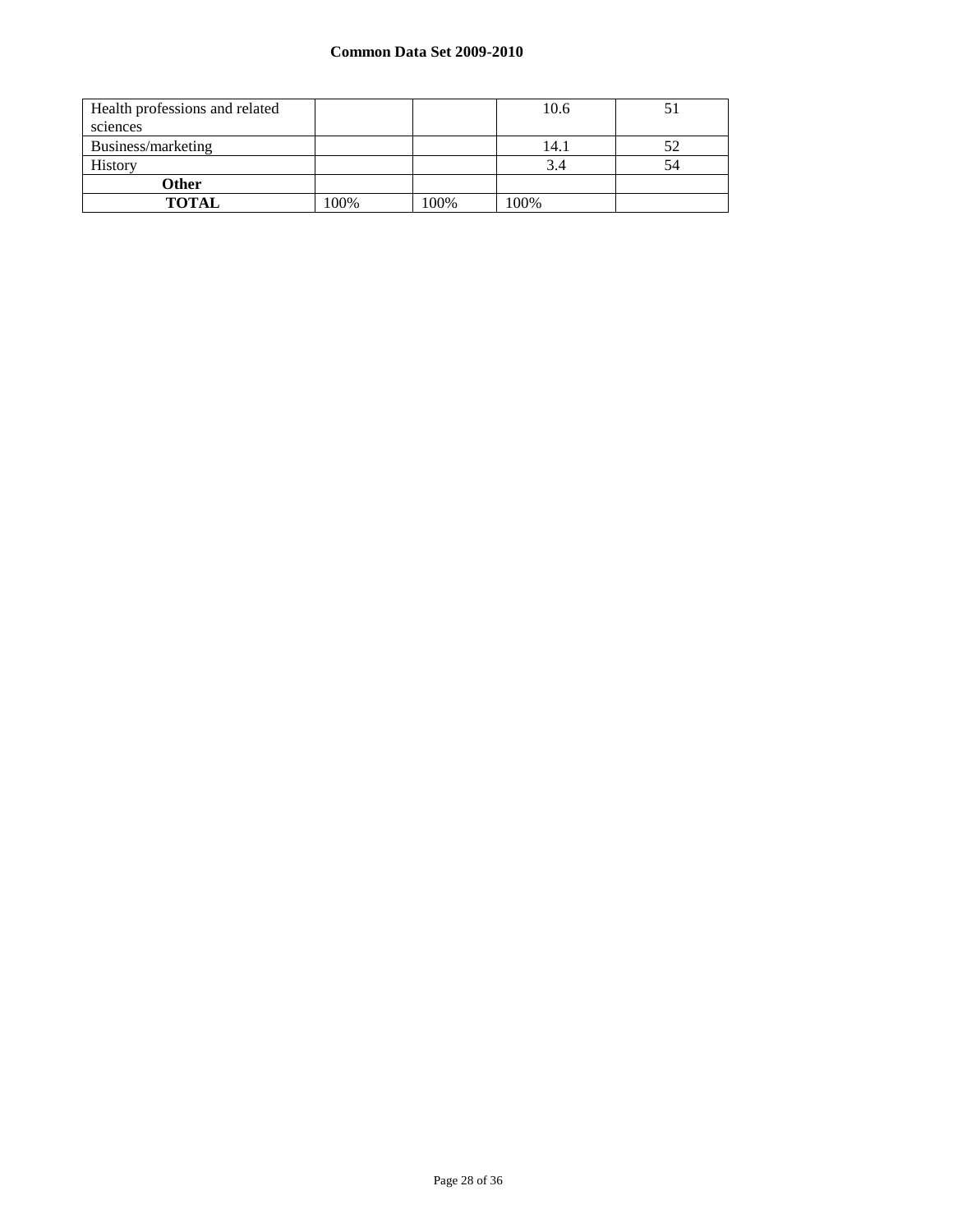## **Common Data Set Definitions**

#### **All definitions related to the financial aid section appear at the end of the Definitions document.**

 $\bullet$  Items preceded by an asterisk (\*) represent definitions agreed to among publishers which do not appear on the CDS document but may be present on individual publishers' surveys.

**\*Academic advisement:** Plan under which each student is assigned to a faculty member or a trained adviser, who, through regular meetings, helps the student plan and implement immediate and long-term academic and vocational goals.

**Accelerated program:** Completion of a college program of study in fewer than the usual number of years, most often by attending summer sessions and carrying extra courses during the regular academic term**.**

**Admitted student:** Applicant who is offered admission to a degree-granting program at your institution.

**\*Adult student services:** Admission assistance, support, orientation, and other services expressly for adults who have started college for the first time, or who are re-entering after a lapse of a few years.

**American Indian or Alaska native:** A person having origins in any of the original peoples of North America and who maintains cultural identification through tribal affiliation or community recognition.

**Applicant (first-time, first year):** An individual who has fulfilled the institution's requirements to be considered for admission (including payment or waiving of the application fee, if any) and who has been notified of one of the following actions: admission, nonadmission, placement on waiting list, or application withdrawn (by applicant or institution).

**Application fee:** That amount of money that an institution charges for processing a student's application for acceptance. This amount is *not* creditable toward tuition and required fees, nor is it refundable if the student is not admitted to the institution.

**Asian or Pacific Islander:** A person having origins in any of the original peoples of the Far East, Southeast Asia, the Indian Subcontinent, or Pacific Islands. This includes people from China, Japan, Korea, the Philippine Islands, American Samoa, India, and Vietnam.

**Associate degree:** An award that normally requires at least two but less than four years of full-time equivalent college work.

**Bachelor's degree:** An award (baccalaureate or equivalent degree, as determined by the Secretary of the U.S. Department of Education) that normally requires at least four years but *not* more than five years of full-time equivalent college-level work. This includes ALL bachelor's degrees conferred in a five-year cooperative (work-study plan) program. (A cooperative plan provides for alternate class attendance and employment in business, industry, or government; thus, it allows students to combine actual work experience with their college studies.) Also, it includes bachelor's degrees in which the normal four years of work are completed in three years.

**Black, non-Hispanic:** A person having origins in any of the black racial groups of Africa (except those of Hispanic origin).

**Board (charges):** Assume average cost for 19 meals per week or the maximum meal plan.

**Books and supplies (costs):** Average cost of books and supplies. Do not include unusual costs for special groups of students (e.g., engineering or art majors), unless they constitute the majority of students at your institution.

**Calendar system:** The method by which an institution structures most of its courses for the academic year.

**Campus Ministry:** Religious student organizations (denominational or nondenominational) devoted to fostering religious life on college campuses. May also refer to Campus Crusade for Christ, an interdenominational Christian organization.

**\*Career and placement services:** A range of services, including (often) the following: coordination of visits of employers to campus; aptitude and vocational testing; interest inventories, personal counseling; help in resume writing, interviewing, launching the job search; listings for those students desiring employment and those seeking permanent positions; establishment of a permanent reference folder; career resource materials.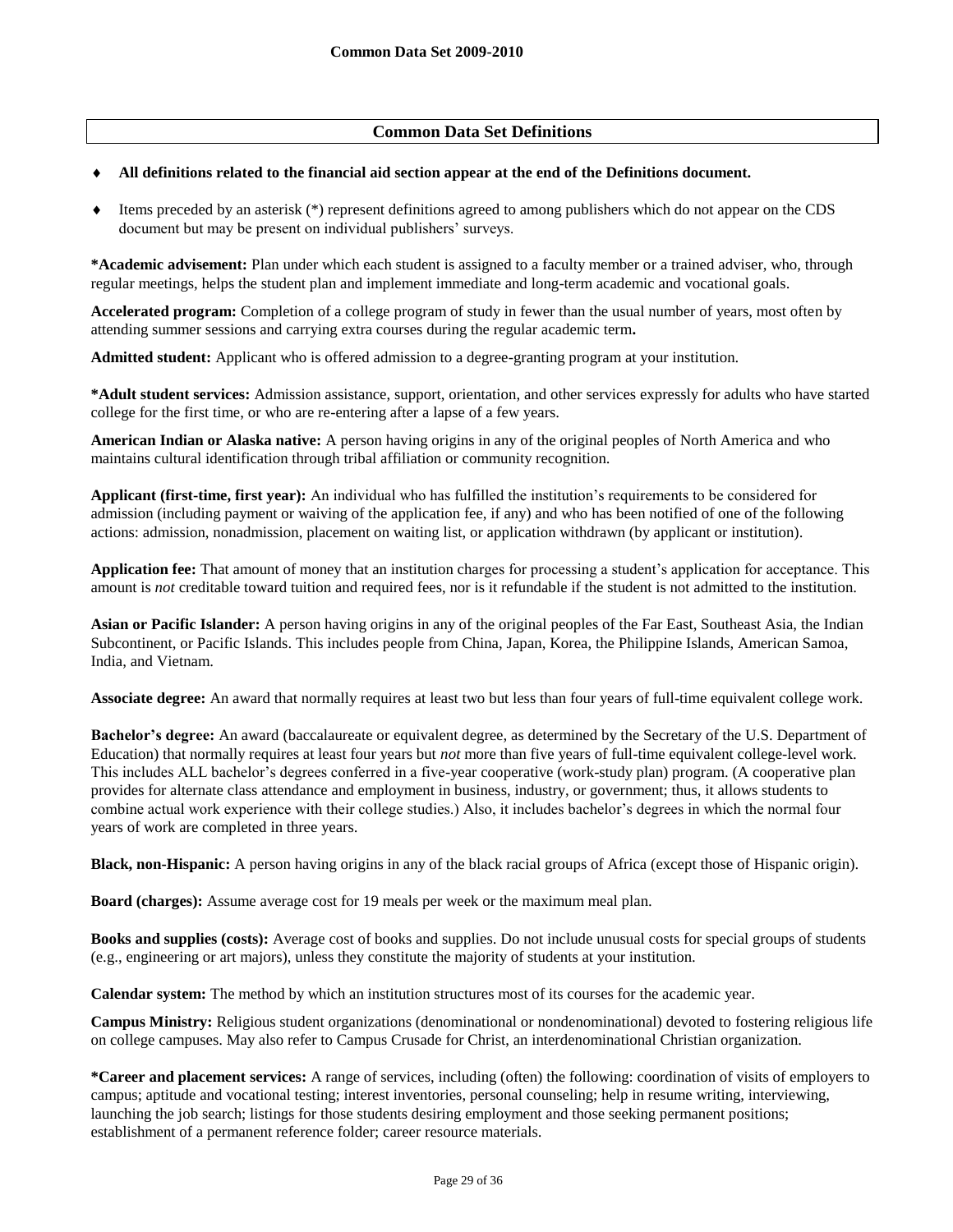**Carnegie units:** One year of study or the equivalent in a secondary school subject.

#### **Certificate:** See **Postsecondary award, certificate, or diploma.**

**Class rank:** The relative numerical position of a student in his or her graduating class, calculated by the high school on the basis of grade-point average, whether weighted or unweighted.

**College-preparatory program:** Courses in academic subjects (English, history and social studies, foreign languages, mathematics, science, and the arts) that stress preparation for college or university study.

**Common Application:** The standard application form distributed by the National Association of Secondary School Principals for a large number of private colleges who are members of the Common Application Group.

**\*Community service program:** Referral center for students wishing to perform volunteer work in the community or participate in volunteer activities coordinated by academic departments.

**Commuter:** A student who lives off campus in housing that is not owned by, operated by, or affiliated with the college. This category includes students who commute from home and students who have moved to the area to attend college.

**Contact hour:** A unit of measure that represents an hour of scheduled instruction given to students. Also referred to as clock hour.

**Continuous basis (for program enrollment):** A calendar system classification that is used by institutions that enroll students at any time during the academic year. For example, a cosmetology school or a word processing school might allow students to enroll and begin studies at various times, with no requirement that classes begin on a certain date.

**Cooperative education program:** A program that provides for alternate class attendance and employment in business, industry, or government.

**Cooperative housing:** College-owned, -operated, or -affiliated housing in which students share room and board expenses and participate in household chores to reduce living expenses.

**\*Counseling service:** Activities designed to assist students in making plans and decisions related to their education, career, or personal development.

**Credit:** Recognition of attendance or performance in an instructional activity (course or program) that can be applied by a recipient toward the requirements for a degree, diploma, certificate, or other formal award.

**Credit course:** A course that, if successfully completed, can be applied toward the number of courses required for achieving a degree, diploma, certificate, or other formal award.

**Credit hour:** A unit of measure representing an hour (50 minutes) of instruction over a 15-week period in a semester or trimester system or a 10-week period in a quarter system. It is applied toward the total number of hours needed for completing the requirements of a degree, diploma, certificate, or other formal award.

**Cross-registration:** A system whereby students enrolled at one institution may take courses at another institution without having to apply to the second institution.

**Deferred admission:** The practice of permitting admitted students to postpone enrollment, usually for a period of one academic term or one year.

**Degree:** An award conferred by a college, university, or other postsecondary education institution as official recognition for the successful completion of a program of studies.

**Degree-seeking students:** Students enrolled in courses for credit who are recognized by the institution as seeking a degree or formal award. At the undergraduate level, this is intended to include students enrolled in vocational or occupational programs.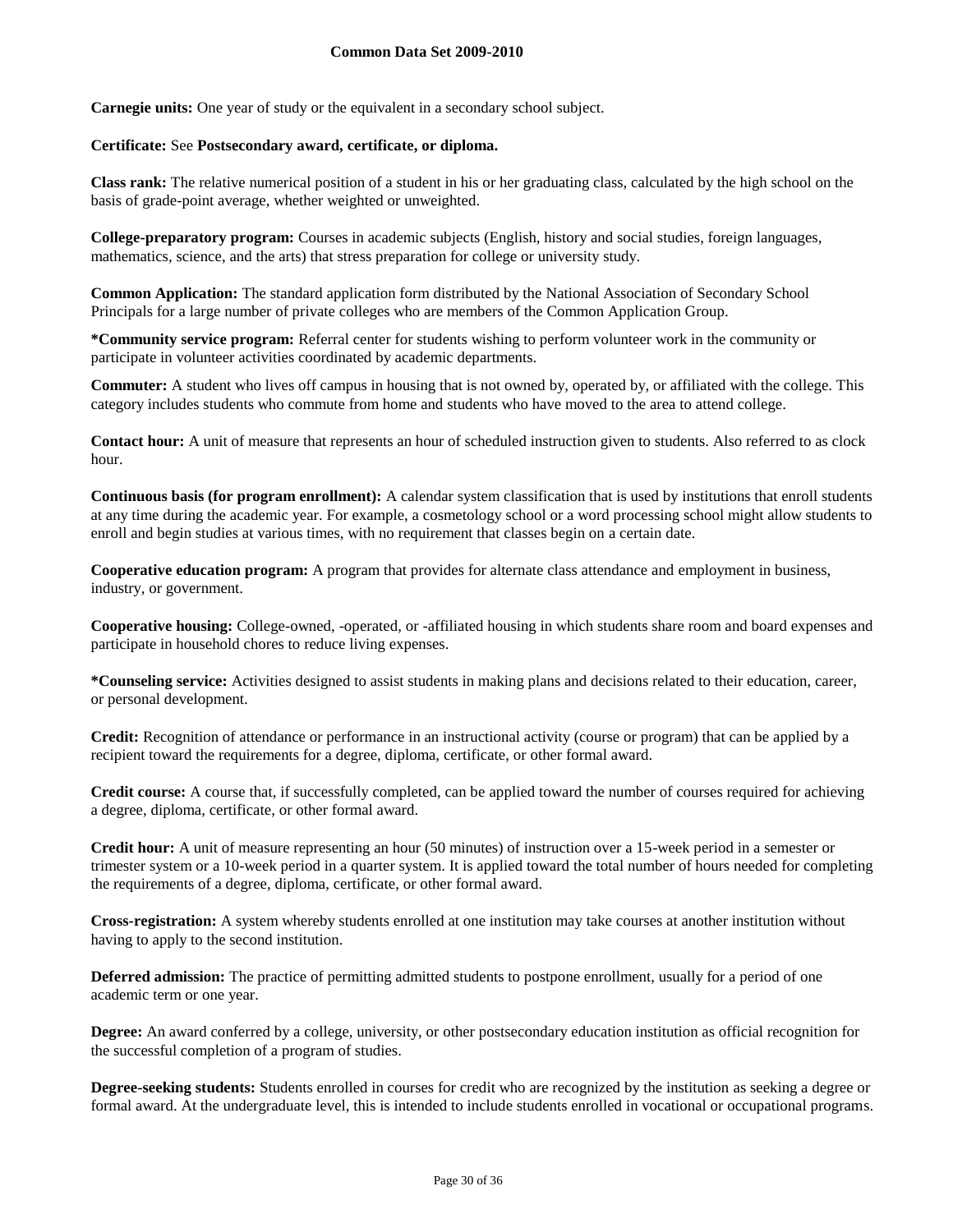**Differs by program (calendar system):** A calendar system classification that is used by institutions that have occupational/vocational programs of varying length. These schools may enroll students at specific times depending on the program desired. For example, a school might offer a two-month program in January, March, May, September, and November; and a three-month program in January, April, and October.

#### **Diploma:** See **Postsecondary award, certificate, or diploma.**

**Distance learning:** An option for earning course credit at off-campus locations via cable television, internet, satellite classes, videotapes, correspondence courses, or other means.

**Doctor's degree-research/scholarship**: A Ph.D. or other doctor's degree that requires advanced work beyond the master's level, including the preparation and defense of a dissertation based on original research, or the planning and execution of an original project demonstrating substantial artistic or scholarly achievement. Some examples of this type of degree may include Ed.D., D.M.A., D.B.A., D.Sc., D.A., or D.M, and others, as designated by the awarding institution.

**Doctor's degree-professional practice**: A doctor's degree that is conferred upon completion of a program providing the knowledge and skills for the recognition, credential, or license required for professional practice. The degree is awarded after a period of study such that the total time to the degree, including both pre-professional and professional preparation, equals at least six full-time equivalent academic years. Some of these degrees were formerly classified as "first-professional" and may include: Chiropractic (D.C. or D.C.M.); Dentistry (D.D.S. or D.M.D.); Law (L.L.B. or J.D.); Medicine (M.D.); Optometry (O.D.); Osteopathic Medicine (D.O); Pharmacy (Pharm.D.); Podiatry (D.P.M., Pod.D., D.P.); or, Veterinary Medicine (D.V.M.), and others, as designated by the awarding institution.

**Doctor's degree-other:** A doctor's degree that does not meet the definition of a doctor's degree - research/scholarship or a doctor's degree - professional practice.

**Double major:** Program in which students may complete two undergraduate programs of study simultaneously.

**Dual enrollment:** A program through which high school students may enroll in college courses while still enrolled in high school. Students are not required to apply for admission to the college in order to participate.

**Early action plan:** An admission plan that allows students to apply and be notified of an admission decision well in advance of the regular notification dates. If admitted, the candidate is not committed to enroll; the student may reply to the offer under the college's regular reply policy.

**Early admission:** A policy under which students who have not completed high school are admitted and enroll full time in college, usually after completion of their junior year.

**Early decision plan:** A plan that permits students to apply and be notified of an admission decision (and financial aid offer if applicable) well in advance of the regular notification date. Applicants agree to accept an offer of admission and, if admitted, to withdraw their applications from other colleges. There are three possible decisions for early decision applicants: admitted, denied, or not admitted but forwarded for consideration with the regular applicant pool, without prejudice.

**English as a Second Language (ESL):** A course of study designed specifically for students whose native language is not English.

**Exchange student program-domestic:** Any arrangement between a student and a college that permits study for a semester or more at another college **in the United States** without extending the amount of time required for a degree. **See also Study abroad**.

**External degree program:** A program of study in which students earn credits toward a degree through independent study, college courses, proficiency examinations, and personal experience. External degree programs require minimal or no classroom attendance.

**Extracurricular activities (as admission factor):** Special consideration in the admissions process given for participation in both school and nonschool-related activities of interest to the college, such as clubs, hobbies, student government, athletics, performing arts, etc.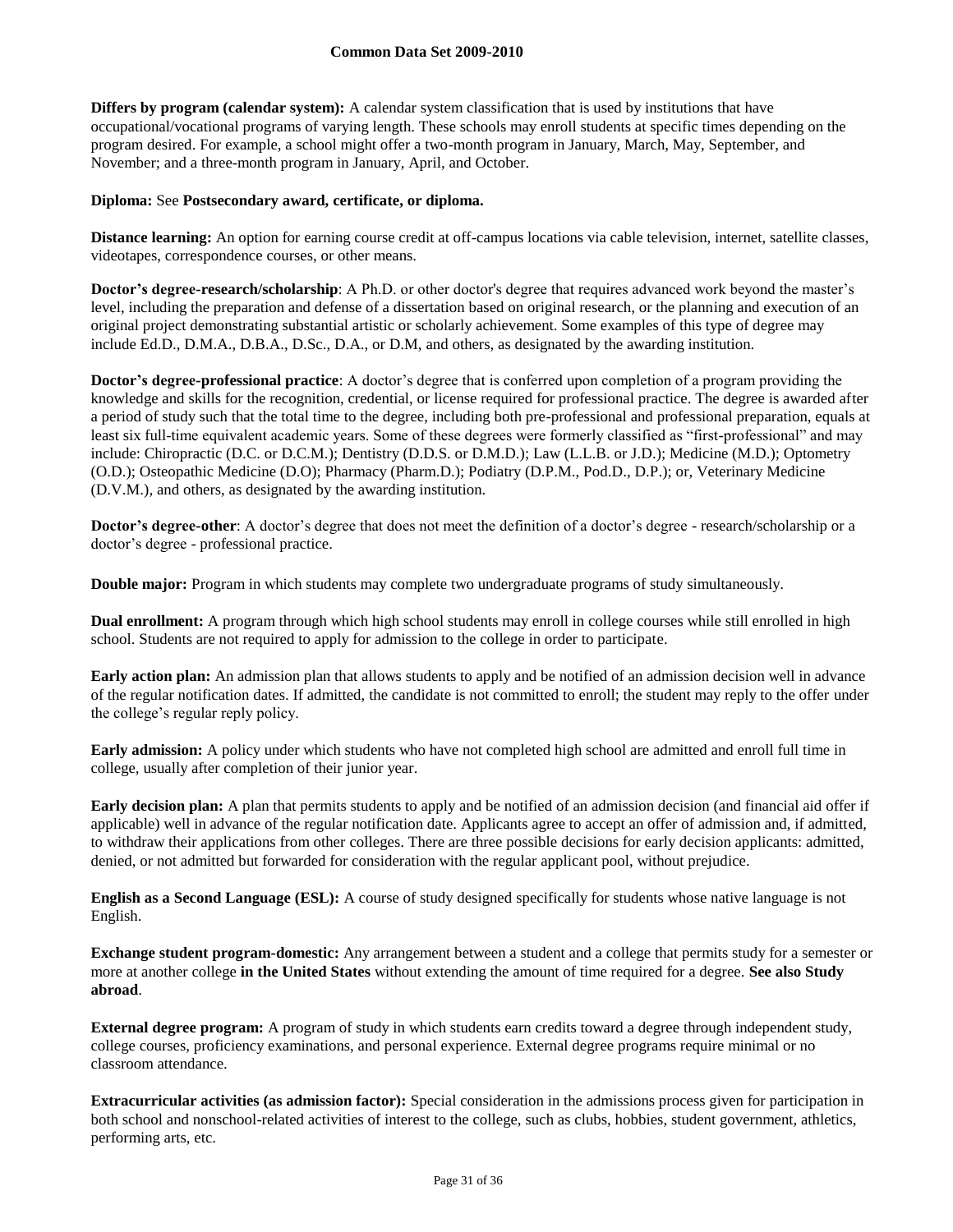### **Common Data Set 2009-2010**

First-time student: A student attending any institution for the first time at the level enrolled. Includes students enrolled in the fall term who attended a postsecondary institution for the first time at the same level in the prior summer term. Also includes students who entered with advanced standing (college credit earned before graduation from high school).

**First-time, first-year (freshman) student:** A student attending any institution for the first time at the undergraduate level. Includes students enrolled in the fall term who attended college for the first time in the prior summer term. Also includes students who entered with advanced standing (college credits earned before graduation from high school).

First-year student: A student who has completed less than the equivalent of 1 full year of undergraduate work; that is, less than 30 semester hours (in a 120-hour degree program) or less than 900 contact hours.

**Freshman:** A first-year undergraduate student.

**\*Freshman/new student orientation:** Orientation addressing the academic, social, emotional, and intellectual issues involved in beginning college. May be a few hours or a few days in length; at some colleges, there is a fee.

**Full-time student (undergraduate):** A student enrolled for 12 or more semester credits, 12 or more quarter credits, or 24 or more contact hours a week each term.

**Geographical residence (as admission factor):** Special consideration in the admission process given to students from a particular region, state, or country of residence.

**Grade-point average (academic high school GPA):** The sum of grade points a student has earned in secondary school divided by the number of courses taken. The most common system of assigning numbers to grades counts four points for an A, three points for a B, two points for a C, one point for a D, and no points for an E or F. Unweighted GPA's assign the same weight to each course. Weighting gives students additional points for their grades in advanced or honors courses.

**Graduate student:** A student who holds a bachelor's or equivalent, and is taking courses at the post-baccalaureate level.

**\*Health services:** Free or low cost on-campus primary and preventive health care available to students.

**High school diploma or recognized equivalent:** A document certifying the successful completion of a prescribed secondary school program of studies, or the attainment of satisfactory scores on the Tests of General Educational Development (GED), or another state-specified examination.

**Hispanic:** A person of Mexican, Puerto Rican, Cuban, Central or South American, or other Spanish culture or origin, regardless of race.

**Honors program:** Any special program for very able students offering the opportunity for educational enrichment, independent study, acceleration, or some combination of these.

**Independent study:** Academic work chosen or designed by the student with the approval of the department concerned, under an instructor's supervision, and usually undertaken outside of the regular classroom structure.

**In-state tuition:** The tuition charged by institutions to those students who meet the state's or institution's residency requirements.

#### **International student:** See **Nonresident alien.**

**International student group:** Student groups that facilitate cultural dialogue, support a diverse campus, assist international students in acclimation and creating a social network.

**Internship:** Any short-term, supervised work experience usually related to a student's major field, for which the student earns academic credit. The work can be full- or part-time, on- or off-campus, paid or unpaid.

**\*Learning center:** Center offering assistance through tutors, workshops, computer programs, or audiovisual equipment in reading, writing, math, and skills such as taking notes, managing time, taking tests.

**\*Legal services:** Free or low cost legal advice for a range of issues (personal and other).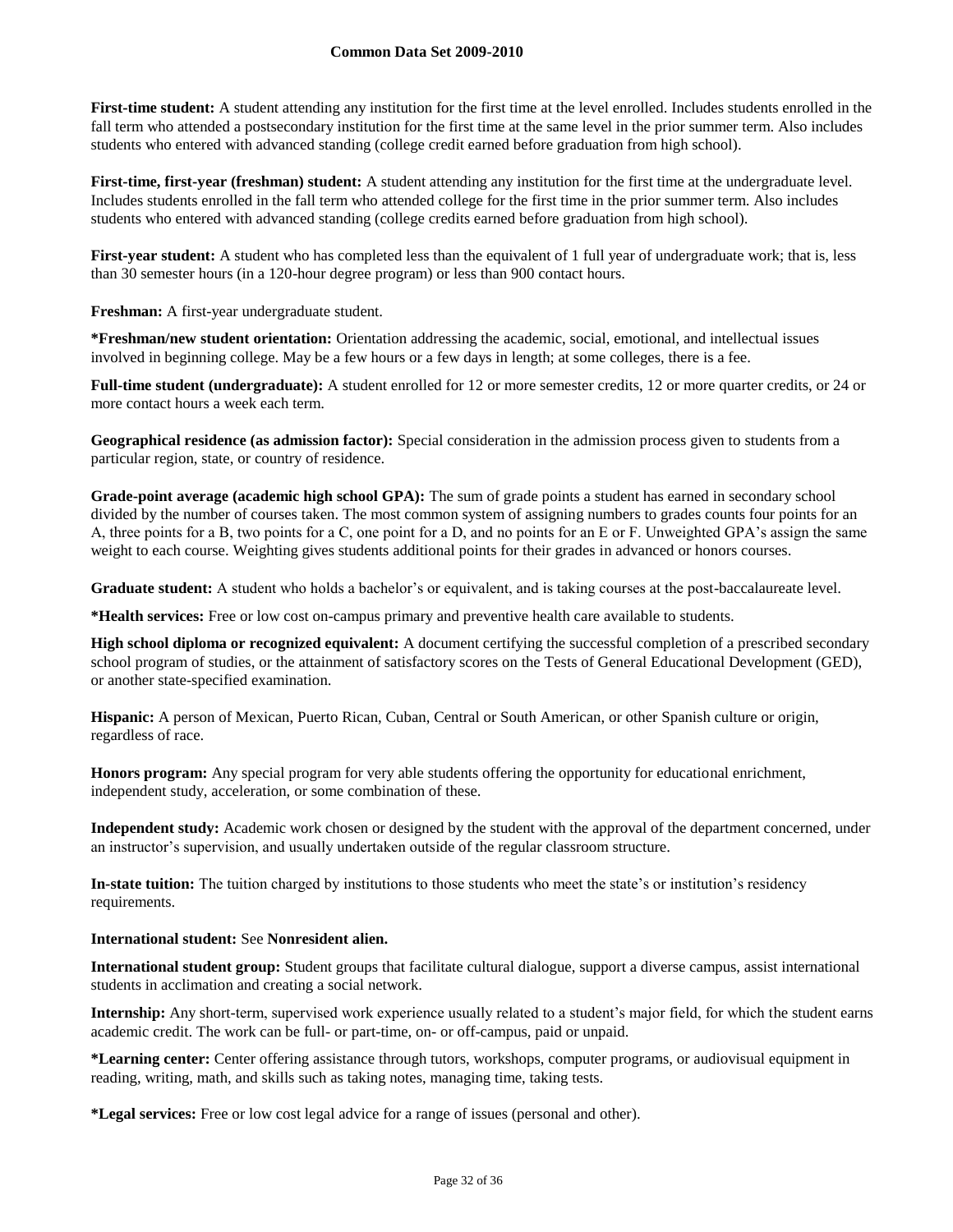### **Common Data Set 2009-2010**

**Liberal arts/career combination:** Program in which a student earns undergraduate degrees in two separate fields, one in a liberal arts major and the other in a professional or specialized major, whether on campus or through cross-registration.

**Master's degree**: An award that requires the successful completion of a program of study of generally one or two full-time equivalent academic years of work beyond the bachelor's degree. Some of these degrees, such as those in Theology (M.Div., M.H.L./Rav) that were formerly classified as "first-professional", may require more than two full-time equivalent academic years of work.

**Minority affiliation (as admission factor):** Special consideration in the admission process for members of designated racial/ethnic minority groups.

**\*Minority student center:** Center with programs, activities, and/or services intended to enhance the college experience of students of color.

**Model United Nations:** A simulation activity focusing on conflict resolution, globalization, and diplomacy. Assuming roles as foreign ambassadors and "delegates," students conduct research, engage in debate, draft resolutions, and may participate in a national Model UN conference.

**Nonresident alien:** A person who is not a citizen or national of the United States and who is in this country on a visa or temporary basis and does not have the right to remain indefinitely.

**\*On-campus day care:** Licensed day care for students' children (usually age 3 and up); usually for a fee.

**Open admission:** Admission policy under which virtually all secondary school graduates or students with GED equivalency diplomas are admitted without regard to academic record, test scores, or other qualifications.

**Other expenses (costs):** Include average costs for clothing, laundry, entertainment, medical (if not a required fee), and furnishings.

**Out-of-state tuition:** The tuition charged by institutions to those students who do not meet the institution's or state's residency requirements.

**Part-time student (undergraduate):** A student enrolled for fewer than 12 credits per semester or quarter, or fewer than 24 contact hours a week each term.

**\*Personal counseling**: One-on-one or group counseling with trained professionals for students who want to explore personal, educational, or vocational issues.

**Post-baccalaureate certificate:** An award that requires completion of an organized program of study requiring 18 credit hours beyond the bachelor's; designed for persons who have completed a baccalaureate degree but do not meet the requirements of academic degrees carrying the title of master.

**Post-master's certificate:** An award that requires completion of an organized program of study of 24 credit hours beyond the master's degree but does not meet the requirements of academic degrees at the doctoral level.

**Postsecondary award, certificate, or diploma:** Includes the following three IPEDS definitions for postsecondary awards, certificates, and diplomas of varying durations and credit/contact hour requirements—

*Less Than 1 Academic Year:* Requires completion of an organized program of study at the postsecondary level (below the baccalaureate degree) in less than 1 academic year (2 semesters or 3 quarters) or in less than 900 contact hours by a student enrolled full-time.

*At Least 1 But Less Than 2 Academic Years:* Requires completion of an organized program of study at the postsecondary level (below the baccalaureate degree) in at least 1 but less than 2 full-time equivalent academic years, or designed for completion in at least 30 but less than 60 credit hours, or in at least 900 but less than 1,800 contact hours.

*At Least 2 But Less Than 4 Academic Years:* Requires completion of an organized program of study at the postsecondary level (below the baccalaureate degree) in at least 2 but less than 4 full-time equivalent academic years, or designed for completion in at least 60 but less than 120 credit hours, or in at least 1,800 but less than 3,600 contact hours.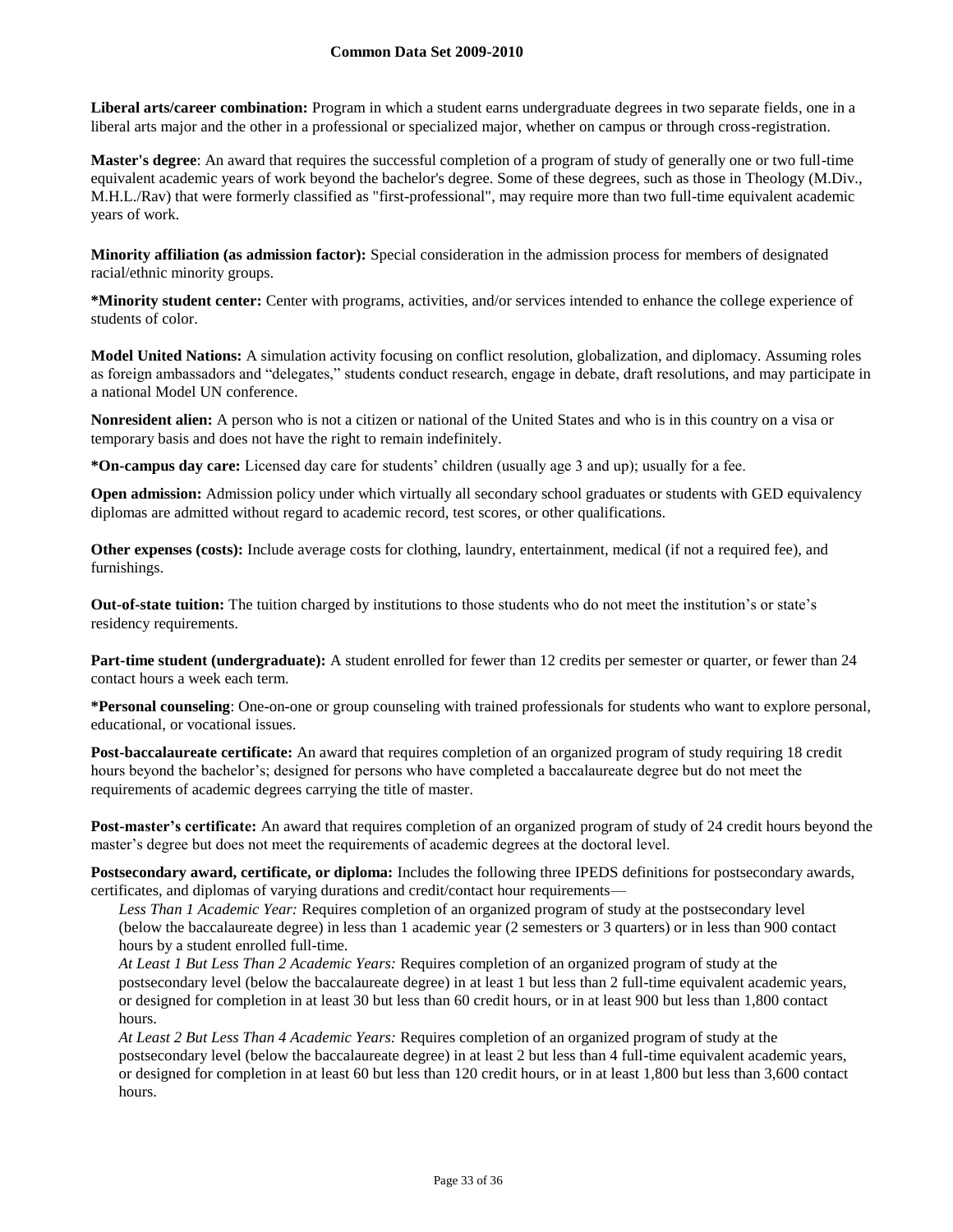**Private institution:** An educational institution controlled by a private individual(s) or by a nongovernmental agency, usually supported primarily by other than public funds, and operated by other than publicly elected or appointed officials.

**Private for-profit institution:** A private institution in which the individual(s) or agency in control receives compensation, other than wages, rent, or other expenses for the assumption of risk.

**Private nonprofit institution:** A private institution in which the individual(s) or agency in control receives no compensation, other than wages, rent, or other expenses for the assumption of risk. These include both independent nonprofit schools and those affiliated with a religious organization.

#### **Proprietary institution:** See **Private for-profit institution.**

**Public institution:** An educational institution whose programs and activities are operated by publicly elected or appointed school officials, and which is supported primarily by public funds.

**Quarter calendar system:** A calendar system in which the academic year consists of three sessions called quarters of about 12 weeks each. The range may be from 10 to 15 weeks. There may be an additional quarter in the summer.

**Race/ethnicity:** Category used to describe groups to which individuals belong, identify with, or belong in the eyes of the community. The categories do not denote scientific definitions of anthropological origins. A person may be counted in only one group.

**Race/ethnicity unknown:** Category used to classify students or employees whose race/ethnicity is not known and whom institutions are unable to place in one of the specified racial/ethnic categories.

**Religious affiliation/commitment (as admission factor):** Special consideration given in the admission process for affiliation with a certain church or faith/religion, commitment to a religious vocation, or observance of certain religious tenets/lifestyle.

**\*Religious counseling:** One-on-one or group counseling with trained professionals for students who want to explore religious problems or issues.

**\*Remedial services:** Instructional courses designed for students deficient in the general competencies necessary for a regular postsecondary curriculum and educational setting.

**Required fees:** Fixed sum charged to students for items not covered by tuition and required of such a large proportion of all students that the student who does NOT pay is the exception. Do not include application fees or optional fees such as lab fees or parking fees.

**Resident alien or other eligible non-citizen:** A person who is not a citizen or national of the United States and who has been admitted as a legal immigrant for the purpose of obtaining permanent resident alien status (and who holds either an alien registration card [Form I-551 or I-151], a Temporary Resident Card [Form I-688], or an Arrival-Departure Record [Form I-94] with a notation that conveys legal immigrant status, such as Section 207 Refugee, Section 208 Asylee, Conditional Entrant Parolee or Cuban-Haitian).

**Room and board (charges)—on campus:** Assume double occupancy in institutional housing and 19 meals per week (or maximum meal plan).

**Secondary school record (as admission factor):** Information maintained by the secondary school that may include such things as the student's high school transcript, class rank, GPA, and teacher and counselor recommendations.

**Semester calendar system:** A calendar system that consists of two semesters during the academic year with about 16 weeks for each semester of instruction. There may be an additional summer session.

**Student-designed major:** A program of study based on individual interests, designed with the assistance of an adviser.

**Study abroad:** Any arrangement by which a student completes part of the college program studying in another country. Can be at a campus abroad or through a cooperative agreement with some other U.S. college or an institution of another country.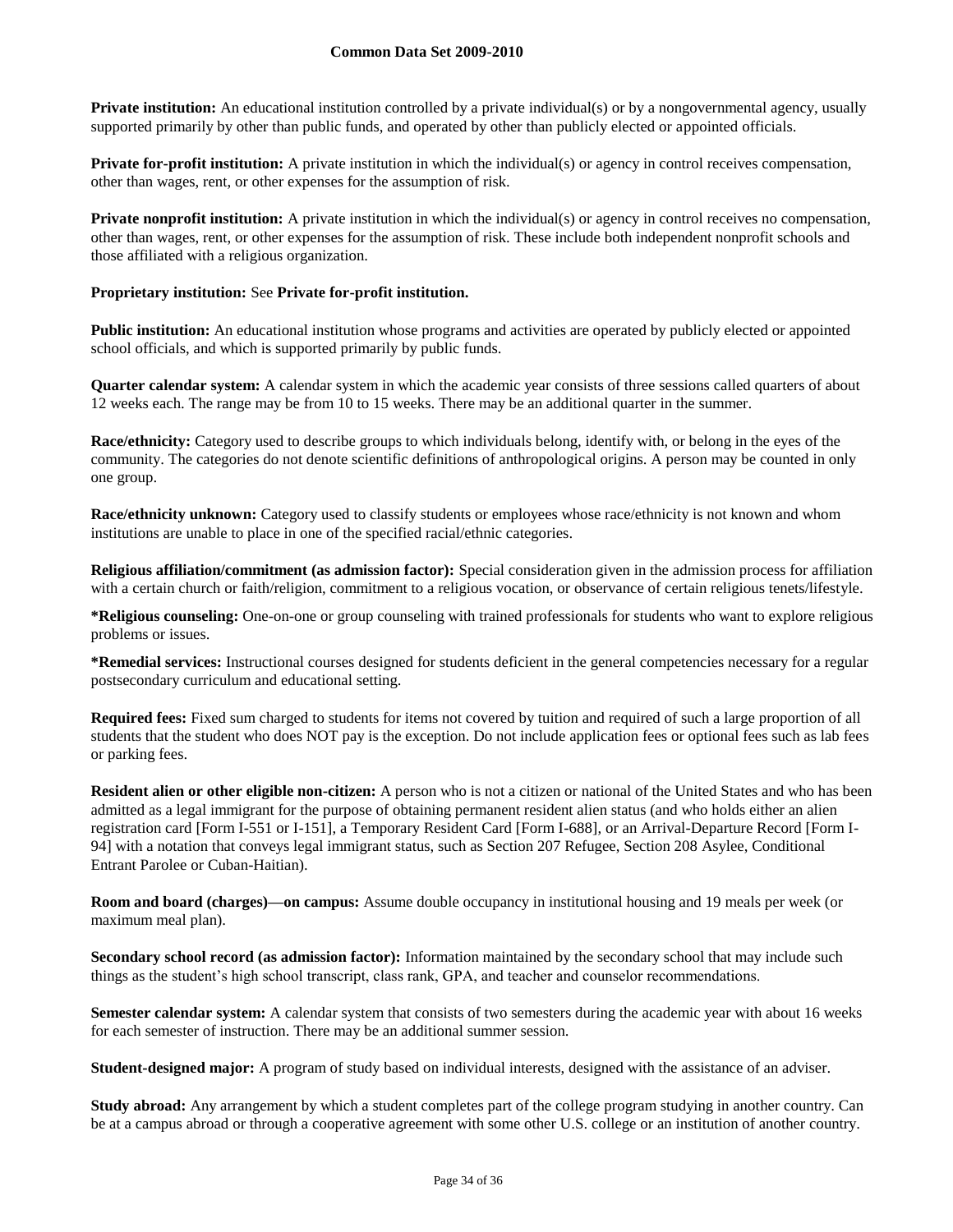### **Common Data Set 2009-2010**

**\*Summer session:** A summer session is shorter than a regular semester and not considered part of the academic year. It is not the third term of an institution operating on a trimester system or the fourth term of an institution operating on a quarter calendar system. The institution may have 2 or more sessions occurring in the summer months. Some schools, such as vocational and beauty schools, have year-round classes with no separate summer session.

**Talent/ability (as admission factor):** Special consideration given to students with demonstrated talent/abilities in areas of interest to the institution (e.g., sports, the arts, languages, etc.).

**Teacher certification program:** Program designed to prepare students to meet the requirements for certification as teachers in elementary, middle/junior high, and secondary schools.

**Transfer applicant:** An individual who has fulfilled the institution's requirements to be considered for admission (including payment or waiving of the application fee, if any) and who has previously attended another college or university and earned college-level credit.

**Transfer student:** A student entering the institution for the first time but known to have previously attended a postsecondary institution at the same level (e.g., undergraduate). The student may transfer with or without credit.

**Transportation (costs):** Assume two round trips to student's hometown per year for students in institutional housing or daily travel to and from your institution for commuter students.

**Trimester calendar system:** An academic year consisting of 3 terms of about 15 weeks each.

**Tuition:** Amount of money charged to students for instructional services. Tuition may be charged per term, per course, or per credit.

**\*Tutoring:** May range from one-on-one tutoring in specific subjects to tutoring in an area such as math, reading, or writing. Most tutors are college students; at some colleges, they are specially trained and certified.

Unit: a standard of measurement representing hours of academic instruction (e.g., semester credit, quarter credit, contact hour).

**Undergraduate:** A student enrolled in a four- or five-year bachelor's degree program, an associate degree program, or a vocational or technical program below the baccalaureate.

**\*Veteran's counseling:** Helps veterans and their dependents obtain benefits for their selected program and provides certifications to the Veteran's Administration. May also provide personal counseling on the transition from the military to a civilian life.

**\*Visually impaired:** Any person whose sight loss is not correctable and is sufficiently severe as to adversely affect educational performance.

**Volunteer work (as admission factor):** Special consideration given to students for activity done on a volunteer basis (e.g., tutoring, hospital care, working with the elderly or disabled) as a service to the community or the public in general.

Wait list: List of students who meet the admission requirements but will only be offered a place in the class if space becomes available.

**Weekend college:** A program that allows students to take a complete course of study and attend classes only on weekends.

**White, non-Hispanic:** A person having origins in any of the original peoples of Europe, North Africa, or the Middle East (except those of Hispanic origin).

**\*Women's center:** Center with programs, academic activities, and/or services intended to promote an understanding of the evolving roles of women.

**Work experience (as admission factor):** Special consideration given to students who have been employed prior to application, whether for relevance to major, demonstration of employment-related skills, or as explanation of student's academic and extracurricular record.